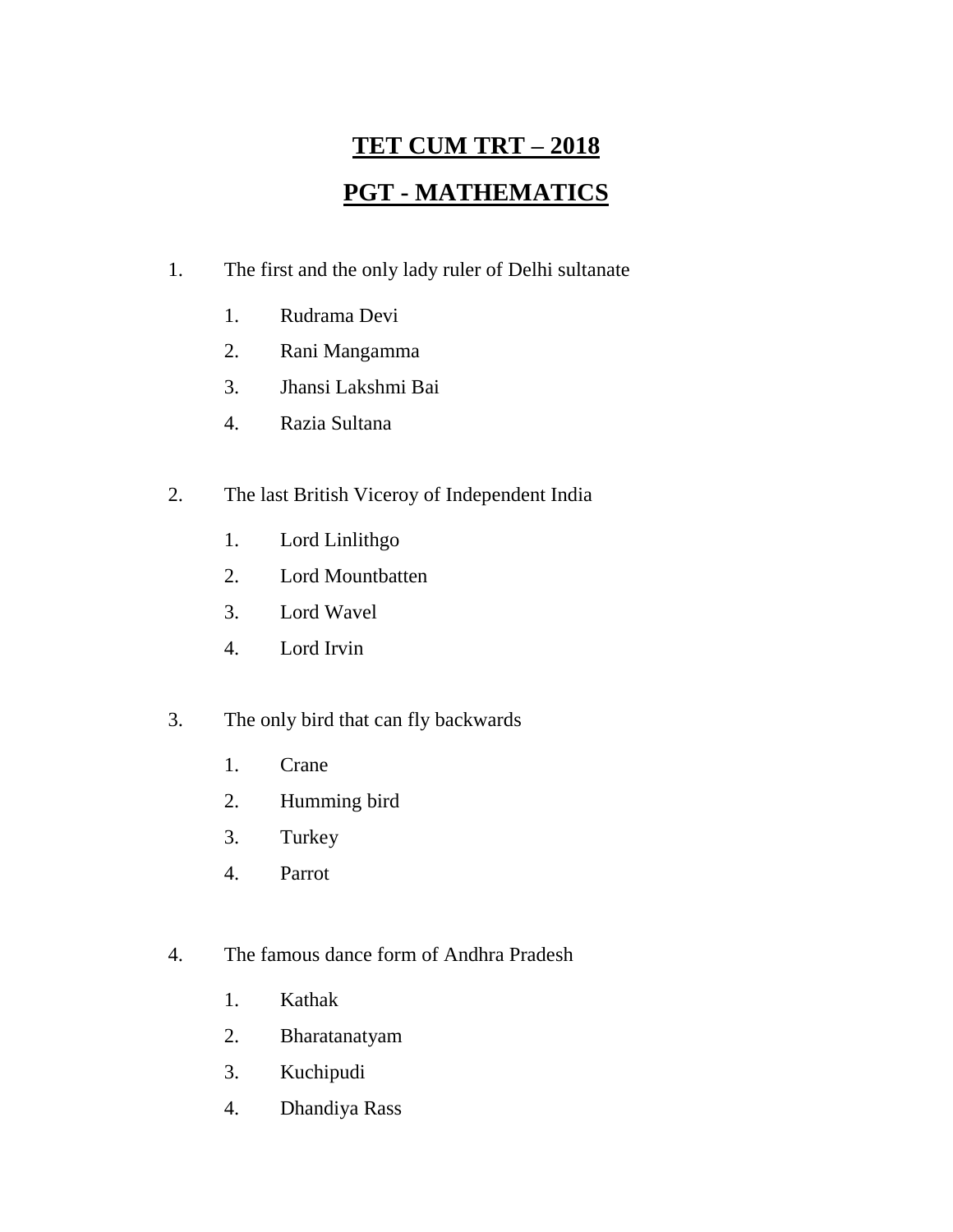- 5. National school of Drama was set up in
	- 1. 1947
	- 2. 1959
	- 3. 1970
	- 4. 1975
- 6. The first element in the periodic table
	- 1. Oxygen
	- 2. Lithium
	- 3. Hydrogen
	- 4. Helium
- 7. The time taken by the light to reach Earth from Sun
	- 1. 10 minutes 10 seconds
	- 2. 8 minutes 20 seconds
	- 3. 12 minutes 10 seconds
	- 4. 4 minutes 45 seconds
- 8. The hottest planet in the solar system
	- 1. Venus
	- 2. Mercury
	- 3. Jupiter
	- 4. Uranus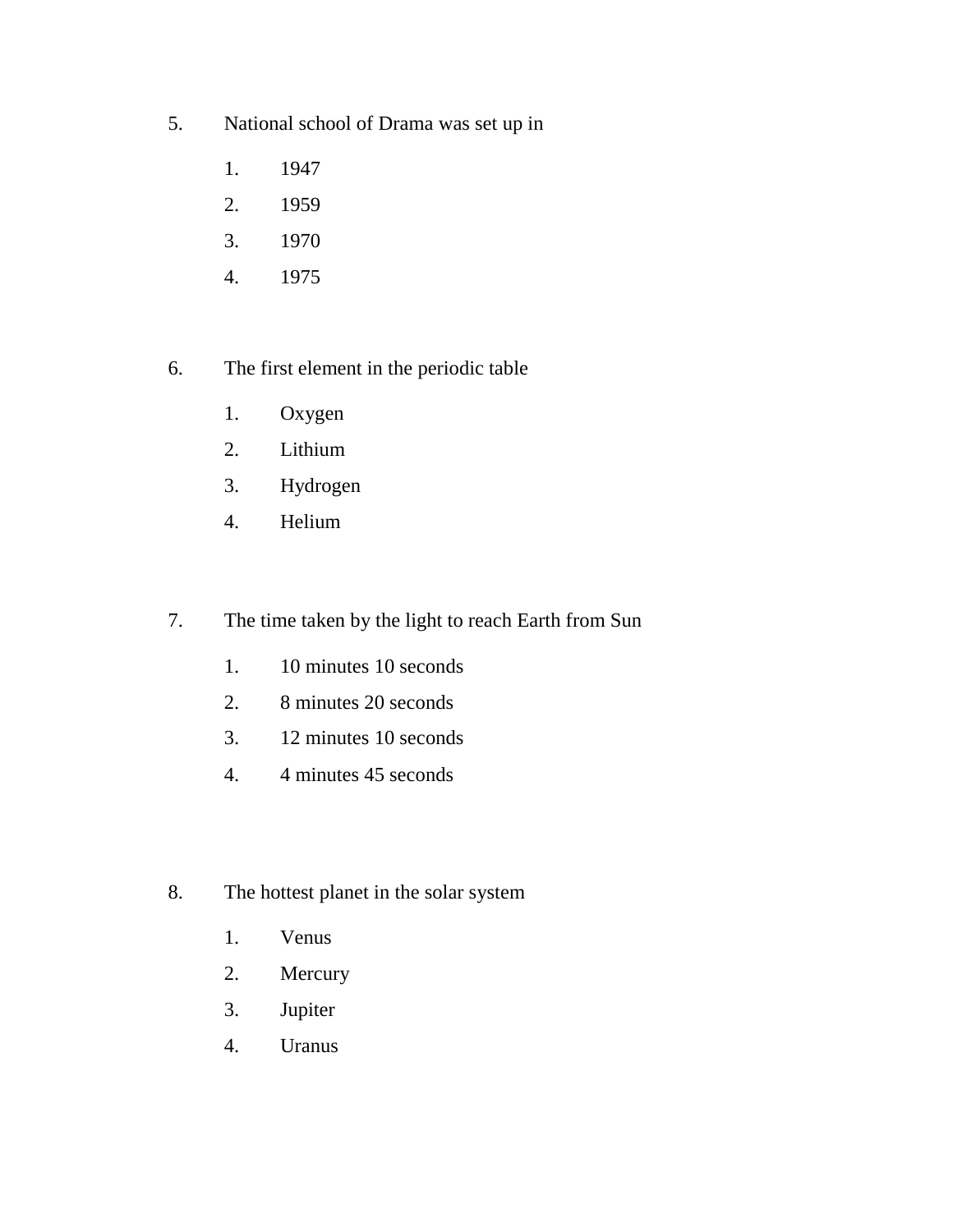- 9. Manabi Bandyopadhyay became the first transgender professor to complete a Ph.D in
	- 1. Tamil Literature
	- 2. Bengali Literature
	- 3. Malayalam Literature
	- 4. Telugu Literature
- 10. The three primary colours of light
	- 1. Red, Green, Blue
	- 2. Purple, Blue, Orange
	- 3. Red, Brown, Blue
	- 4. White, Green, Red
- 11. Centre for DNA finger printing and diagnostics is located at
	- 1. Hyderabad
	- 2. Mumbai
	- 3. Delhi
	- 4. Bengaluru
- 12. Expanded form of ASLV
	- 1. Aerospace Satellite Launch Vehicle
	- 2. Agrobased Satellite Launch Vehicle
	- 3. Augmented Satellite Launch Vehicle
	- 4. Aeronautical Satellite Launch Vehicle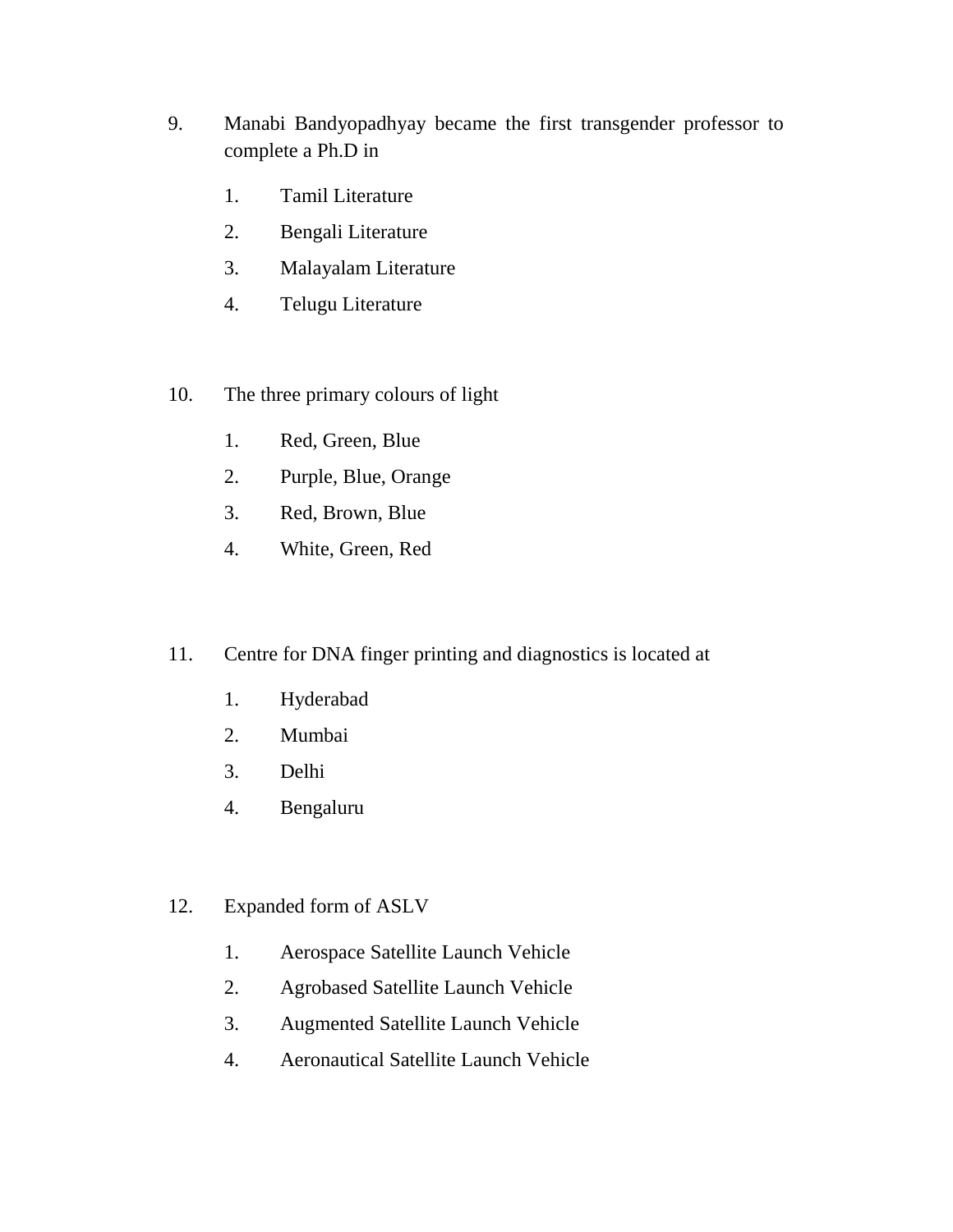- 13. 'Paradise Lost' was written by
	- 1. Shakespeare
	- 2. John Milton
	- 3. W.B. Yeats
	- 4. Walt Whitman
- 14. Oncology focuses on this disease
	- 1. Paralysis
	- 2. Cancer
	- 3. Heart attack
	- 4. Mental disorder
- 15. The largest internal organ of the human body
	- 1. Gallbladder
	- 2. Lungs
	- 3. Heart
	- 4. Liver
- 16. The number of eyelids for duck
	- 1. 2
	- 2. 4
	- 3. 1
	- 4. 3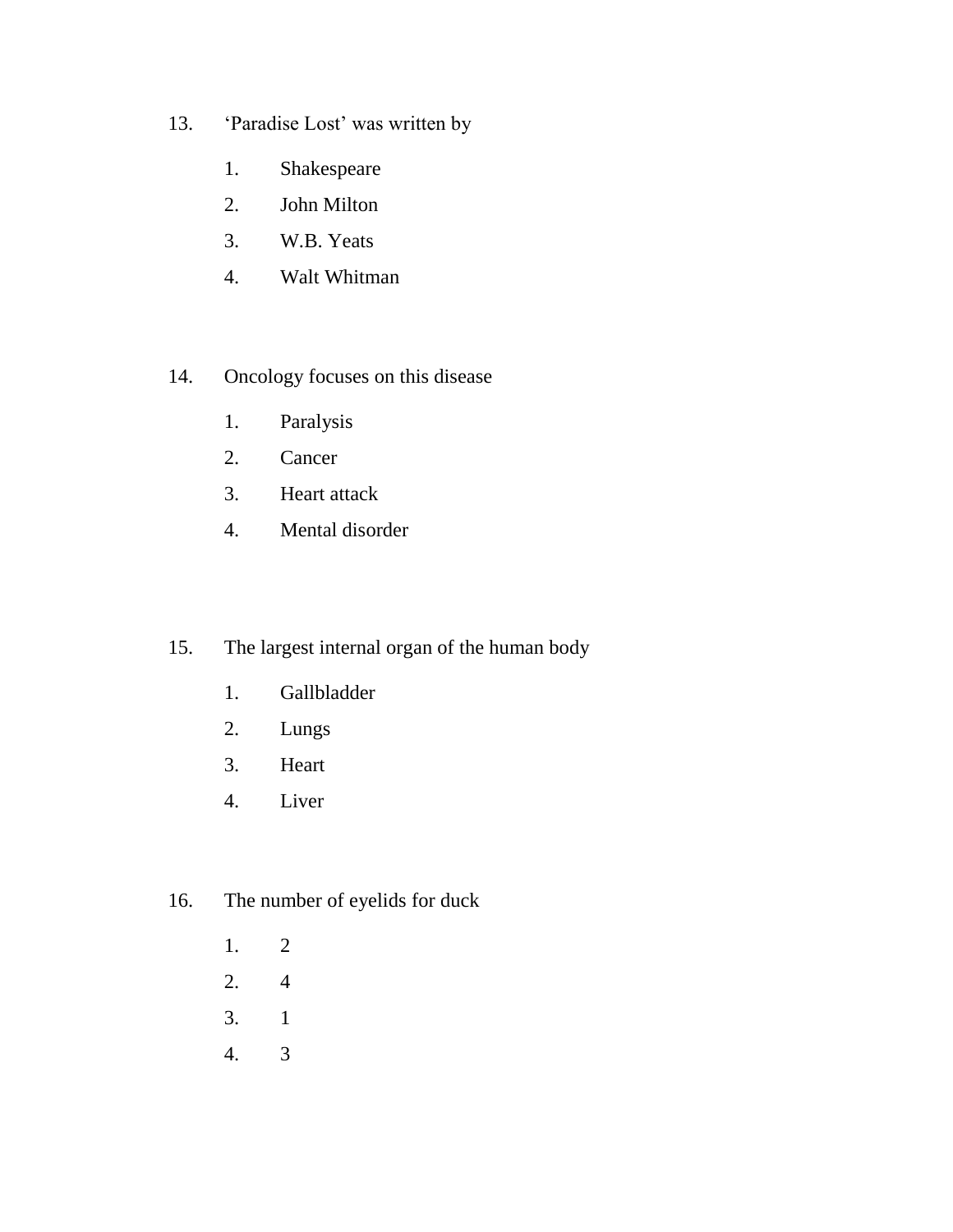- 17. National Science Day is observed on
	- 1. November 14
	- 2. September 5
	- 3. February 28
	- 4. January 12

#### 18. Benarus was renamed as

- 1. Myanmar
- 2. Varanasi
- 3. Yangon
- 4. Nippon

### 19. The country that has largest land mass

- 1. England
- 2. Russia
- 3. India
- 4. China
- 20. The first bank established in India is
	- 1. Bank of Hindustan
	- 2. Imperial Bank
	- 3. Vijaya Bank
	- 4. Bank of Bharat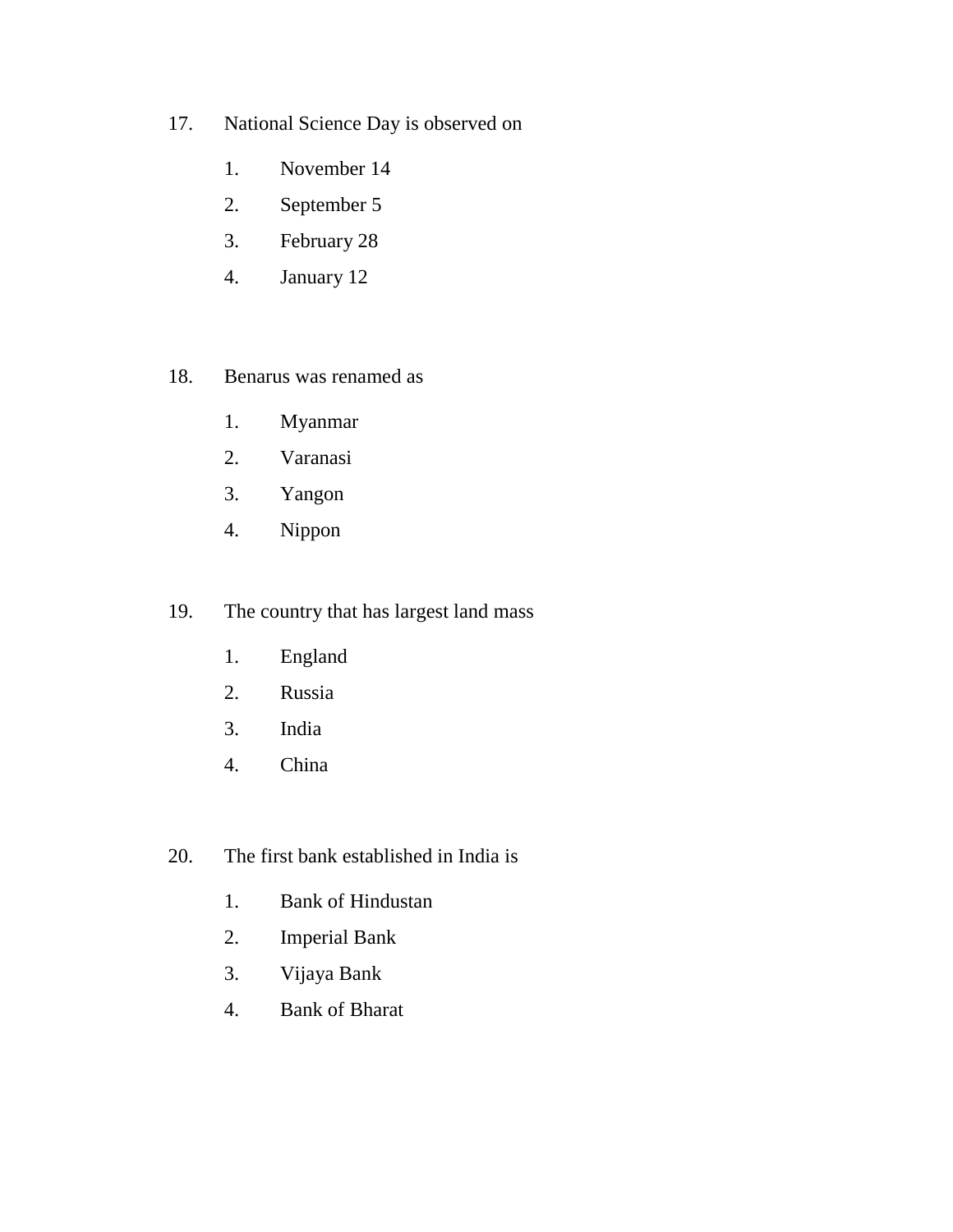- 21. 'A first systematic level attempt at tackling the problem of education as a whole and unfolds that a national system of education would take 30 to 40 years to be evolved.' This is in accordance with\_\_\_\_\_\_
	- 1. Hunter Commission-1882-83
	- 2. Wood's Despatch-1854
	- 3. Hartog Committee-1929
	- 4. Sargent Report- 1944
- 22. Post-Vedic education is also called
	- 1. Dharmic Education
	- 2. Upanayanic Education
	- 3. Brahmanic Education
	- 4. Swadhyayic Education
- 23. What was the name given to primary schools attached to a masque where elementary education was imparted in reading and writing Arabic and Persian in Medieval Period?
	- 1. Khangahs
	- 2. Maktabs
	- 3. Madrasas
	- 4. Mahad
- 24. Which of these was the core subject of Post- Vedic Curriculum?
	- 1. Brahma Vidya
	- 2. Bhuta Vidya
	- 3. Sarpa Vidya
	- 4. Deva-Jana Vidya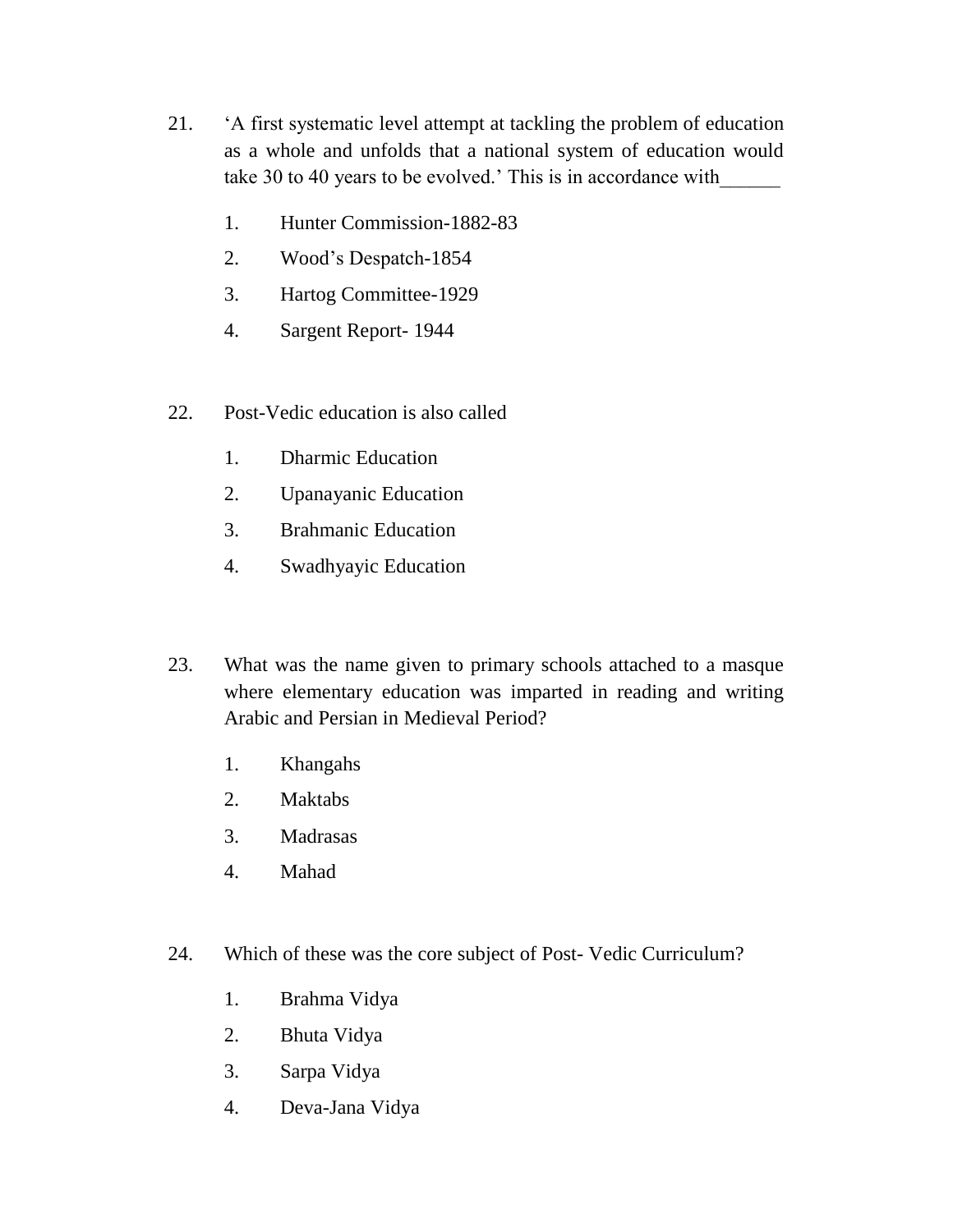- 25. Teacher Education is offered in all the following ways except-
	- 1. Regular course for 1 or 2 Academic years
	- 2. Evening or vacation courses for 2 Academic years
	- 3. Online course for 2 years plus one year internship at school
	- 4. Correspondence-cum-contact courses for 2 Academic years
- 26. Short term courses in teacher education of two or three months duration are called
	- 1. Certificate courses
	- 2. Diploma courses
	- 3. Collegiate courses
	- 4. Correspondence courses
- 27. Which of these is a motivating agent for teachers in India?
	- 1. Regular postings and transfers in Government jobs
	- 2. Demotion in case of unusual behaviour during the tenure
	- 3. Professional status, availability of proper resources
	- 4. Pay and allowances in private schools
- 28. Which of these is a function of professional organization of teachers?
	- 1. Providing welfare services to all the children studying under the guidance of any teacher.
	- 2. Providing field services and field experiences
	- 3. Modifying the educational plans and implementing them as per the government orders
	- 4. Selling periodicals and research monographs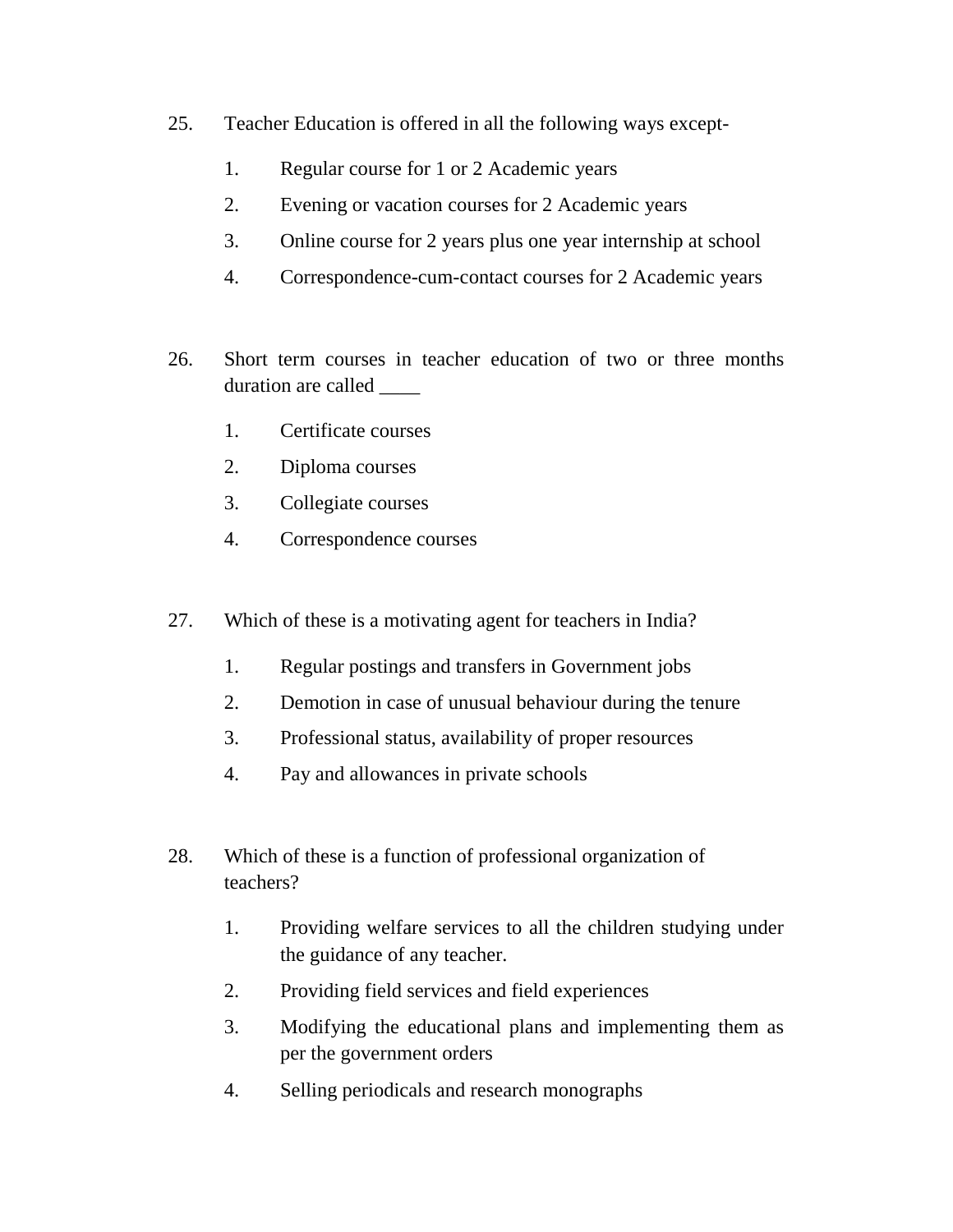- 29. A convergent framework that aims at nurturing a spirit of inquiry and creativity, love for Science and Mathematics and effective use of technology amongst children.
	- 1. Rashtriya Shodh Kshetra
	- 2. Inspire Programme
	- 3. Rashtriya Avishkar Abhiyan
	- 4. National Science Research Institute
- 30. Which of these has minimum role in bringing equalities in the educational opportunities?
	- 1. Integrated child care services
	- 2. Comprehensive Access to Primary Education
	- 3. School Readiness
	- 4. Child Care schemes for parents
- 31. Which one is odd one out in case of Kasturba Gandhi Balika Vidyalayas?
	- 1. Free Textbooks & Uniforms
	- 2. Day schooling
	- 3. Vocational Training & guidance
	- 4. Medical Facility
- 32. One of these is a measure suggested in National Population Policy 1976
	- 1. Promotion of research activities in family planning methods
	- 2. Removal of population related issues from school curriculum
	- 3. Girls should be educated only up to secondary level
	- 4. Age of marriage for girls should be 16 years and for boys 18 years.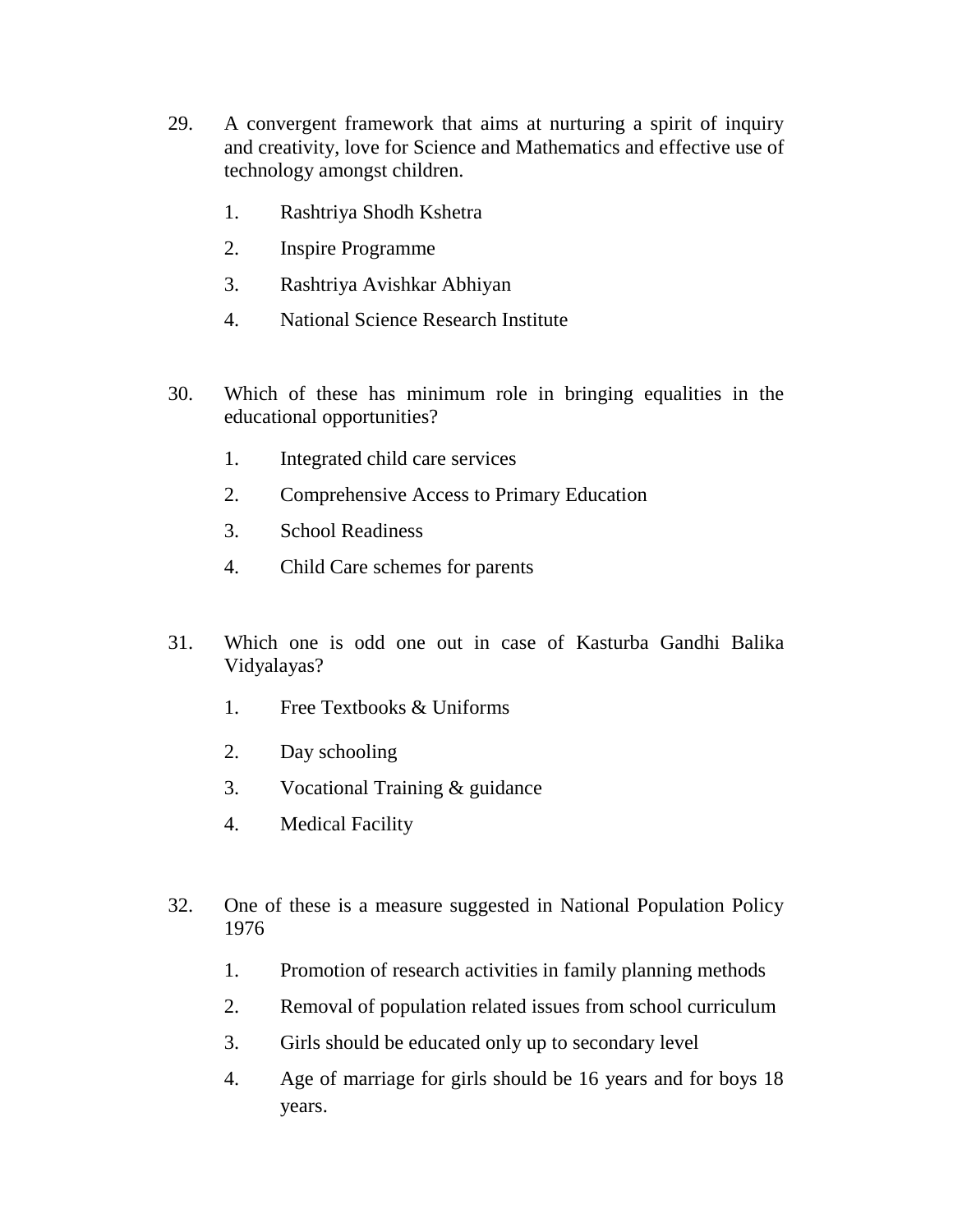- 33. With respect to RTI Act 2005, which work is correctly matched with the fee charged for that?
	- 1. To submit your request to receive information-Rs 10
	- 2. Diskette/ Floppy-Rs 20
	- 3. For each page created/ copied in A-4 or A-3 size paper- Rs 10
	- 4. For inspection of records (first hour)-Rs 20
- 34. What is the role of PIO if the superior officer orders him not to release information to the requester?
	- 1. PIO is an independent authority under the law and no approval is required.
	- 2. PIO shall wait for the order of superior
	- 3. PIO reaches out to Chief Information Commissioner for the order
	- 4. PIO rejects request malafidely fully or partially
- 35. According to RTE Act 2009, part time instructors should be appointed for all except
	- 1. Art Education
	- 2. Health and Physical Education
	- 3. Work Education
	- 4. ICT Education
- 36. As per RTE Act 2009, what is the student teacher ratio in Class VI to VIII?
	- 1. 1: 30
	- 2. 1:40
	- 3. 1:35
	- 4. 1:25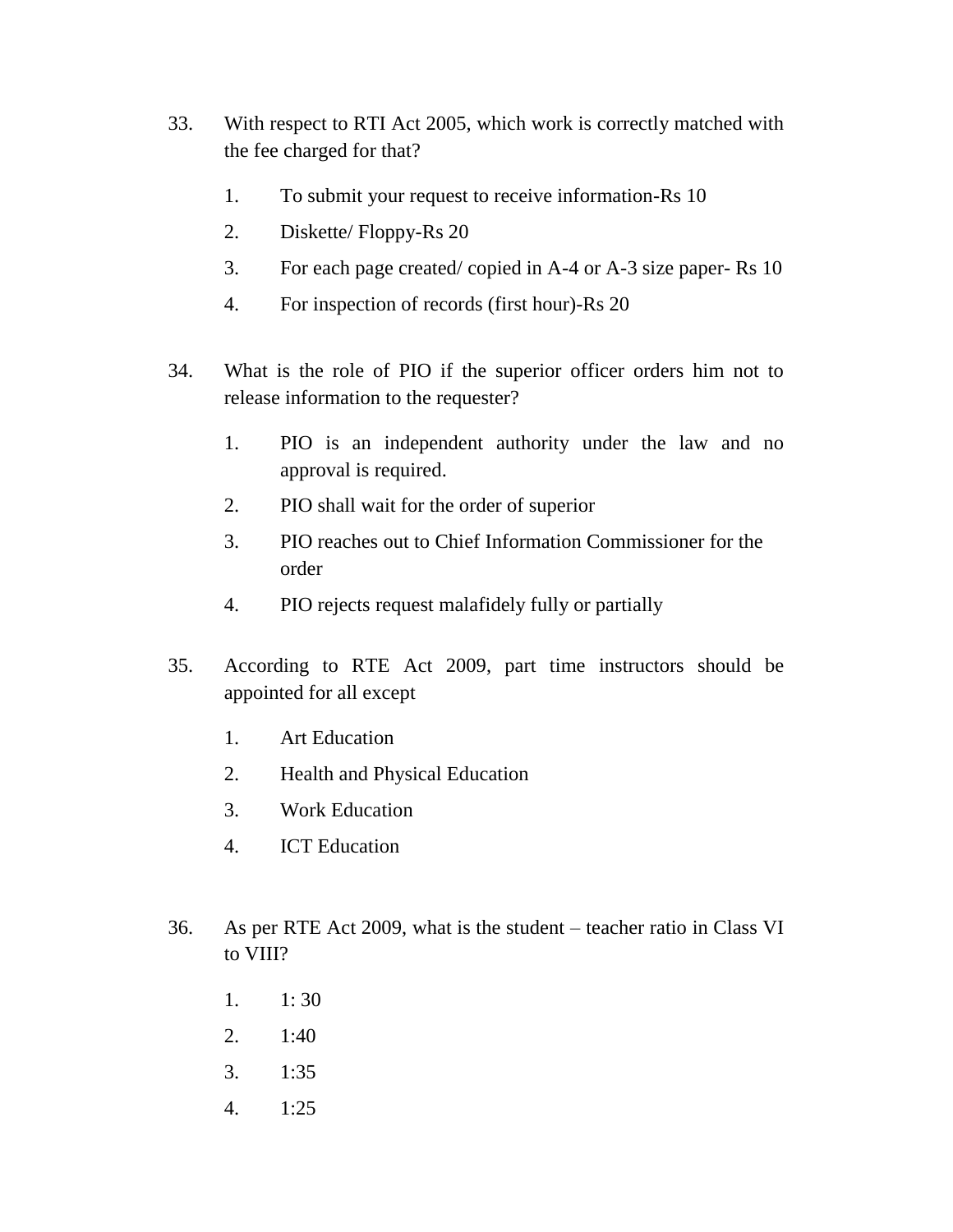- 37. As per NCF 2005, which of these induces an inordinate level of anxiety and stress and promotes rote learning?
	- 1. Literary activities
	- 2. Essay writing competitions
	- 3. Text-based and quiz-type questioning
	- 4. Multiple choice questions with negative marking
- 38. As per NCF 2005, in no case would children below the age of 16 years be eligible
	- 1. for using mass media for education
	- 2. for admission to a VET programme
	- 3. for taking part in innovative and creative projects
	- 4. for choosing work and Art as a part of schooling
- 39. As per NCF 2005, mass media can be used to
	- 1. support teacher training and facilitate classroom learning
	- 2. involve students in accumulating information from various sources
	- 3. protect children from self learning
	- 4. supply instructional materials to schools free of cost
- 40. As per NCF 2005, which of these is a form of learner engagement?
	- 1. Discovering
	- 2. Recalling
	- 3. Imitating
	- 4. Translating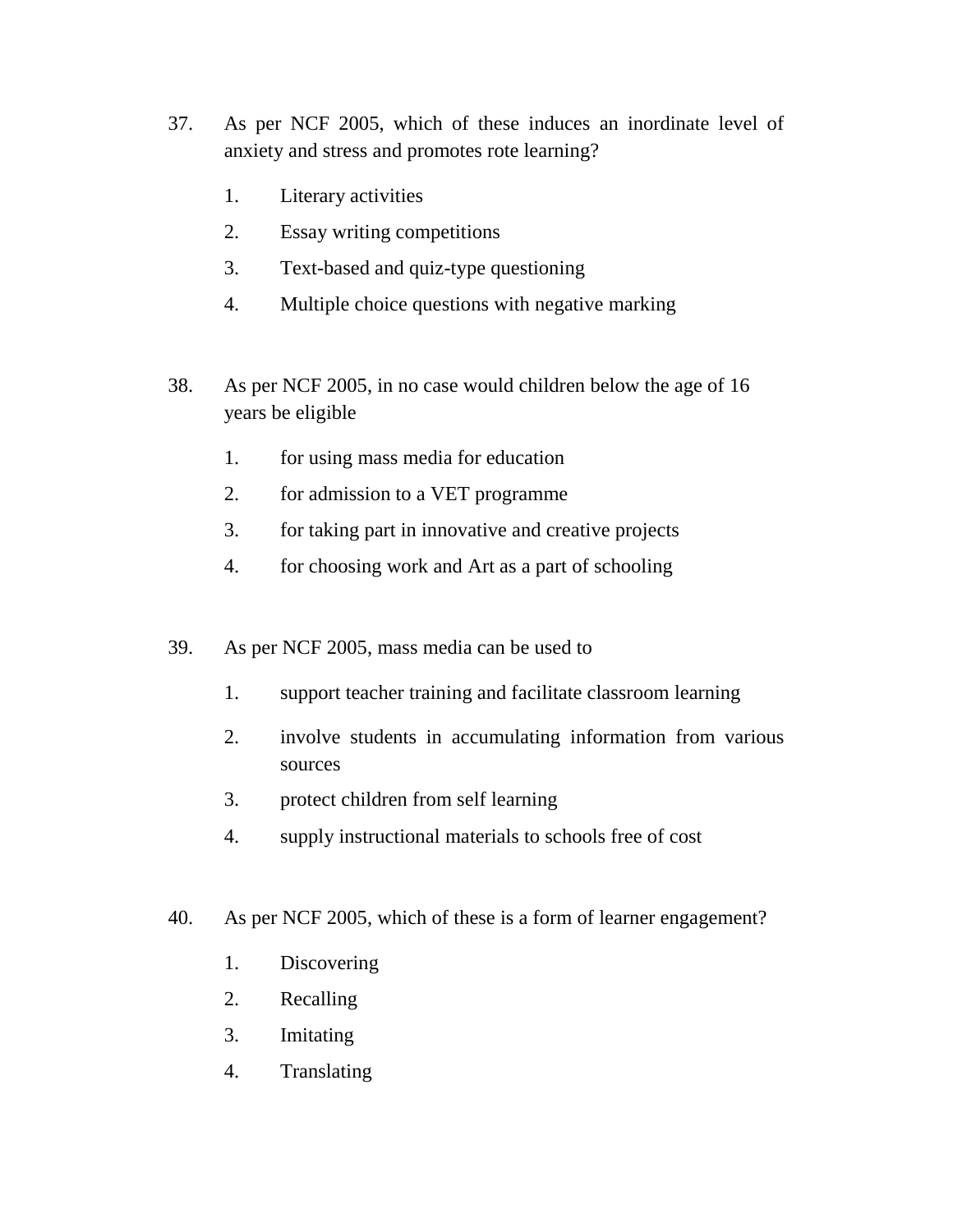- 41. A method which is to know oneself and to study intrapersonal relationships
	- 1. Observation
	- 2. Experimentation
	- 3. Questionnaire
	- 4. Introspection
- 42. A child learns to control large muscles first and then finer movements with smaller muscles is
	- 1. Principle of Predictability
	- 2. Proximodistal Direction
	- 3. Principle of Integration
	- 4. Continuous Development
- 43. The number of stages in Jean Piaget's theory of Cognitive Development
	- 1. 5
	- 2. 6
	- 3. 4
	- 4. 8
- 44. The type of social play which 1 to 2 years of child involve in is
	- 1. Parallel Play
	- 2. Solitary Play
	- 3. Co-operative Play
	- 4. Competitive Play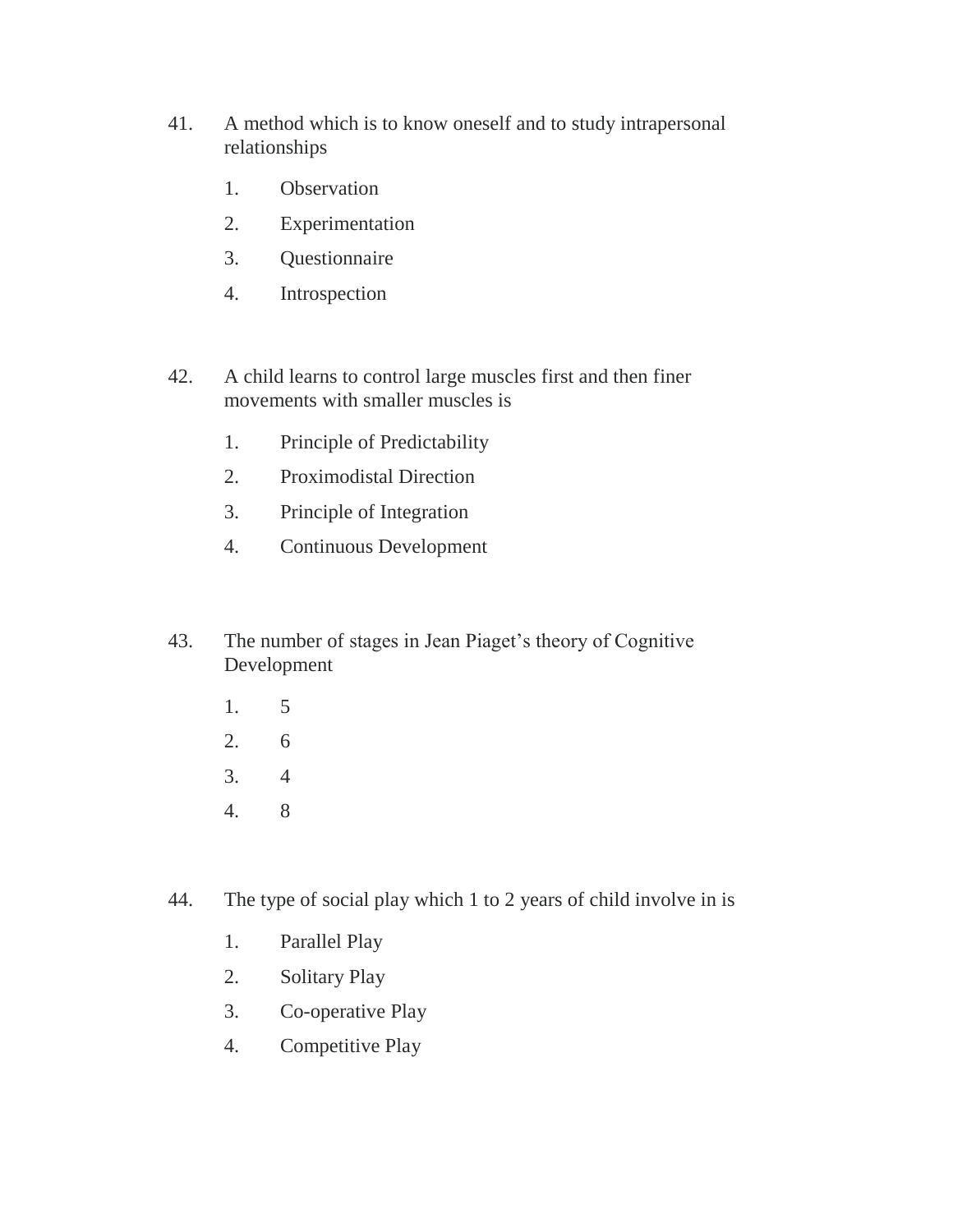- 45. A mental process that occurs when a child adjusts to new information
	- 1. Schema
	- 2. Accommodation
	- 3. Assimilation
	- 4. Organization
- 46. The idea that some characteristics of an object stay the same even though the object might change
	- 1. Centration
	- 2. Animism
	- 3. Conservation
	- 4. Seriation
- 47. Language and thought initially develop independently of each other and then merge was stated by
	- 1. Piaget
	- 2. Noam Chomsky
	- 3. Vygotsky
	- 4. Skinner
- 48. Child obeys because adults have superior power. This is
	- 1. Interpersonal expectations, relationships and conformity
	- 2. Social conscience orientation
	- 3. Individualism, instrumental purpose and exchange
	- 4. Punishment and obedience orientation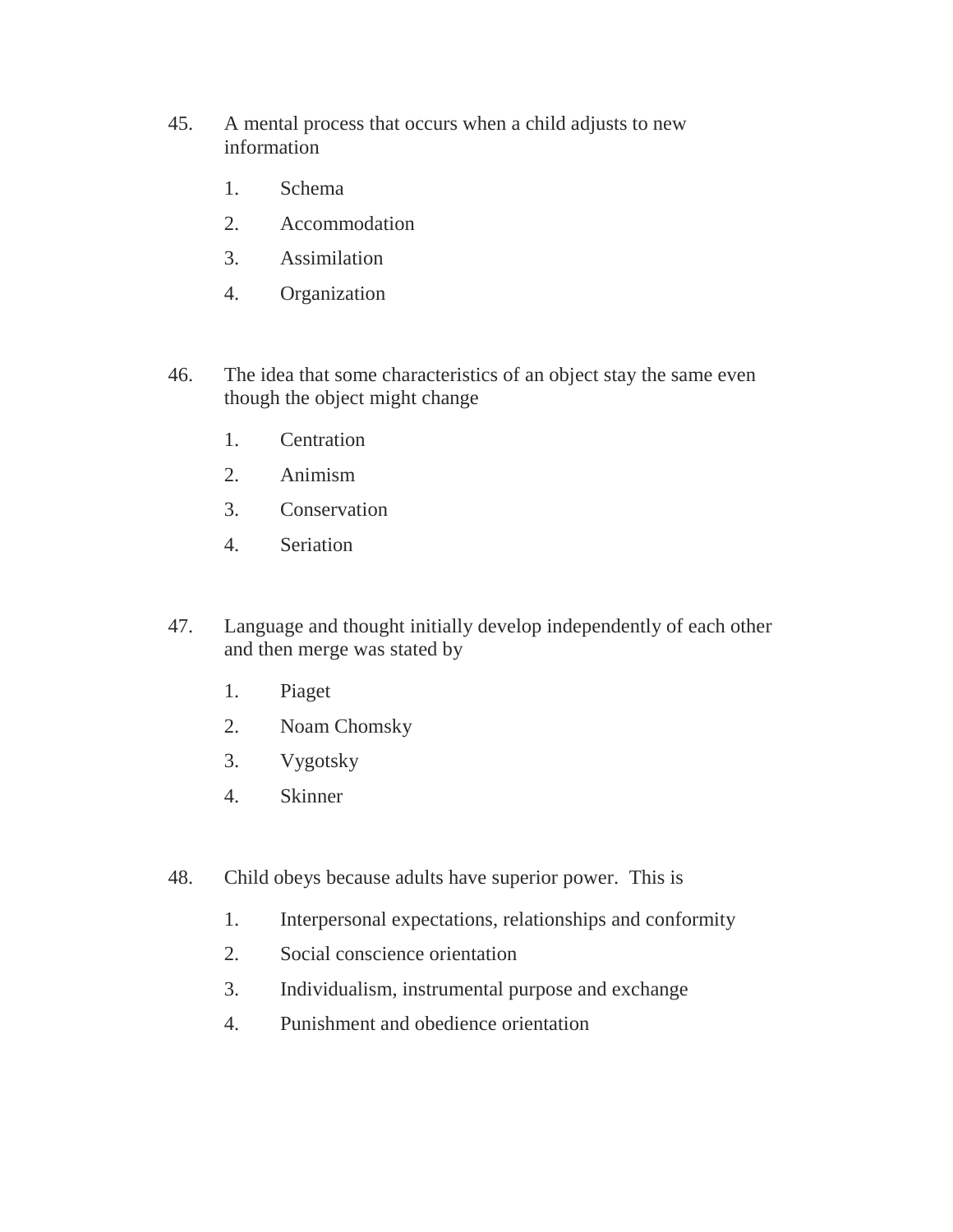- 49. Teaching new behavior by reinforcing successive approximation to a specified target behavior
	- 1. Prompt
	- 2. Shaping
	- 3. Time out
	- 4. Extinction
- 50. The "magical number seven, plus or minus two" is described by
	- 1. George Miller
	- 2. Ebbinghaus
	- 3. Terman
	- 4. Binet
- 51. Ability to think in pictures, visualise a future result, imagine things in mind eye and use it on having a sense of direction is
	- 1. Naturalist Intelligence
	- 2. Logico-Mathematical Intelligence
	- 3. Visual-Spatial Intelligence
	- 4. Bodily Kinesthetic Intelligence
- 52. Hitting in ball badminton interferes with hitting in shuttle badminton
	- 1. Negative Transfer
	- 2. Positive Transfer
	- 3. Zero Transfer
	- 4. Bilateral Transfer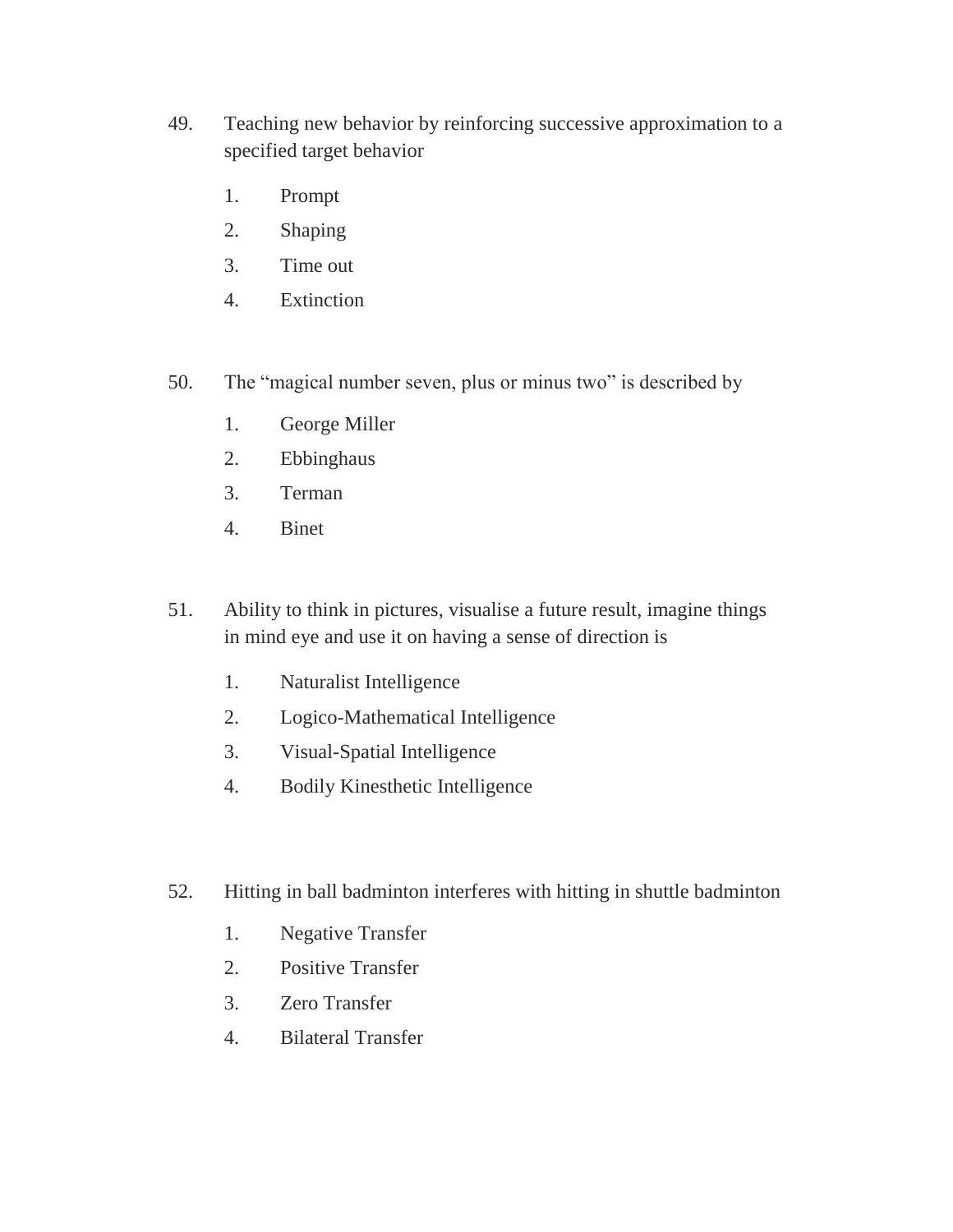- 53. The strategy that involves creating a word from the first letters of the items to be remembered
	- 1. Keyword Method
	- 2. Rhymes
	- 3. Method of Loci
	- 4. Acronyms / Mnemonics
- 54. A boy must learn to think of himself as a male if his behavior is to be appropriate
	- 1. Self-Concept
	- 2. Sex-Identification
	- 3. Sex Constancy
	- 4. Self-Worth
- 55. The general mental adaptability to new problems and conditions of life is
	- 1. Personality
	- 2. Intelligence
	- 3. Memory
	- 4. Learning
- 56. Children are able to remember without understanding
	- 1. Episodic Memory
	- 2. Remote Memory
	- 3. Habit Memory
	- 4. Rote Memory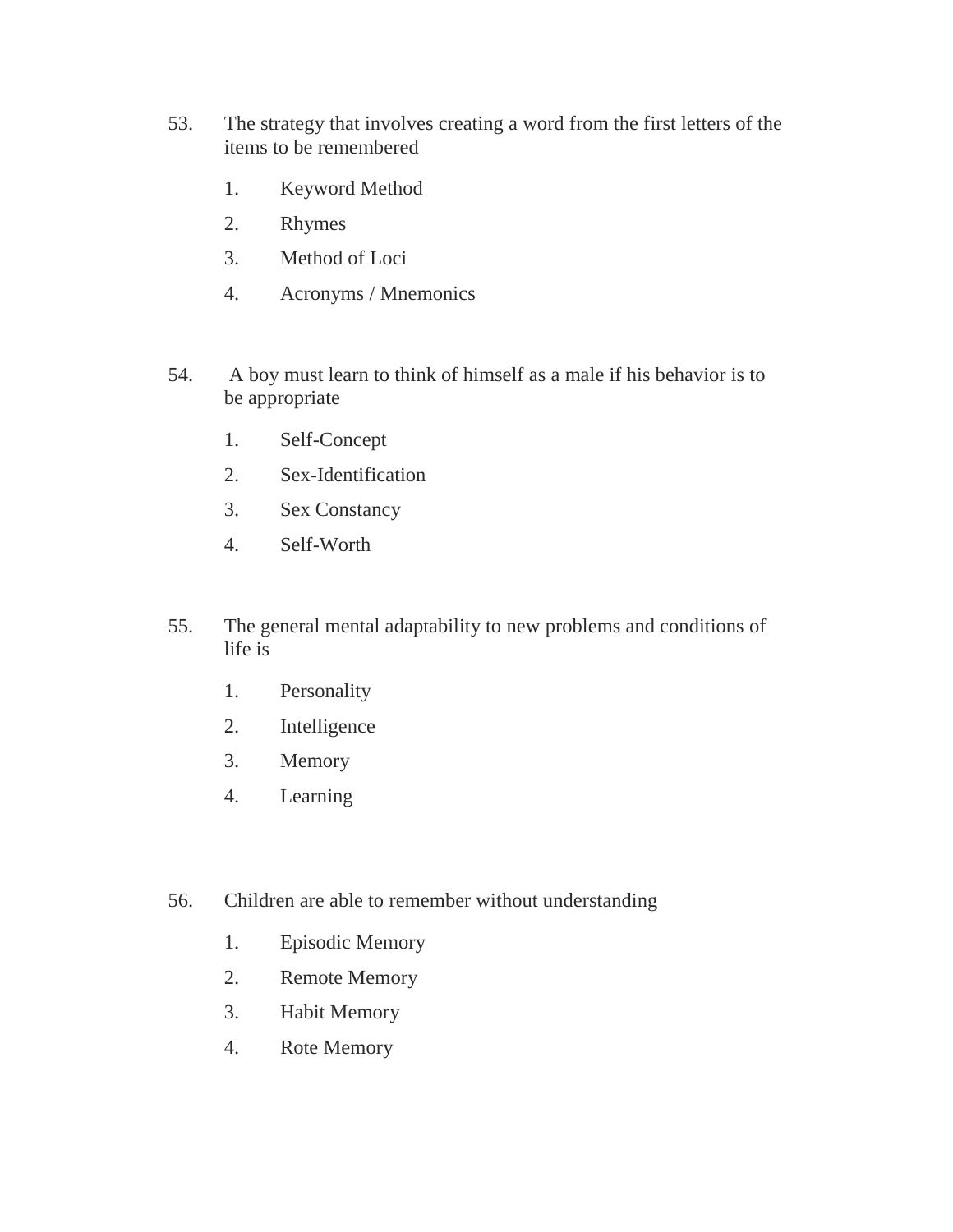- 57. The principle that behavior followed by positive outcomes are strengthened and that behavior followed by negative outcomes are weakend
	- 1. Law of Effect
	- 2. Law of Readiness
	- 3. Positive Reinforcer
	- 4. Negative Reinforcer
- 58. Applying previous experiences and knowledge to learning or problem solving in a new situation
	- 1. Transfer
	- 2. Learning
	- 3. Memory
	- 4. Thinking
- 59. A systematic, organized strategy for planning lessons
	- 1. Lesson Planning
	- 2. Unit Planning
	- 3. Term Planning
	- 4. Instructional Planning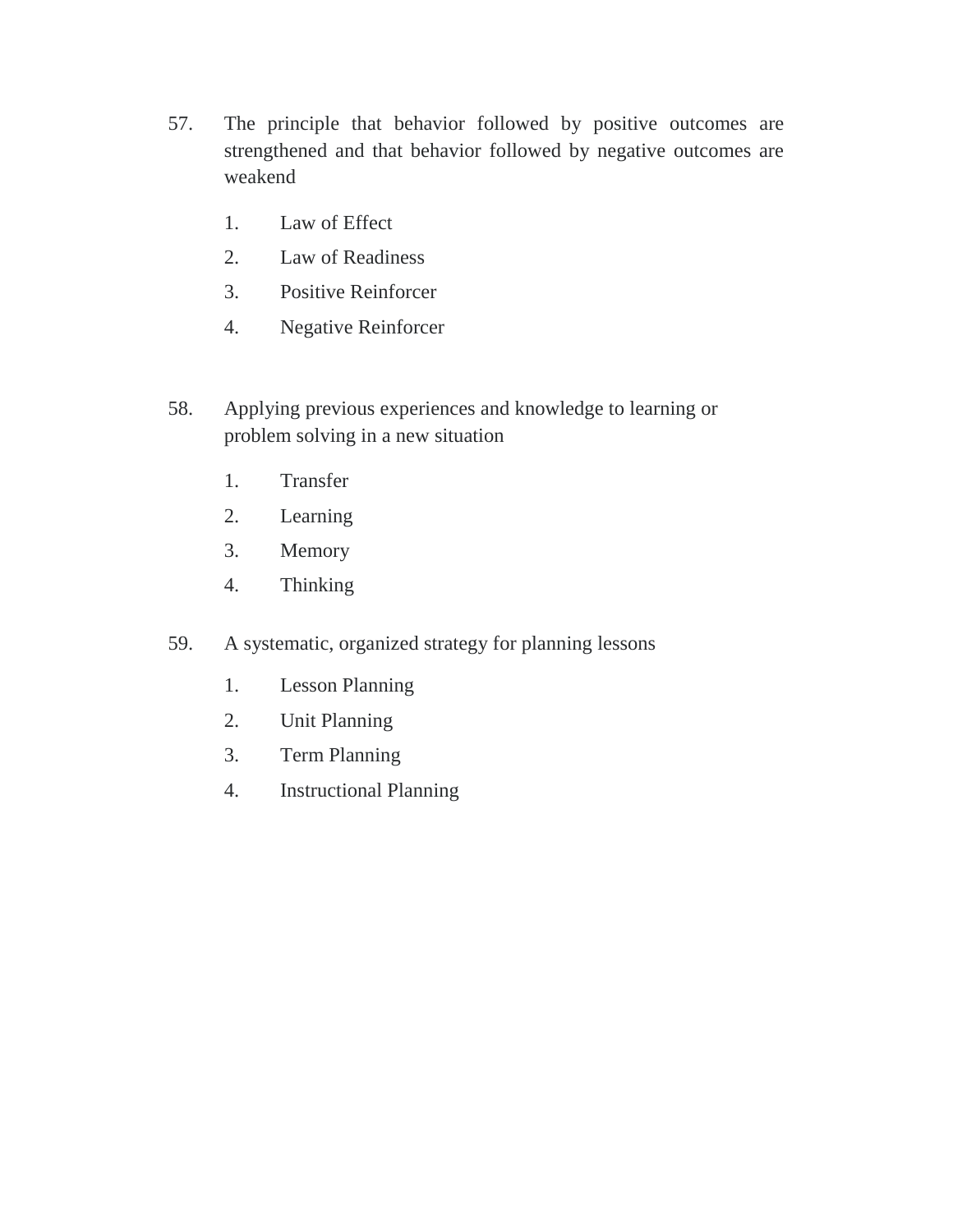- 60. A classroom arrangement style in which small number of students work in small, closely bunched group is
	- 1. Auditorium Style
	- 2. Offset Style
	- 3. Seminar Style
	- 4. Cluster Style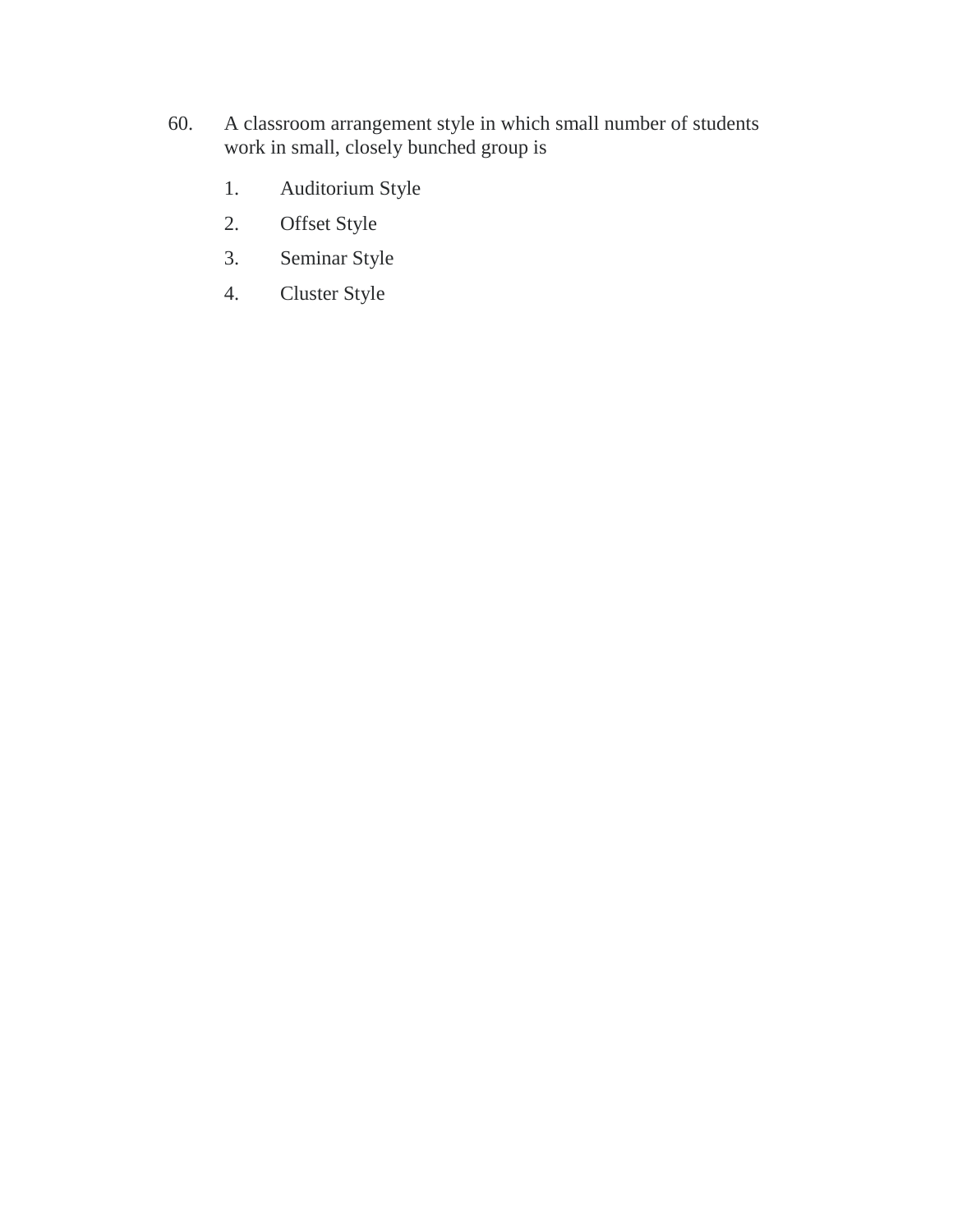#### **CONTENT**

- 61. If  $A = \{a, b, c, d, e\}$   $B = \{c, d, f, l, m\}$  and  $C = \{a, l, m, o\}$  then  $C \bigcap (A \bigcup B) =$ 
	- 1.  ${a, d, l, m}$
	- 2.  ${b, c, l, o}$
	- 3.  ${a, 1, m}$
	- 4.  ${a, b, c, d, e, f}$
- 62. The relation R defined on the set of natural numbers as  $\{(a, b) / a'$  differs 'b' by 3, is given by
	- 1. {  $(1, 4), (2, 5), (3, 6), \ldots$ }
	- 2. {  $(4, 1), (5, 2), (6, 3), \ldots$ }
	- 3. {  $(1, 3), (2, 6), (3, 9), \ldots$ }
	- 4. {  $(3, 1), (6, 2), (9, 3), \ldots$ }
- 63. If  $n(A) = 12$ ,  $n(B) = 16$ ,  $n(C) = 21$ ,  $n(A \cap B) = 5$ ,  $n(A \cap C) = 8$ ,  $n (B \cap C) = 12$ ,  $n (A \cap B \cap C) = 3$  then  $n (A \cup B \cup C)$ 
	- 1. 12
	- 2. 18
	- 3. 23
	- 4. 27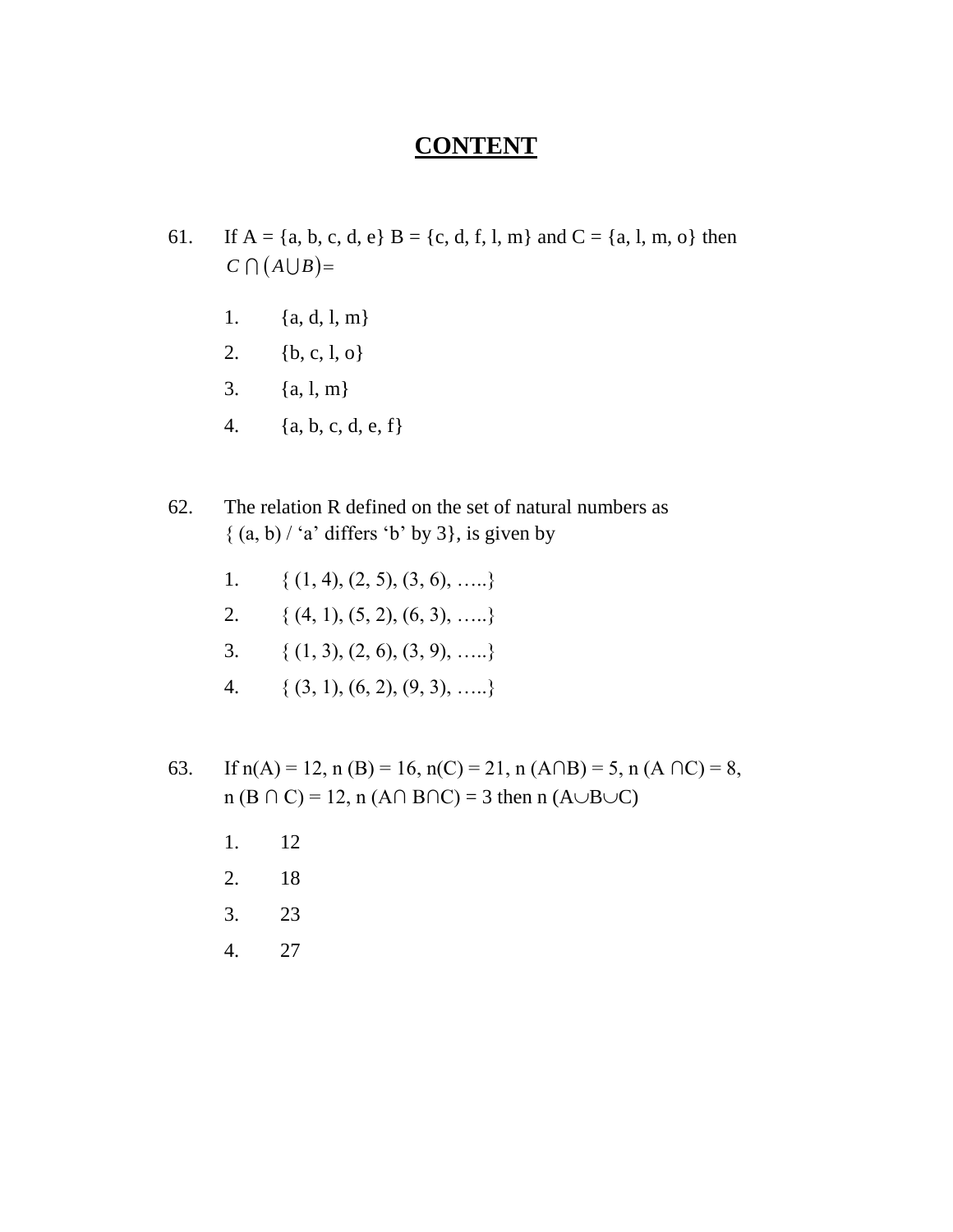- 64. In a college of 300 students, every student reads 5 news papers and every news paper is read by 60 students. The number of news papers is
	- 1. at least 30
	- 2. utmost 20
	- 3. exactly 25
	- 4. none

65. If 
$$
y = f(x) = \frac{5x+3}{4x-5}
$$
 then  $f(y) =$   
\n1.  $-x$   
\n2.  $x$   
\n3.  $\frac{5x+3}{4x-5}$   
\n4. none

- 66. The range of 5 sin $x + 12 \cos x 13$  is
	- 1. (0, 13)
	- 2.  $(-13, 0)$
	- 3.  $[-26, -13]$
	- 4. [–26, 0]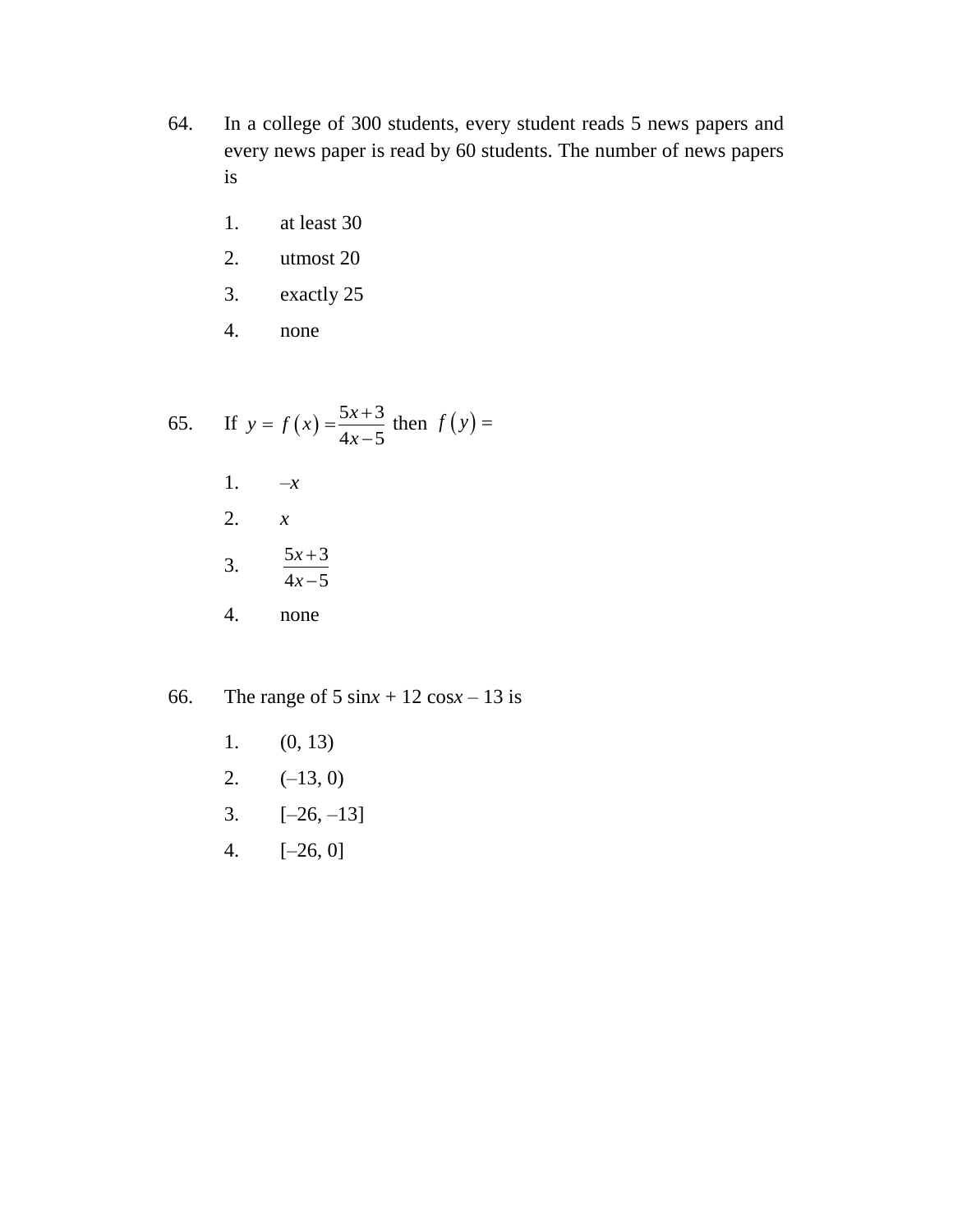67. If 
$$
f(x) = \frac{x}{\sqrt{1-x^2}}
$$
,  $g(x) = \frac{x}{\sqrt{1+x^2}}$  then  $(f \circ g)(x) =$   
\n1.  $\frac{x}{\sqrt{1-x^2}}$   
\n2.  $\frac{x}{\sqrt{1+x^2}}$   
\n3.  $\frac{1-x^2}{\sqrt{1+x^2}}$   
\n4. x

68. The function  $y = f(x)$  satisfying the condition  $f(x) + \frac{1}{x} = x^2$  $f\left(x+\frac{1}{x}\right) = x^2 + \frac{1}{x^2}$  $\left(x+\frac{1}{x}\right)=x^2+\frac{1}{x^2}$ is

- 1.  $x^2 + 2$
- 2.  $2-x^2$
- 3. *x*  $x^2 - 2$
- 4. None

69. For all  $n \in N$ ,  $2 \cdot 4^{2n+1} + 3^{3n+1}$  is divisible by

- 1. 7
- 2. 5
- 3. 11
- 4. 209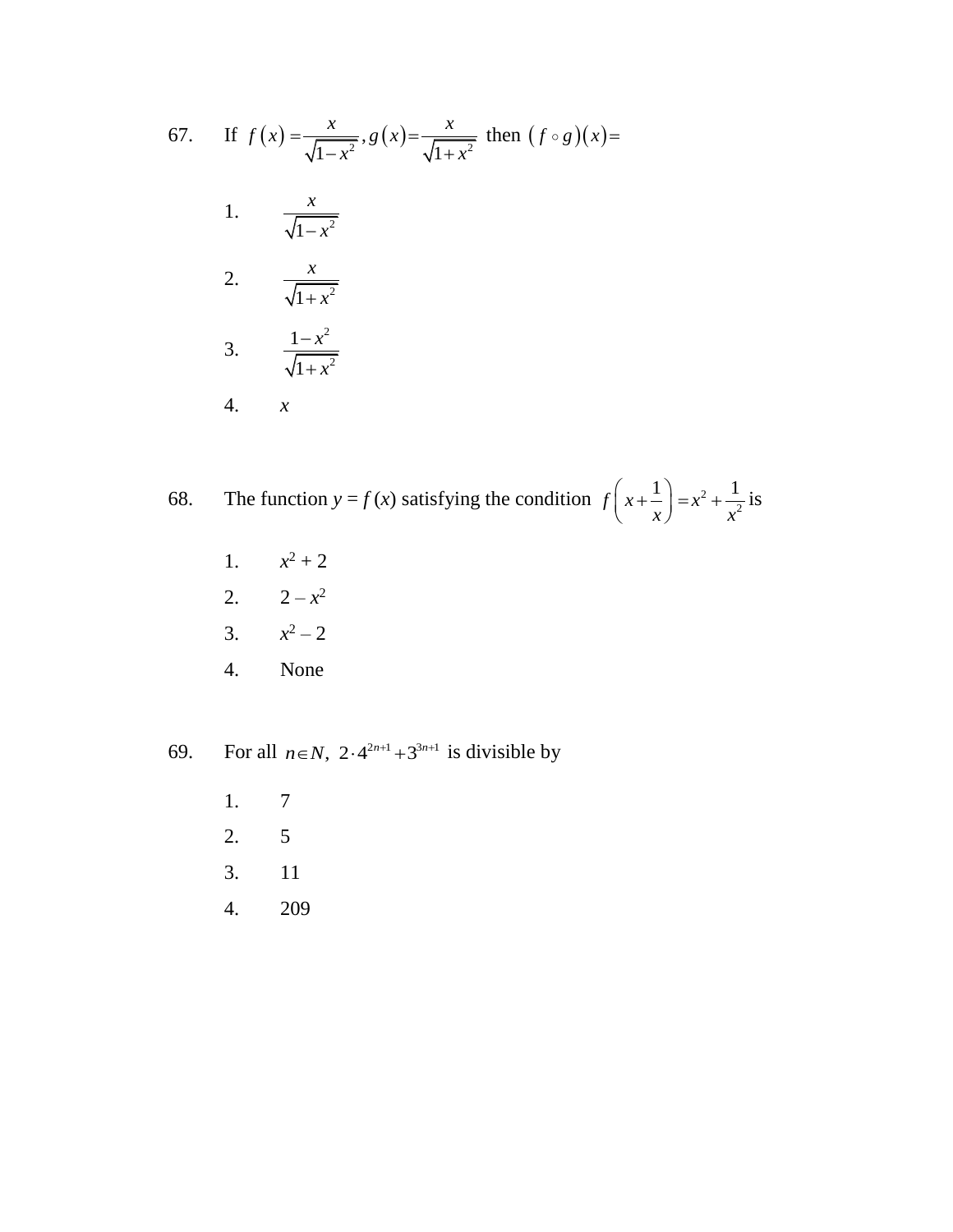70.  $nP_7 = 42 \cdot nP_5$  then  $n =$ 

1. 10

- 2. 11
- 3. 13
- 4. 12

71.  $nP_r = 840$ ,  $nC_r = 35$  then n =

- 1. 7 2. 35 3. 21
- 4. 42
- 72. There are 4 letters and 4 directed envelopes. The number of ways in which all the letters can be put in the wrong envelope is
	- 1. 8 2. 9 3. 16
	-
	- 4. 20
- 73. The total number of selections of fruit which can be made from 3 bananas, 4 apples and 2 oranges is
	- 1. 39
	- 2. 315
	- 3. 51
	- 4. 415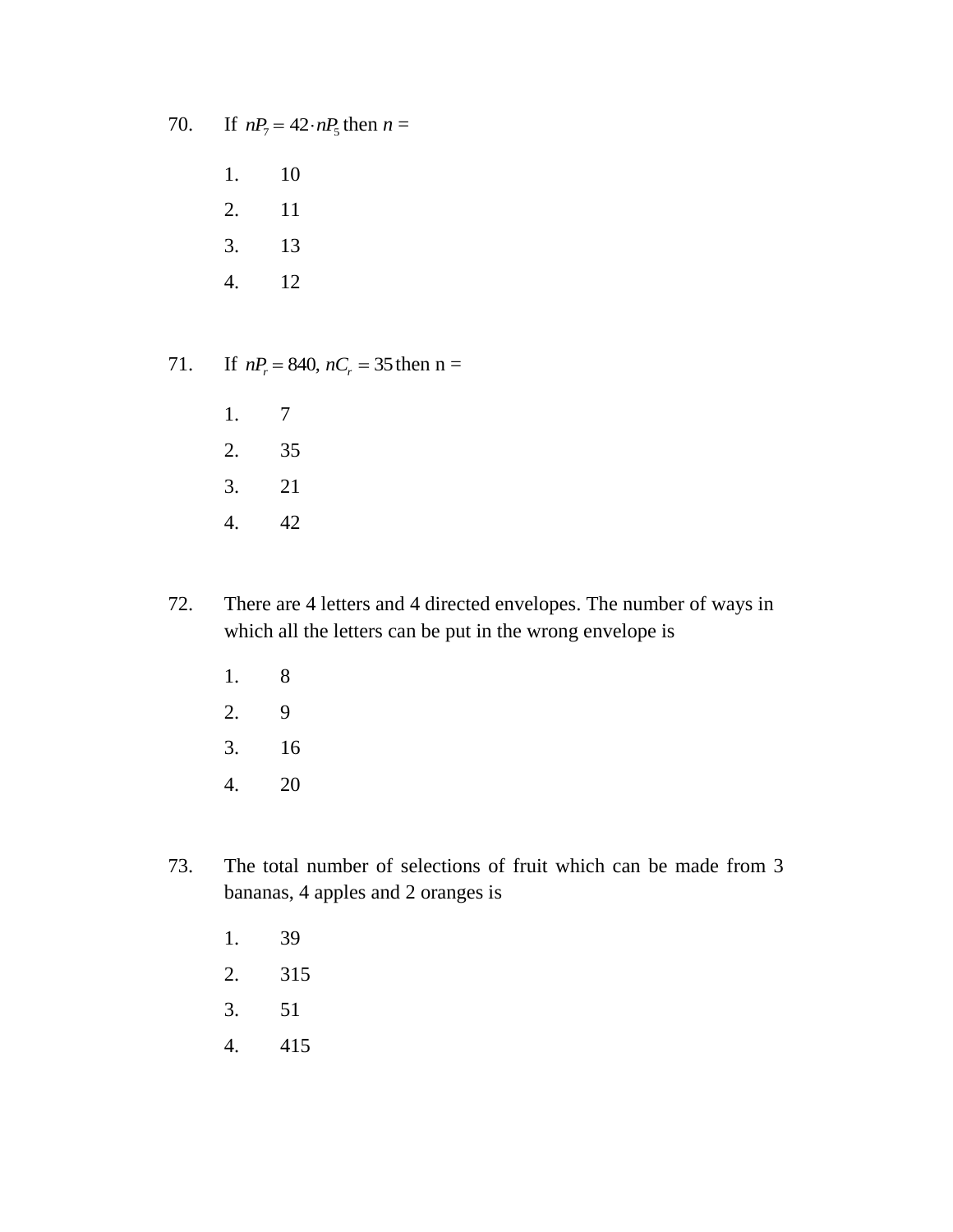74. 
$$
i^{18} - 3 \cdot i^7 + i^2 (1 + i^4) (-i)^{26} =
$$
  
1. 
$$
1 + 3i
$$
  
2. 
$$
1 - 3i
$$
  
3. 
$$
-1 + 3i
$$
  
4. 
$$
-1 - 3i
$$

75. If 
$$
(x-iy)^{1/3} = a - ib
$$
 then  $\frac{x}{a} + \frac{y}{b} =$   
\n1.  $a^2 - b^2$   
\n2.  $4(a^2 + b^2)$   
\n3.  $4(a^2 - b^2)$   
\n4.  $a^2 + b^2$ 

76. If  $(1 + i) (1 + 2i) (1 + 3i) \ldots (1 + ni) = x + iy$  then  $2.5.10$  …..  $(1 + n^2) =$ 1.  $x^2 - y^2$ 2.  $x^2 + y^2$ 3. *x* 4. *y*

77. In the expansion of 15 3 2  $x^3 - \frac{1}{2}$ ,  $\left(x^3 - \frac{1}{x^2}\right)^{15}$ the constant term is

- 1. <sup>9</sup> 15*C*
- 2. 0
- 3.  $-15C_9$
- 4. 1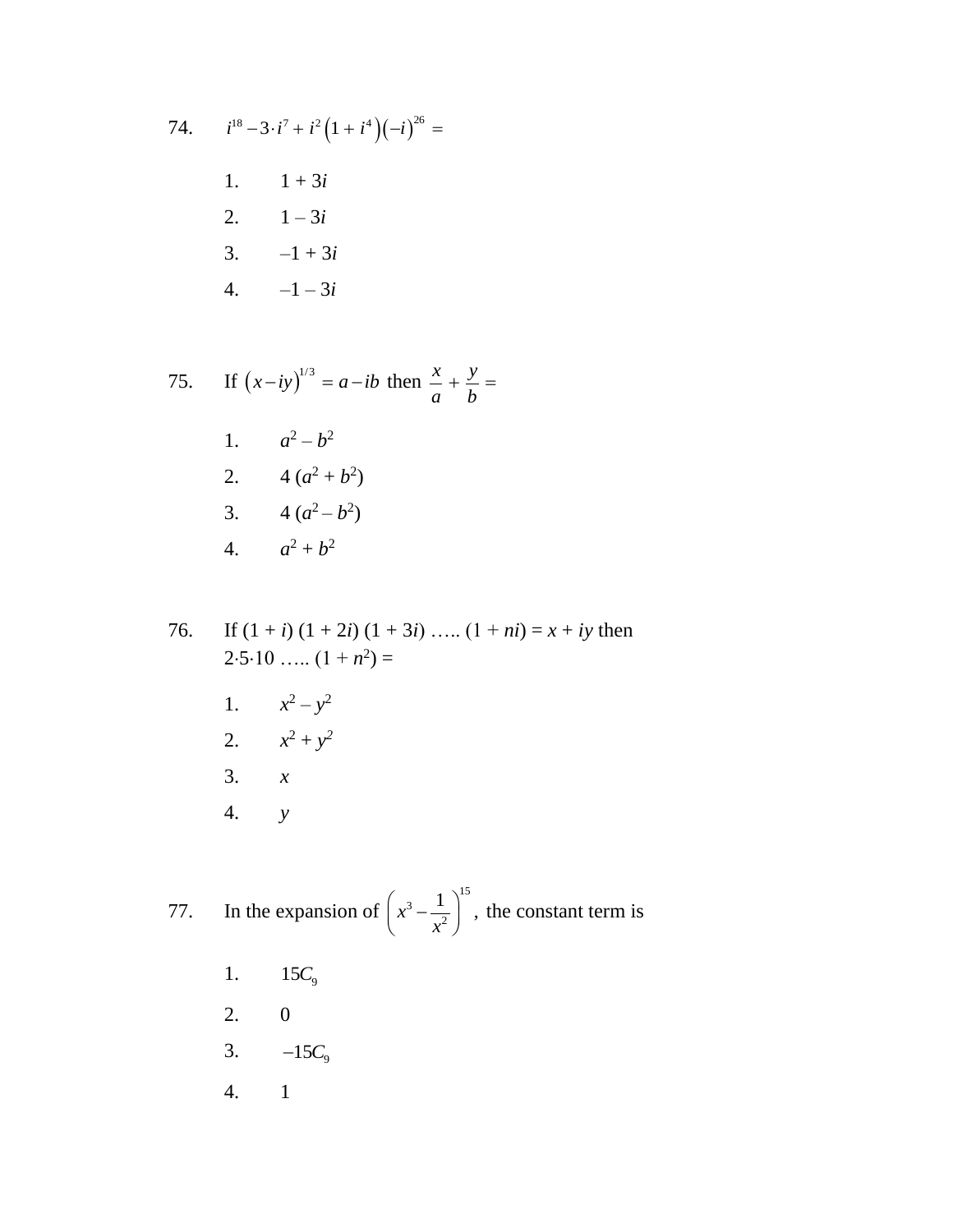78. Let 
$$
(1+x)^n = \sum_{r=0}^n C_r x^r
$$
 and  $\frac{C_1}{C_0} + 2 \frac{C_2}{C_1} + 3 \frac{C_3}{C_2} + \dots + n \frac{C_n}{C_{n-1}} = \frac{1}{k} n(n+1)$ 

then the value of k is

- 1. 1 2 2. 2 3. 1 3 4. 3
- 79. The sum of the infinite series  $\frac{3}{4} + \frac{3 \cdot 5}{4 \cdot 8} + \frac{3 \cdot 5 \cdot 7}{4 \cdot 8 \cdot 12} + \dots$  $+\frac{3\cdot 5}{4\cdot 9}+\frac{3\cdot 5\cdot 7}{4\cdot 9\cdot 12}+....$  $\frac{1}{8} + \frac{1}{4.8.12}$ 
	- 1.  $2\sqrt{2}+1$
	- 2.  $3\sqrt{3}+1$
	- 3.  $2\sqrt{2}-1$
	- 4.  $3\sqrt{3}-1$

80. If a, b, c are in A.P. and  $b - a$ ,  $c - b$ , a are in G.P, then  $a : b : c$  is

- 1.  $1 : 2 : 3$
- 2.  $1:3:5$
- 3.  $2:3:4$
- 4. 1 : 2 : 4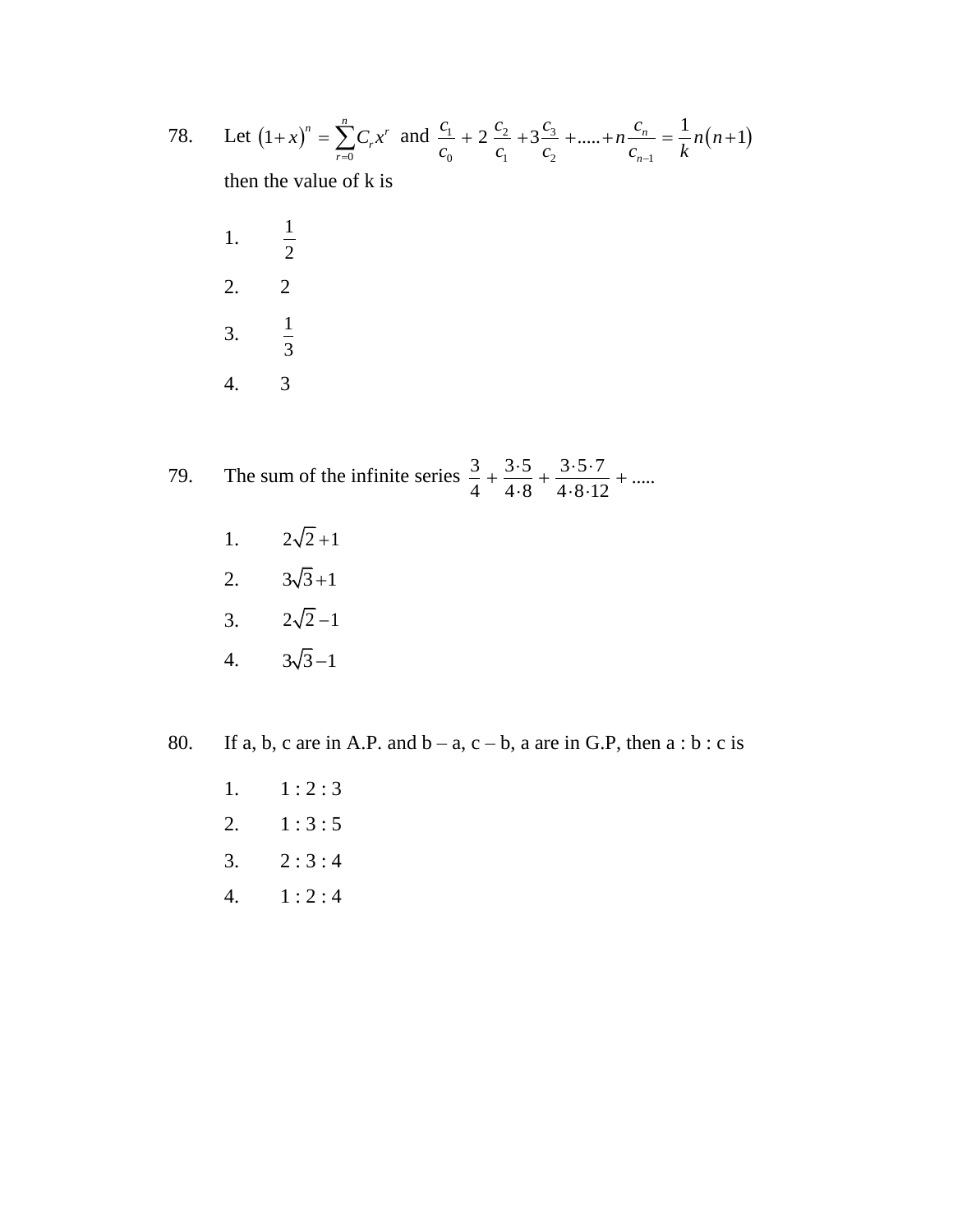|       | 81. If $\frac{3+5+7+ \text{ } n \text{ terms}}{5+8+11+ 10 \text{ terms}} = 7$ the value of <i>n</i> is |
|-------|--------------------------------------------------------------------------------------------------------|
|       | 1. 35                                                                                                  |
|       | 2. 36                                                                                                  |
| 3. 37 |                                                                                                        |
|       |                                                                                                        |
|       |                                                                                                        |

82. The *n*<sup>th</sup> term of the series  $3, \sqrt{3}, 1, \dots$  is  $\frac{1}{24}$ 243 , then *n* is

- 1. 12 2. 13
- 3. 14
- 4. 15

83. If  $b + c$ ,  $c + a$ ,  $a + b$  are in H.P then  $a^2$ ,  $b^2$ ,  $c^2$  will be in

- 1. A.P
- 2. G.P
- 3. H.P
- 4. None

84. If  $x = 2 + 2^{2/3} + 2^{1/3}$  then the value of  $x^3 - 6x^2 + 6x = 0$ 

- 1. 1
- 2. 0
- 3. 2
- 4. 6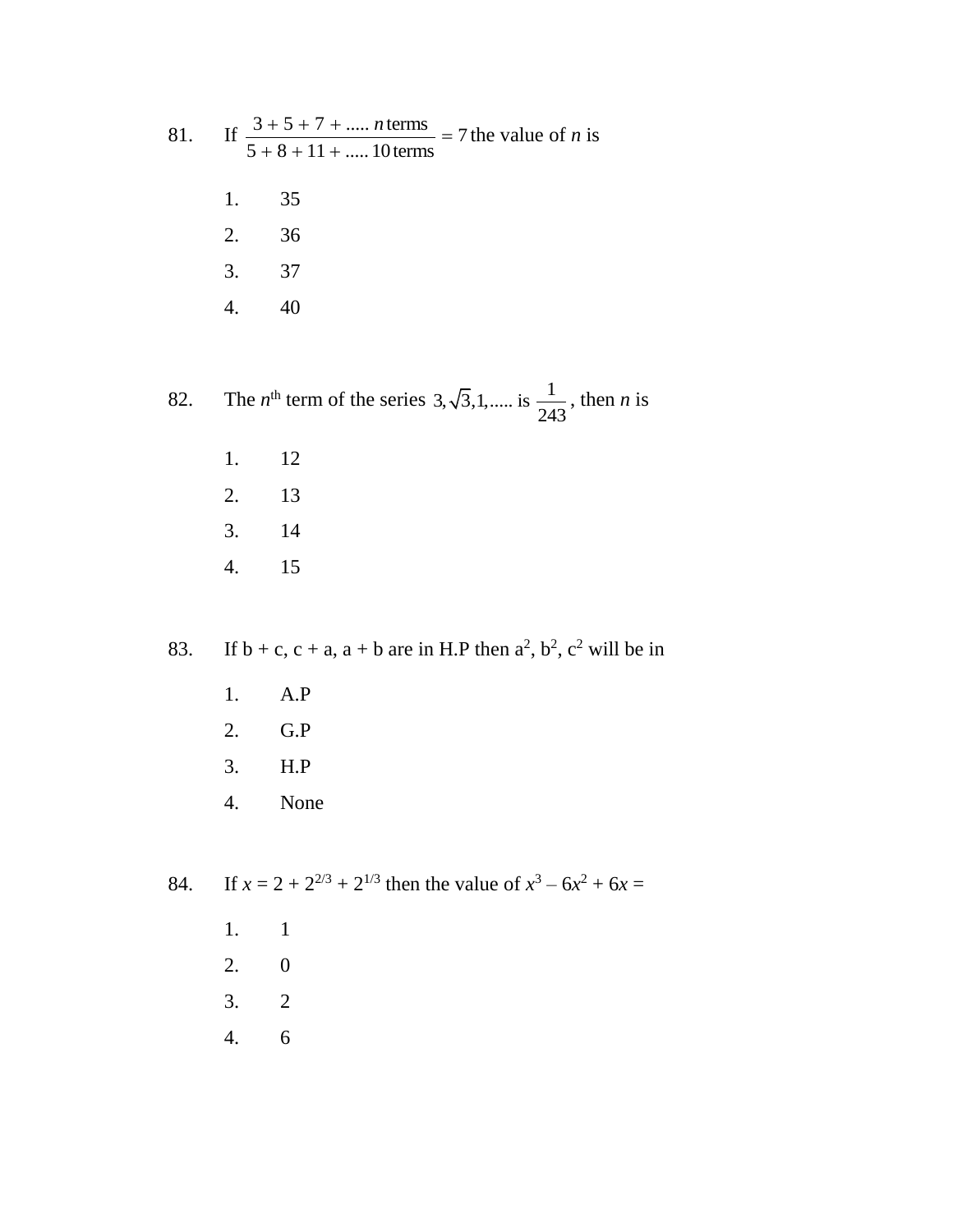85. The number of real solutions of the equation  $x^2 - 3 |x| + 2 = 0$  is

- 1. 2
- 2. 4
- 3. 1
- 4. 3
- 86. The quadratic equation for which the sum of the roots is 7 and the sum of the square of the roots is 25 is
	- 1. *x*  $x^2 + 7x + 12 = 0$
	- 2.  $x^2 7x + 25 = 0$
	- 3.  $x^2 7x + 12 = 0$
	- 4.  $x^2 7x 12 = 0$
- 87. If the product of roots of equation  $x^2 3kx + 2e^{2\log k} 1 = 0$  is 7, then the value of  $k =$ 
	- 1. 1 2 2. 10 3. 1 4. 2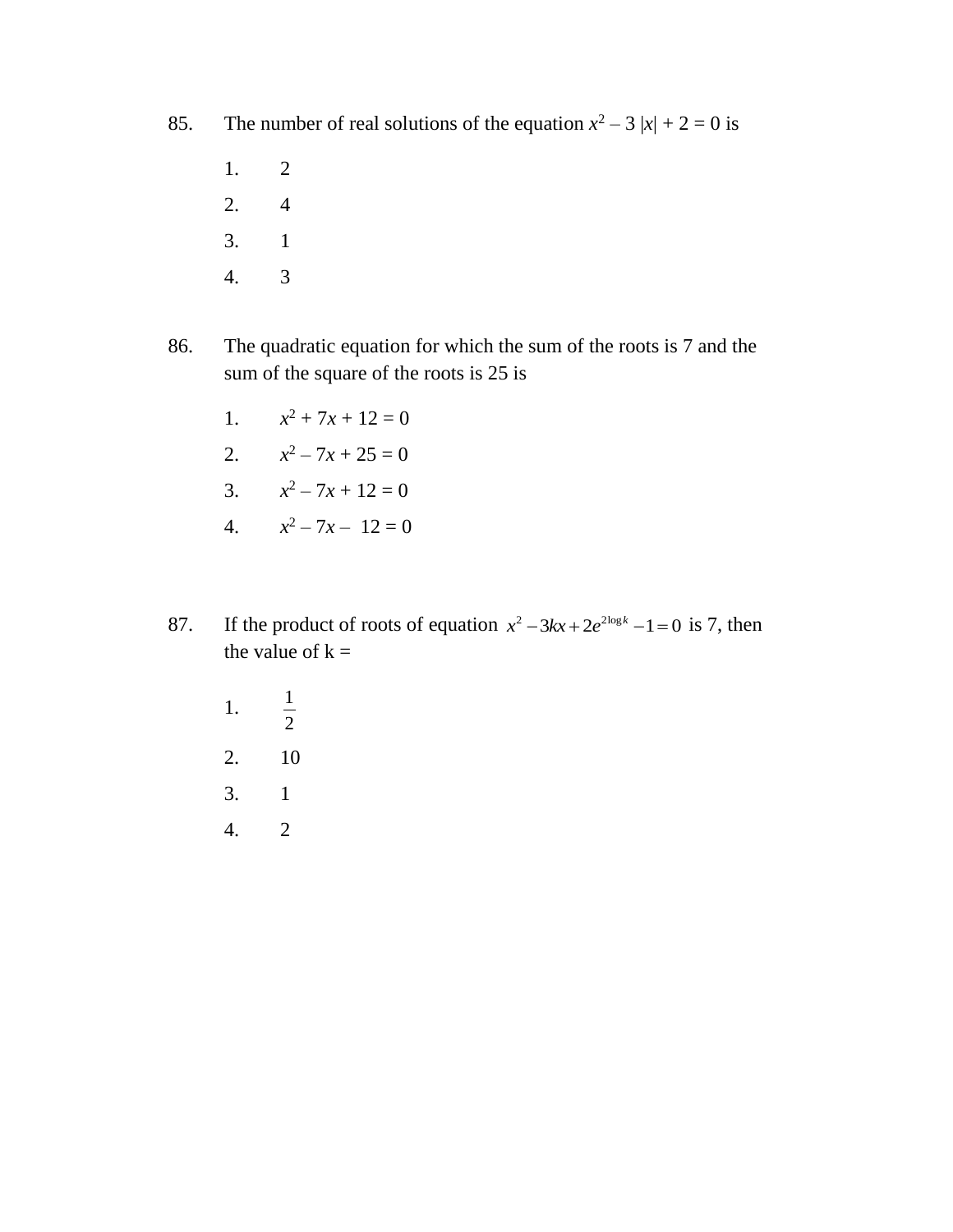88. The value of determinant 1  $x+2$   $x+4$ 3  $x+5$   $x+8$ 7  $x+10$   $x+14$  $x+1$   $x+2$  *x*  $x+3$   $x+5$   $x$  $x+7$   $x+10$  *x*  $+1$   $x+2$   $x+4$  $+3$   $x+5$   $x+8$  $+7$   $x+10$   $x+14$ is

> 1.  $-2$ 2.  $x^2 + 2$ 3. 2 4. 5

89. If 
$$
\begin{vmatrix} x & x+y & x+y+z \\ 2x & 3x+2y & 4x+3y+2z \\ 3x & 6x+3y & 10x+6y+3z \end{vmatrix} = 64
$$
 then real value of  $x =$   
\n1. 2  
\n2. 4  
\n3. 3  
\n4. 5

90. If 
$$
A = \begin{bmatrix} 0 & 1 & 0 \\ 1 & 0 & 0 \\ 0 & 0 & 1 \end{bmatrix}
$$
 then  $A^{-1} =$   
\n1. 2A  
\n2. A  
\n3. -A  
\n4. 2A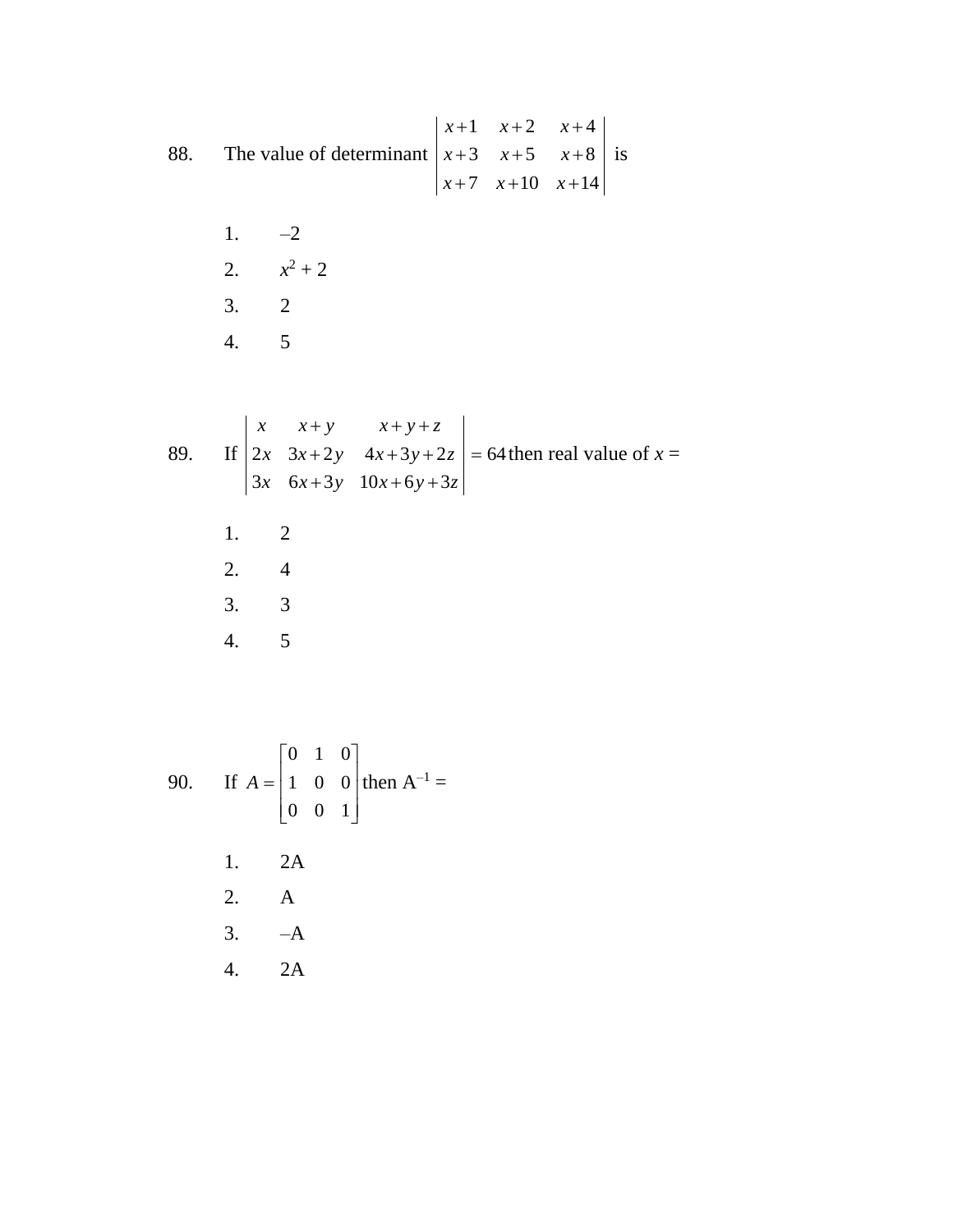- 91. The system of linear equations  $x + y + z = 2$ ,  $2x + y z = 3$ ,  $3x + 2y + kz = 4$  has a unique solution if
	- 1.  $k \neq 0$
	- 2.  $-1 < k < 1$
	- 3.  $-2 < k < 2$
	- 4.  $k = 0$
- 92. The incentre of the triangle formed by  $(0, 8)$   $(6, 0)$   $(10, 0)$  is
	- 1.  $(1, 1)$
	- 2.  $(1, 2)$
	- 3. (2, 1)
	- 4. (2, 2)
- 93. If (1, 2) (4, 3) (6, 4) are the midpoints of the sides  $\overline{BC}$ ,  $\overline{CA}$ ,  $\overline{AB}$  of  $\triangle ABC$ , then the equation of AB is
	- 1.  $2x-3y-13=0$
	- 2.  $2x + 3y 1 = 0$
	- 3.  $x-3y+6=0$
	- 4.  $x + 3y + 12 = 0$
- 94. The ratio in which the line  $3x 4y + 5 = 0$  divides the line segment joining the points  $(2, -4)$ ,  $(-3, 1)$  is
	- 1.  $26:9$
	- 2.  $27:8$
	- 3.  $24:7$
	- 4. 22 : 6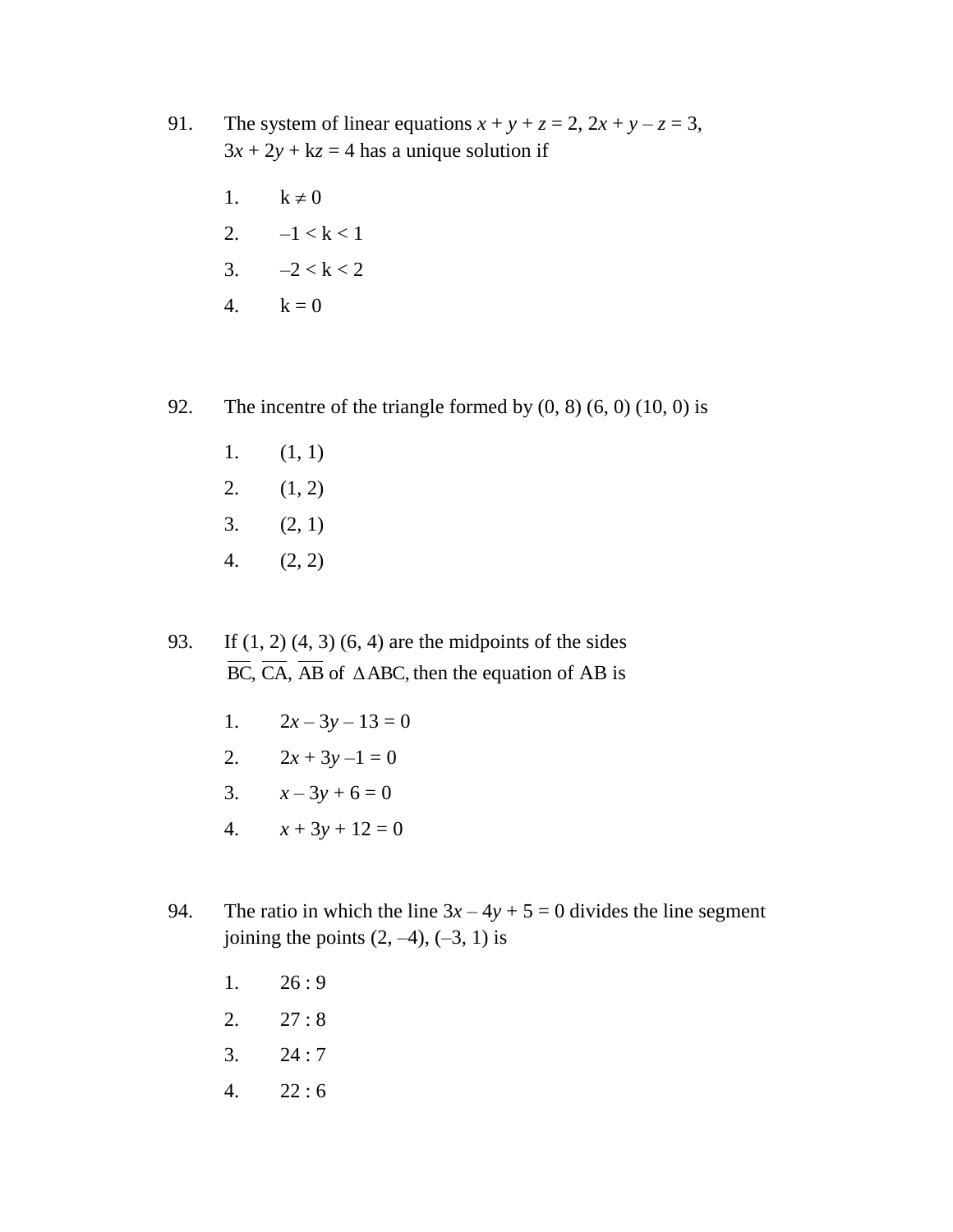- 95. The value of k such that the straight line  $(2x + 3y + 5) + k(x - 7y + 6) = 0$  is parallel to x-axis is
	- 1. 21 5 2. 1 3 3. 5 3 4.  $-2$

96. The angle between the pair of lines  $xy + 3x + 3y + 9 = 0$  is

1. 4 π 2. 2 π 3. 6 π 4. 12 π

97. The equation of the normal to the circle  $x^2 + y^2 + 6x + 4y - 3 = 0$  at  $(1, -2)$  is

- 1.  $y + 1 = 0$
- 2.  $y + 2 = 0$
- 3.  $y + 3 = 0$
- 4.  $y 2 = 0$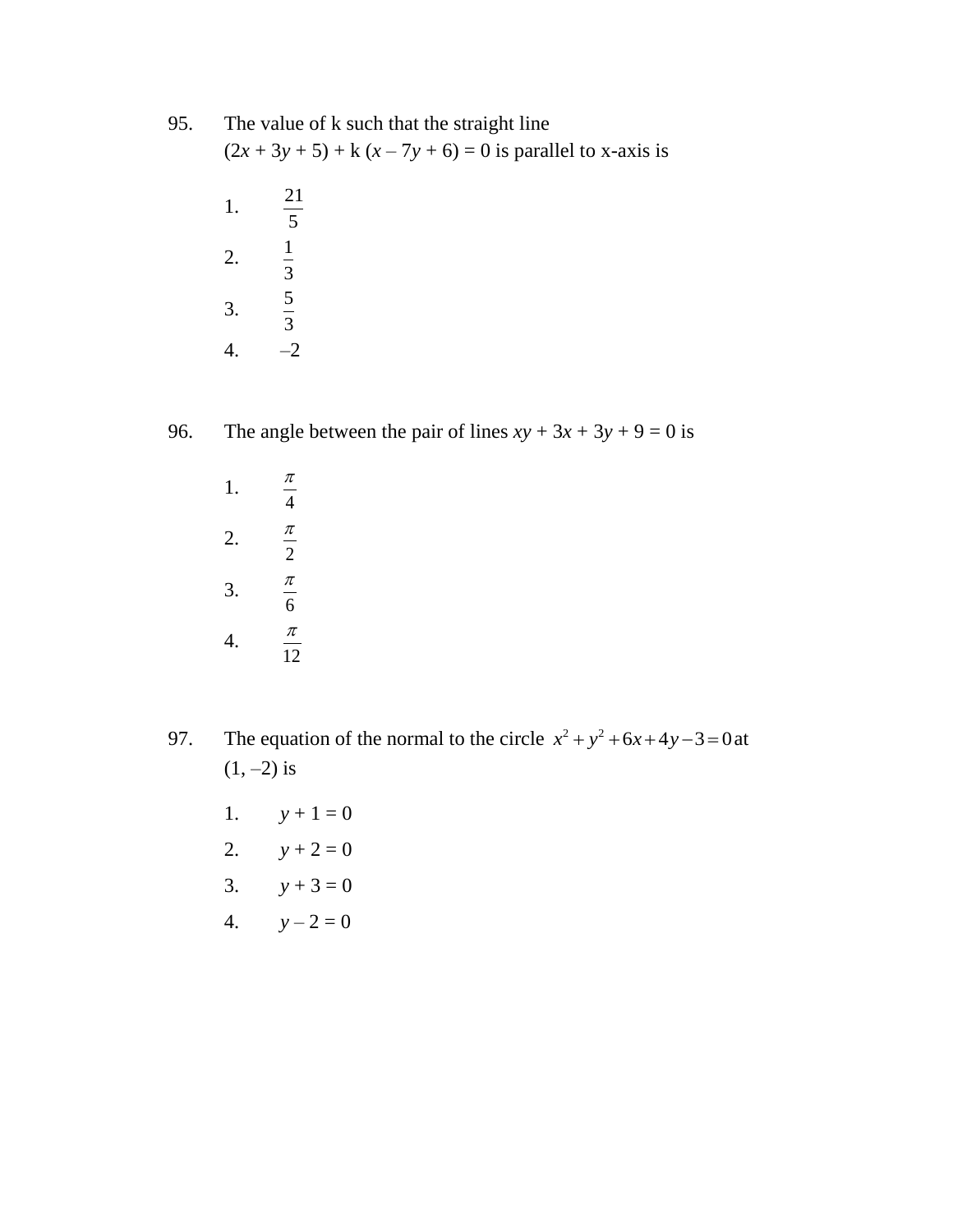- 98. The point of contact of the line  $3x 4y 25 = 0$  with the circle  $x^2 + y^2 = 23$  is
	- 1.  $(1, -2)$ 2.  $(3, -4)$ 3. (1, 3)
	- 4.  $(-1, 2)$
- 99. The condition that the line  $lx + my + n = 0$  to be a normal to the ellipse 2  $\ldots$ <sup>2</sup>  $rac{x^2}{a^2} + \frac{y^2}{b^2} = 1$  $a^2$  *b*  $+\frac{y}{12} = 1$  is 1. 2  $b^2$   $(a^2-b^2)^2$  $\frac{1}{2} + \frac{1}{m^2} = \frac{1}{m^2}$  $a^2$  *b*  $b^2$   $(a^2-b)$  $\frac{1}{l^2} + \frac{1}{m^2} = \frac{1}{n}$  $+\frac{b^2}{2}=\frac{(a^2-1)}{2}$ 2.  $\frac{a}{1} + \frac{b}{2} = a^2 - b^2$ *l m*  $+\frac{b}{-} = a^2 - b$ 3. 2  $b^2$   $(a^2+b^2)^2$  $\frac{1}{2} - \frac{1}{m^2} = \frac{1}{m^2}$  $a^2$   $b^2$   $(a^2+b)$  $\frac{1}{l^2} - \frac{1}{m^2} = \frac{1}{n}$  $-\frac{b^2}{2}=\frac{(a^2+1)}{2}$ 4. <sup>2</sup>  $b^2$   $a^2 + b^2$  $rac{a^2}{a^2} - \frac{b^2}{a^2} = a^2 + b$  $\overline{l^2}$  m  $-\frac{b}{2} = a^2 + b$

100. 
$$
\frac{\cos(360^\circ - A)}{\sin(270^\circ + A)} + \frac{\cot(90^\circ + A)}{\tan(180^\circ - A)} + \frac{\sin(90^\circ - A)}{\sin(90^\circ + A)} =
$$
  
1. 0  
2. -1  
3. 1  
4. 2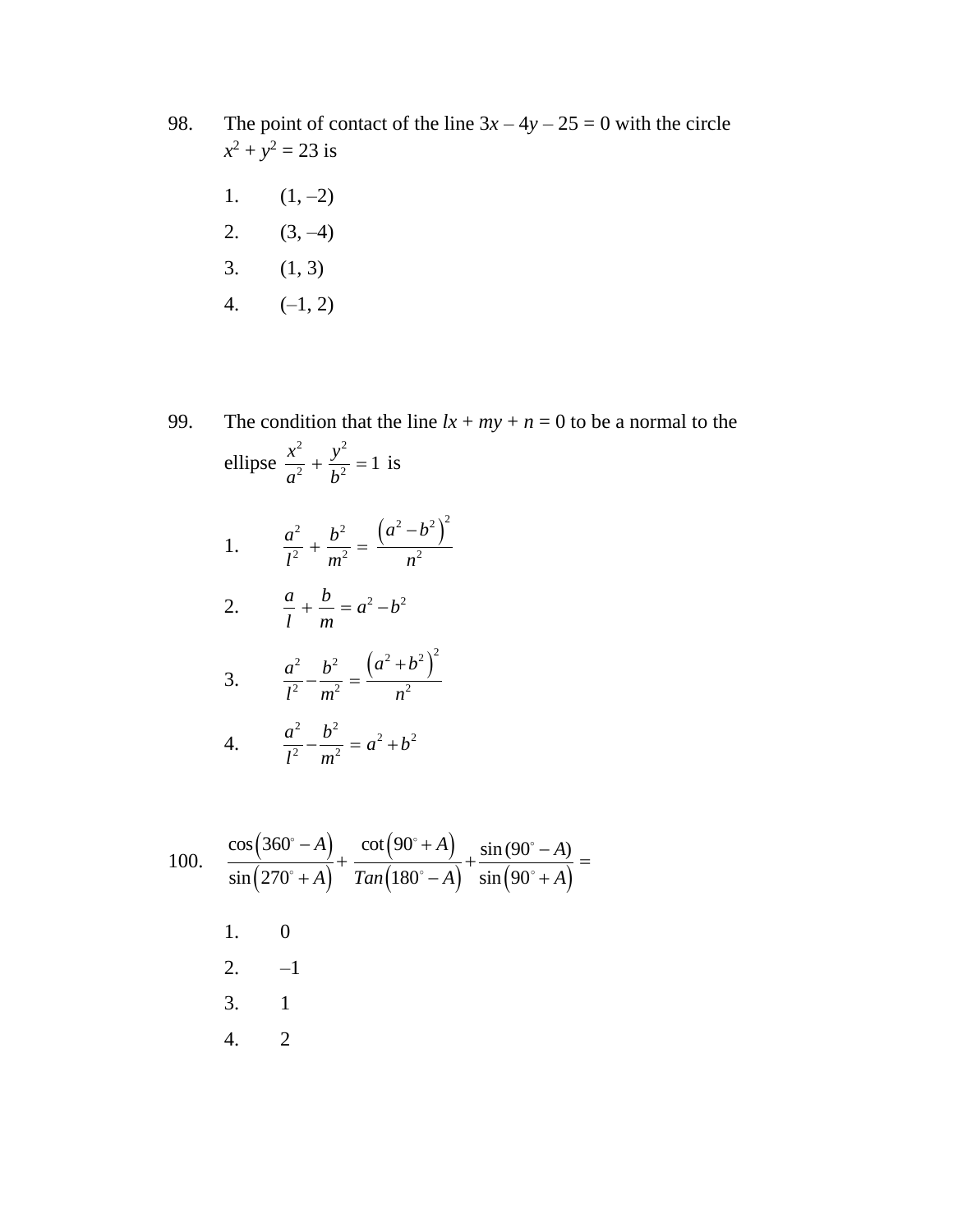101. If 
$$
A+B = \frac{\pi}{4}
$$
 then  $(1 + \text{Tan A}) (1 + \text{Tan B}) =$   
1. 0  
2. 2  
3. -1  
4. 1

102. 
$$
\frac{\sin A + \sin 5A + \sin 9A}{\cos A + \cos 5A + \cos 9A} =
$$

- 1. Tan 2A
- 2. Tan 3A
- 3. Tan 4A
- 4. Tan 5A

103. 
$$
\sin^{-1} \frac{4}{5} - \sin^{-1} \frac{5}{13} =
$$
  
\n1.  $\sin^{-1} \left(\frac{56}{65}\right)$   
\n2.  $\sin^{-1} \left(\frac{33}{65}\right)$   
\n3.  $\sin^{-1} \left(\frac{77}{85}\right)$   
\n4.  $\sin^{-1} \left(\frac{3}{5}\right)$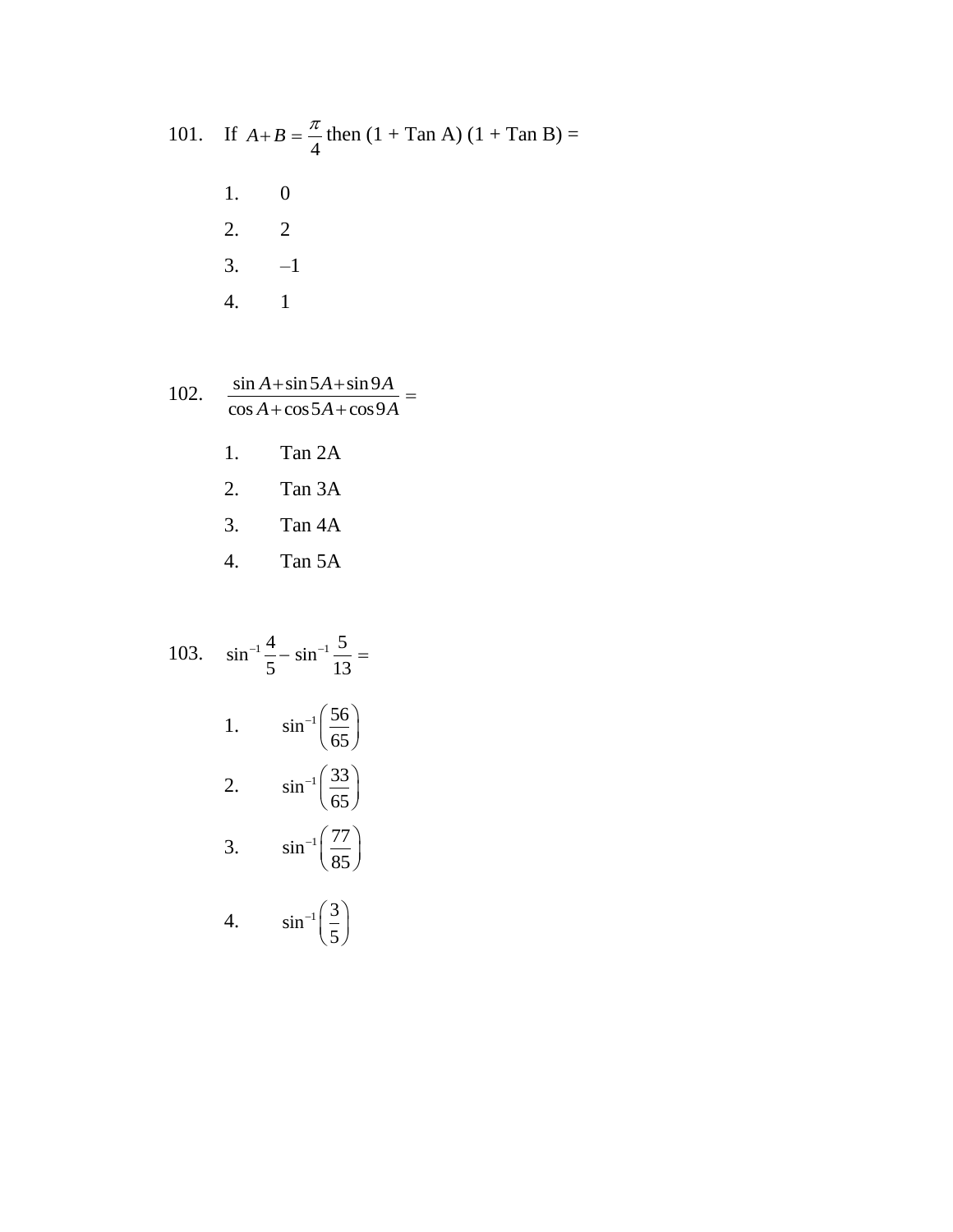- 104. The shadow of a tower standing on a level plane is found to be 60 mt longer when the sun's altitude is  $30^{\circ}$  than when it is  $45^{\circ}$ . The height of the tower is
	- 1. 60 mt
	- 2. 30 mt
	- 3. 60√3 mt
	- 4.  $30(\sqrt{3}+1)$  mt

105. 
$$
\lim_{n \to \infty} \frac{5 \cdot 2^{n+1} + 2 \cdot 3^{n+1}}{3 \cdot 2^n - 7 \cdot 3^n} =
$$
\n1. 
$$
\frac{6}{5}
$$
\n2. 
$$
\frac{2}{7}
$$
\n3. 
$$
\frac{-2}{7}
$$
\n4. 
$$
\frac{-6}{7}
$$

106. If 
$$
x=e^t(\cos t + \sin t)
$$
,  $y=e^t(\cos t - \sin t)$  then  $\frac{dy}{dx} =$ 

- 1. Tan*t*
- 2. –Tan*t*
- 3. 3 2  $Tan \frac{3t}{2}$
- 4.  $\cot \frac{3}{2}$ 2  $-\cot \frac{3t}{2}$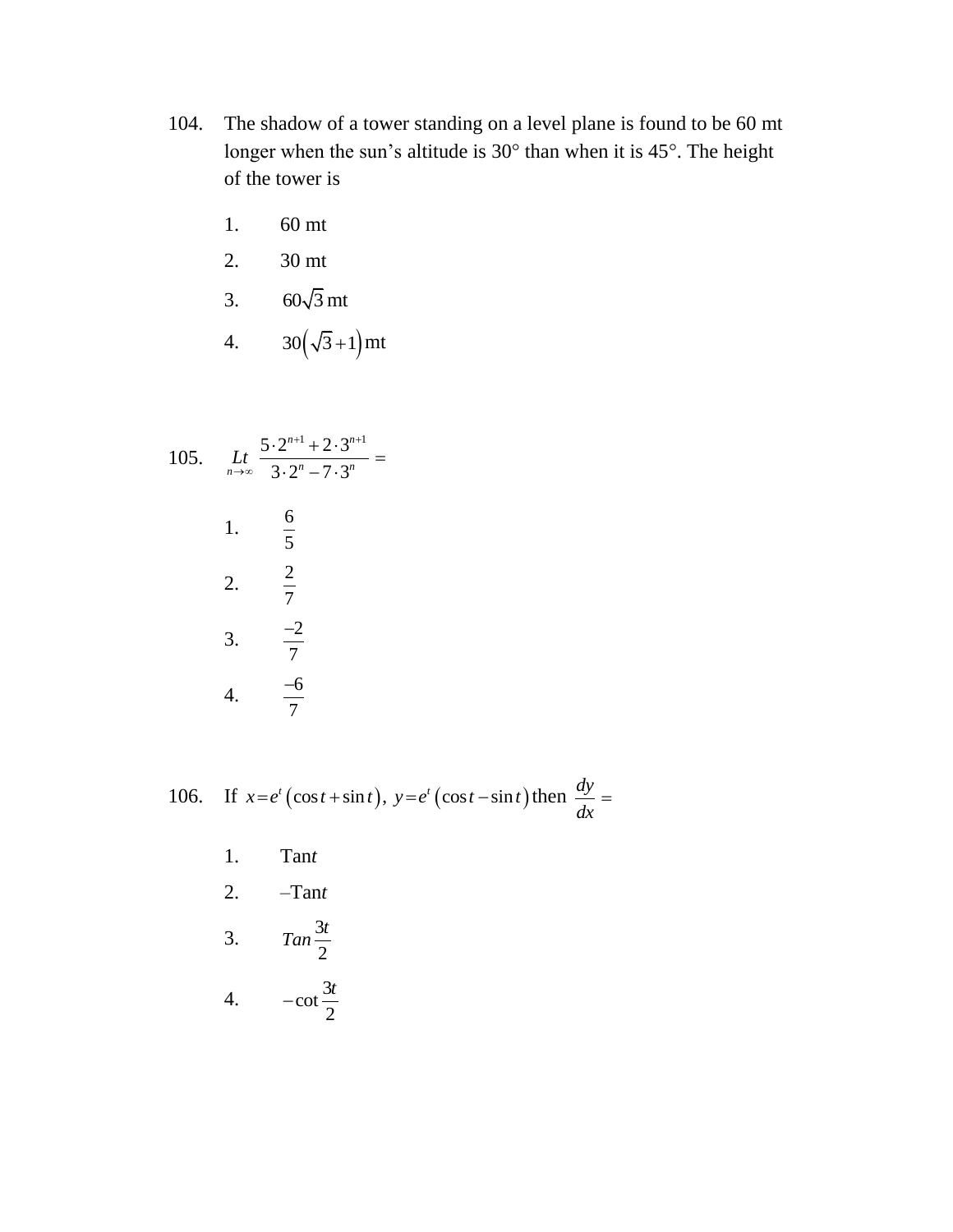107. If 
$$
\sqrt{1-x^2} + \sqrt{1-y^2} = a(x-y)
$$
 then  $\frac{dy}{dx} =$   
\n1.  $\frac{\sqrt{1+y^2}}{\sqrt{1+x^2}}$   
\n2.  $\frac{\sqrt{1+x^2}}{\sqrt{1+y^2}}$   
\n3.  $\frac{\sqrt{1-y^2}}{\sqrt{1+x^2}}$   
\n4.  $\frac{\sqrt{1-y^2}}{\sqrt{1-x^2}}$ 

108. The value of 'c' of the mean value theorem If The value of 'c' of the mean value the  $f(x) = x(x-1)(x-2)$ ;  $a = 0, b = 1/2$  is

- 1. 1
- 2.  $1 + \frac{\sqrt{21}}{1}$ 6  $\ddot{}$
- 3.  $1 - \frac{\sqrt{21}}{2}$ 6  $\overline{a}$
- 4. None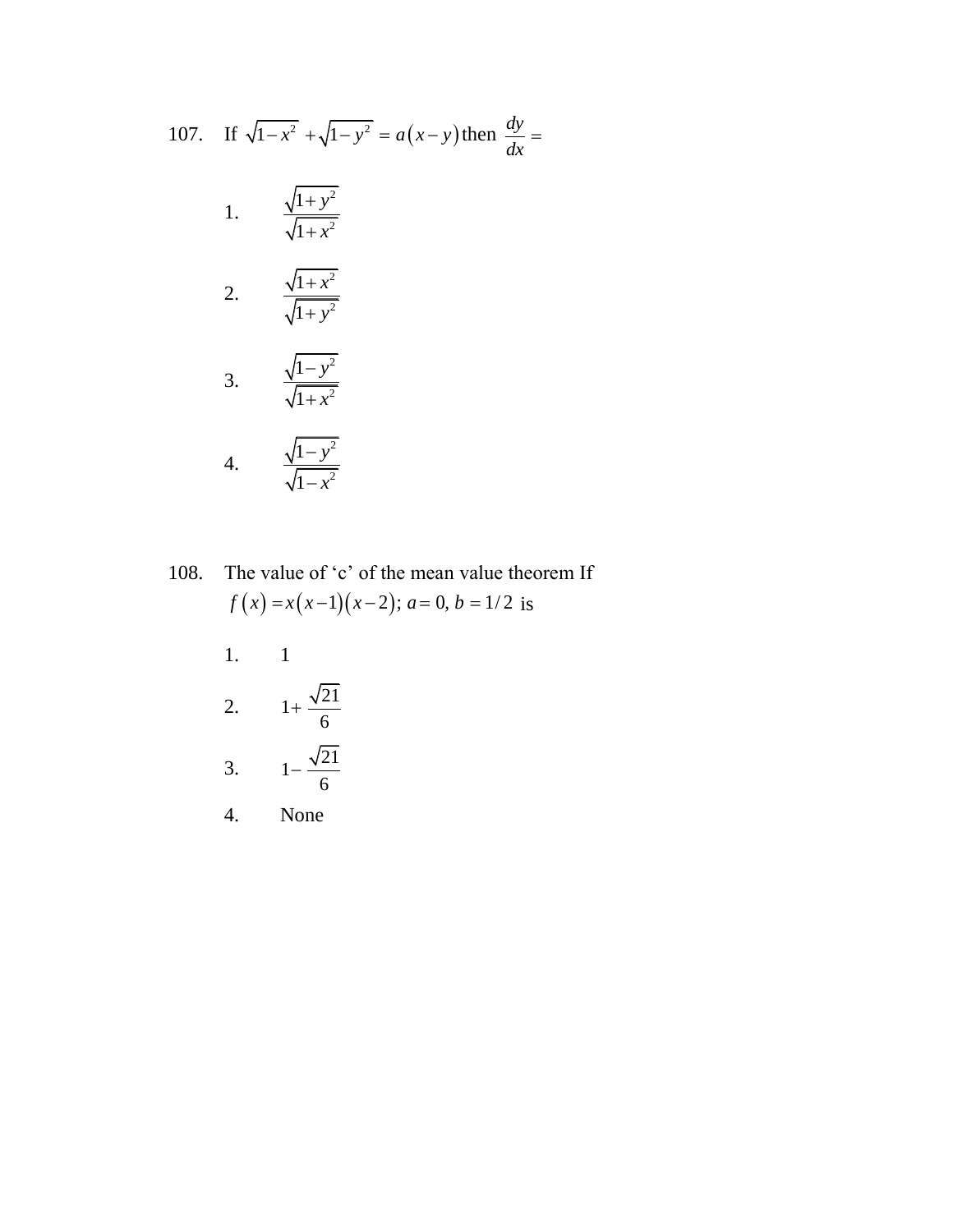109. The angle between the curves  $y = x^2$  and  $y = 4 - x^2$  is

1. 
$$
Tan^{-1}\left(\frac{6}{13}\right)
$$
  
\n2.  $Tan^{-1}\left(\frac{3}{4}\right)$   
\n3.  $Tan^{-1}\left(\frac{5}{\sqrt{13}}\right)$   
\n4.  $Tan^{-1}\left(\frac{4\sqrt{2}}{7}\right)$ 

- 110. The height of the cylinder of maximum volume which can be inscribed in a sphere of radius '*r*' is
	- 1.  $\sqrt{3} r$ 2. 3 *r* 3.  $\frac{2}{7}$ 3 *r* 4.  $2\sqrt{3}$ *r*

111.  $\int \frac{1}{x}$  $\frac{1}{x}$  dx  $\int \frac{1}{e^x + e^{-}}$ 1.  $Tan^{-1}(e^x) + c$ 2.  $cot^{-1}(e^x) + c$ 3.  $\log |e^x + 1| + c$ 4. none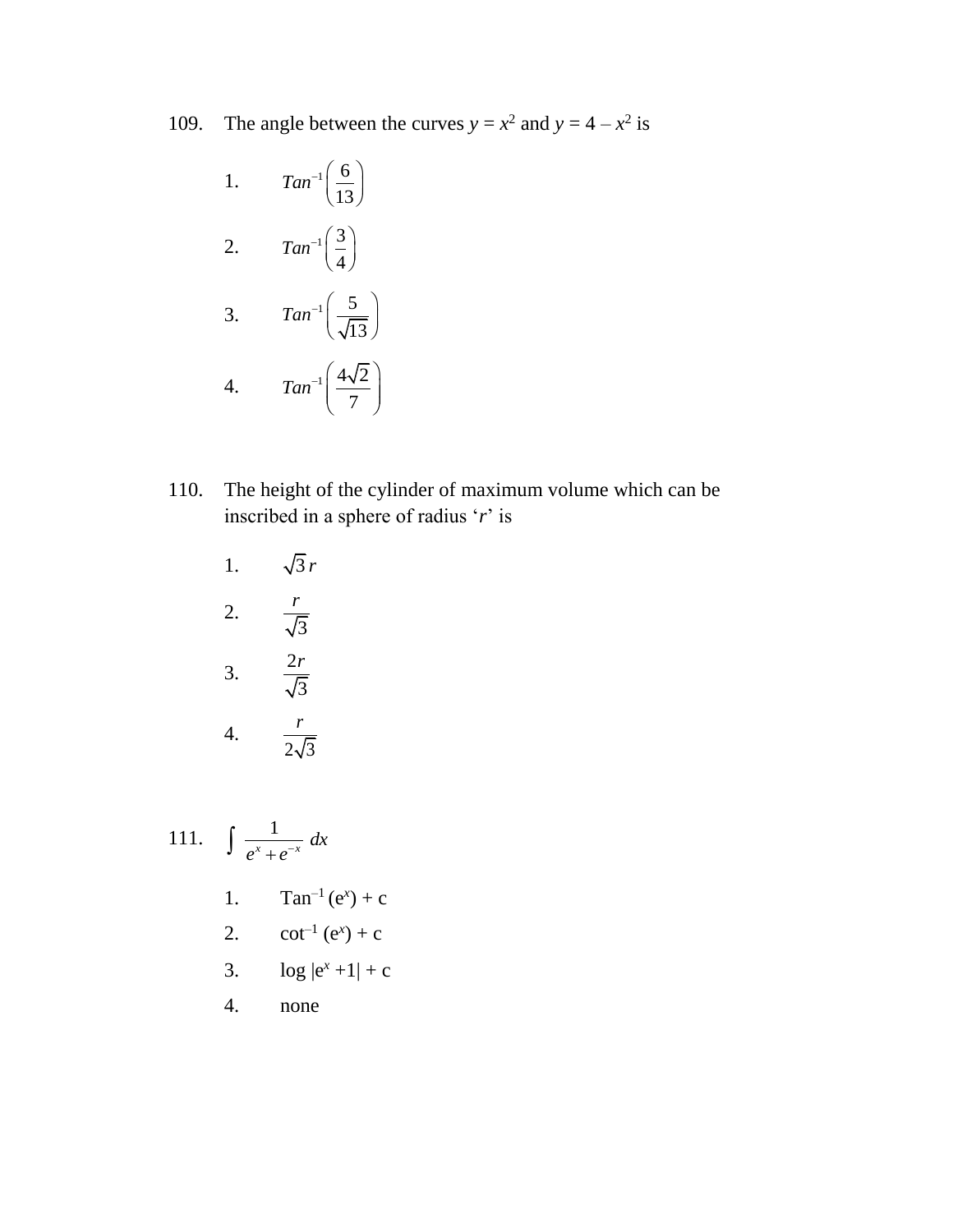112. 
$$
\int e^{2x} \left( \frac{1 + \sin 2x}{1 + \cos 2x} \right) dx =
$$
  
1. 
$$
e^{2x} \tan 2x + c
$$
  
2. 
$$
e^{2x} \tan x + c
$$
  
3. 
$$
\frac{1}{2} e^{2x} \tan x + c
$$
  
4. 
$$
\frac{1}{2} e^{x} \sin x + c
$$

113. 
$$
\int_{0}^{\pi/2} \frac{\sin^{5/2} x}{\sin^{5/2} x + \cos^{5/2} x} dx =
$$
  
1.  $\frac{\pi}{2}$   
2. 0  
3.  $\frac{\pi}{4}$   
4.  $\frac{\pi^2}{4}$ 

114. 
$$
\lim_{n \to \infty} \frac{1}{n} \sum_{r=1}^{n} \sqrt{\frac{r}{n}} =
$$
\n1. 
$$
\frac{1}{2}
$$
\n2. 
$$
\frac{2}{3}
$$
\n3. 2\n4. 0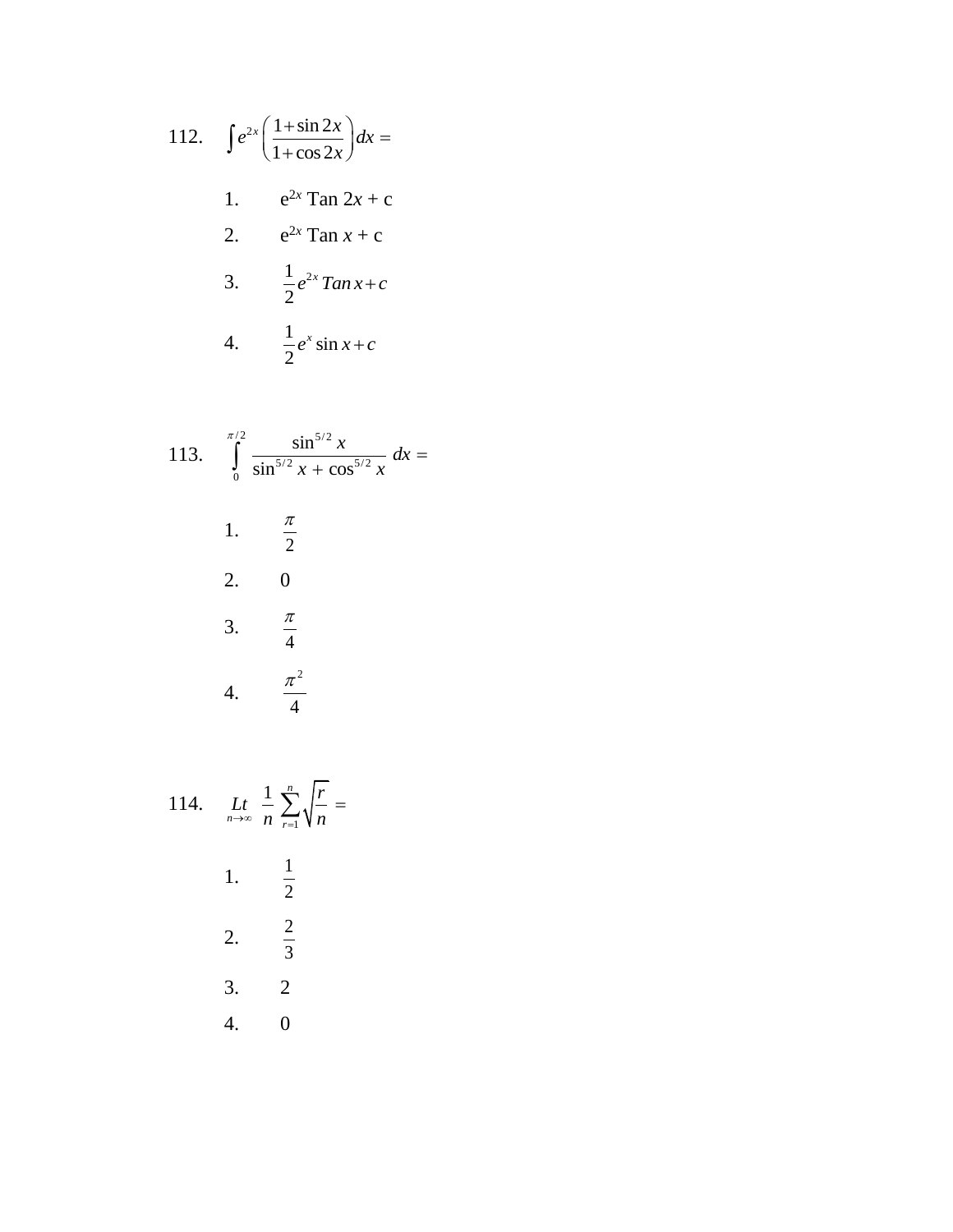- 115. Area of the region bounded by  $y = 4 x^2$  and  $x = 0$ ,  $x = 2$  is
	- 1. 28 3 2.  $\frac{32}{9}$ 3 3.  $\frac{8}{9}$ 3 4.  $\frac{16}{1}$ 3

116. The order and degree of 
$$
\left[\frac{d^2y}{dx^2} + \left(\frac{dy}{dx}\right)^3\right]^{6/5} = 6y
$$

- 1. 2, 5
- 2. 2, 6
- 3. 6, 2
- 4. 2, 1

117. The general solution of  $(x+2)\frac{dy}{dx} = xy$ *dx*  $(x+2)\frac{dy}{dx}$  = xy is

- 1.  $y(x+2)^2 = ce^x$
- 2.  $\log(y(x+2)) = x + c$
- 3.  $y(x+2)^2 = x+c$
- 4. None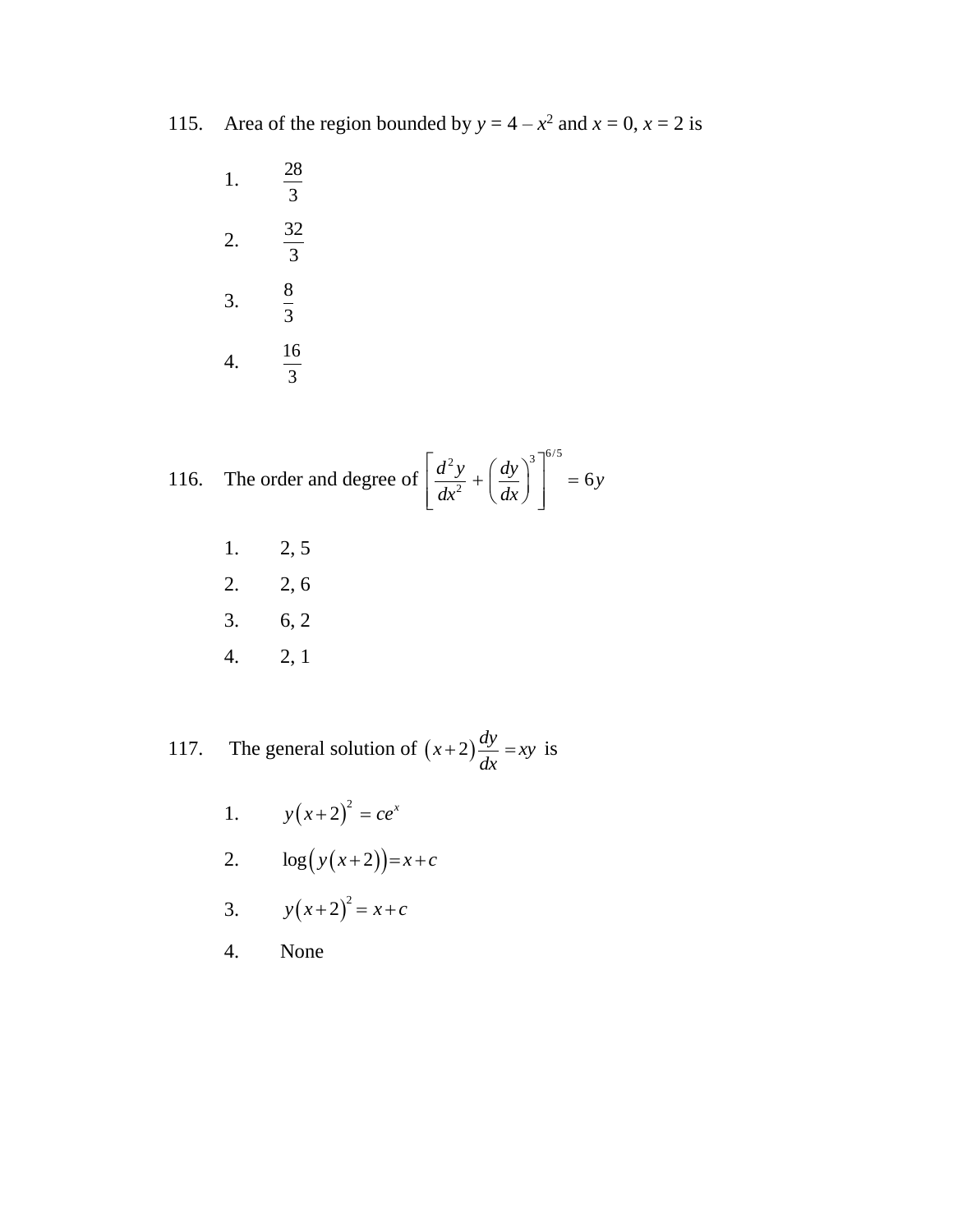## 118. If *a*, *b* are non collinear vectors and *A*  $\overline{A} = (x+4y)\overline{a} + (2x+y+1)\overline{b} + (\overline{B})\overline{b} = (y-2x+2)\overline{a} + (2x-3y-1)\overline{b}$  and and  $3A = 2B$  then  $(x, y) =$ 1.  $(2, 1)$ 2.  $(2, -1)$ 3.  $(-2, -1)$ 4.  $(-2, 1)$

## 119. If ABCDEF is a regular hexagon and  $\overrightarrow{AB} + \overrightarrow{AC} + \overrightarrow{AD} + \overrightarrow{EA} + \overrightarrow{FA} = \lambda \overrightarrow{AB}$  then  $\lambda =$ 1. 1

- 2. 2 3. 4 4. 6
- 120. If  $\overline{a} = \hat{i} + \hat{j} + \hat{k}$ ,  $\overline{b} = \hat{i} + 2\hat{j} + 3\hat{k}$ , then the value of *t* for which  $\overline{a} + \overline{b}$ and  $a - b$  are perpendicular
	- 1.  $± 2$
	- 2.  $\pm 2\sqrt{2}$
	- 3.  $\pm 2\sqrt{3}$
	- 4.  $\pm 3$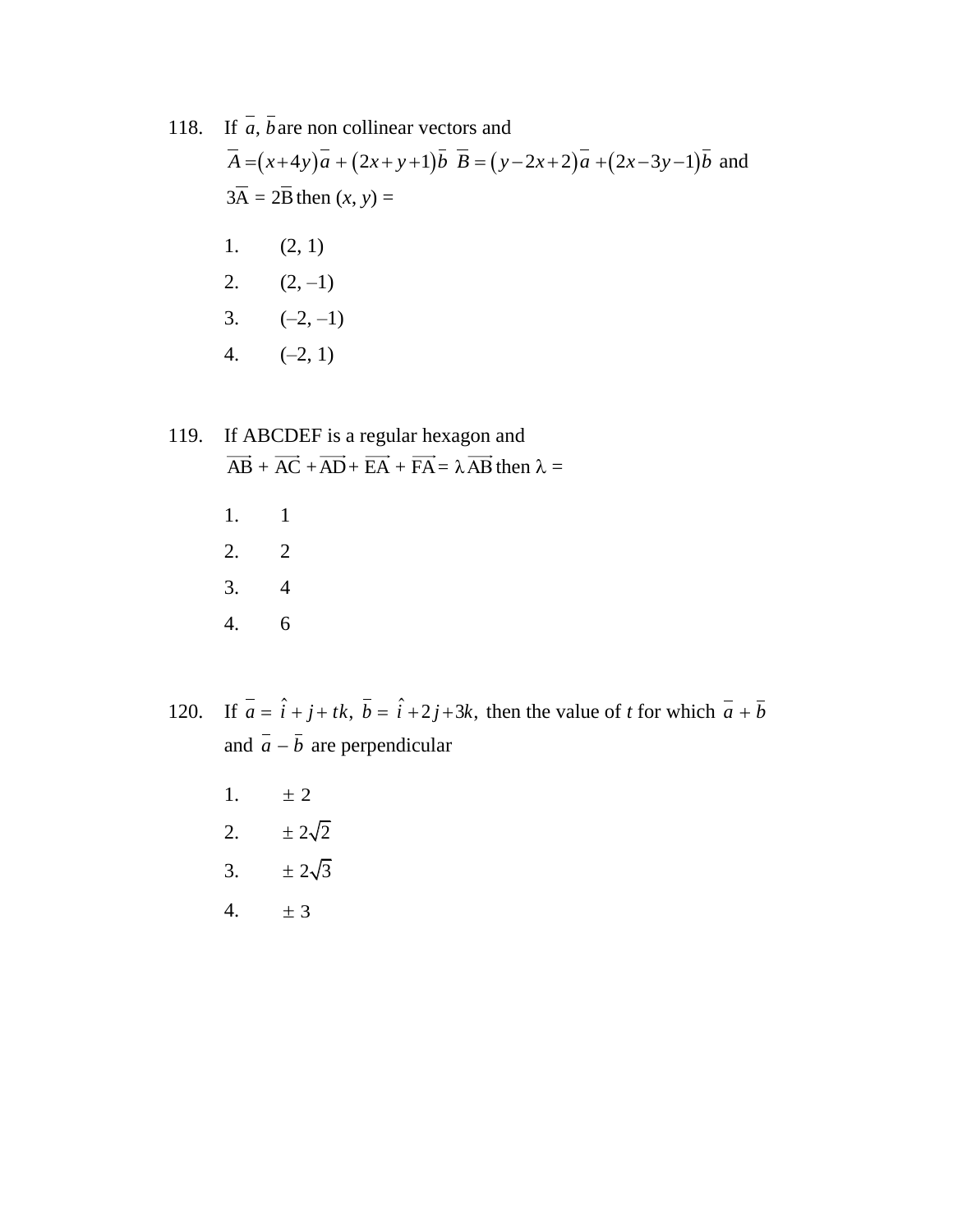121. If  $a + b + c = 0$  then

1. 
$$
\vec{a} \cdot \vec{b} = \vec{b} \cdot \vec{c} = \vec{c} \cdot \vec{a}
$$
  
\n2.  $\vec{a} \times \vec{b} = \vec{b} \times \vec{c} = \vec{c} \times \vec{a}$   
\n3.  $\vec{a} \times \vec{b} = \vec{b} \cdot \vec{c}$   
\n4.  $\vec{a} + \vec{b} = \vec{a} \times \vec{c} + \vec{b} \times \vec{c}$ 

122. If  $\bar{a} = 2\hat{i} + 2\hat{j} + \hat{k}, \bar{a} \cdot \bar{b} = 14, \bar{a} \times \bar{b} = 3\hat{i} + \hat{j} - 8\hat{k}$  then  $\bar{b} =$ 

- 1.  $5i + j + 2k$
- 2.  $5i 5j + 2k$
- 3.  $5i + 5j 2k$
- 4.  $5i 5j 2k$
- 123. The projection of the join of the two points (1, 4, 5), (6, 7, 2) on the line whose direction ratios are (4, 5, 6) is
	- 1.  $\frac{13}{\sqrt{2}}$ 77 2.  $\frac{7}{4}$ 6 3.  $\frac{17}{5}$ 77 4.  $\frac{1}{\sqrt{2}}$ 77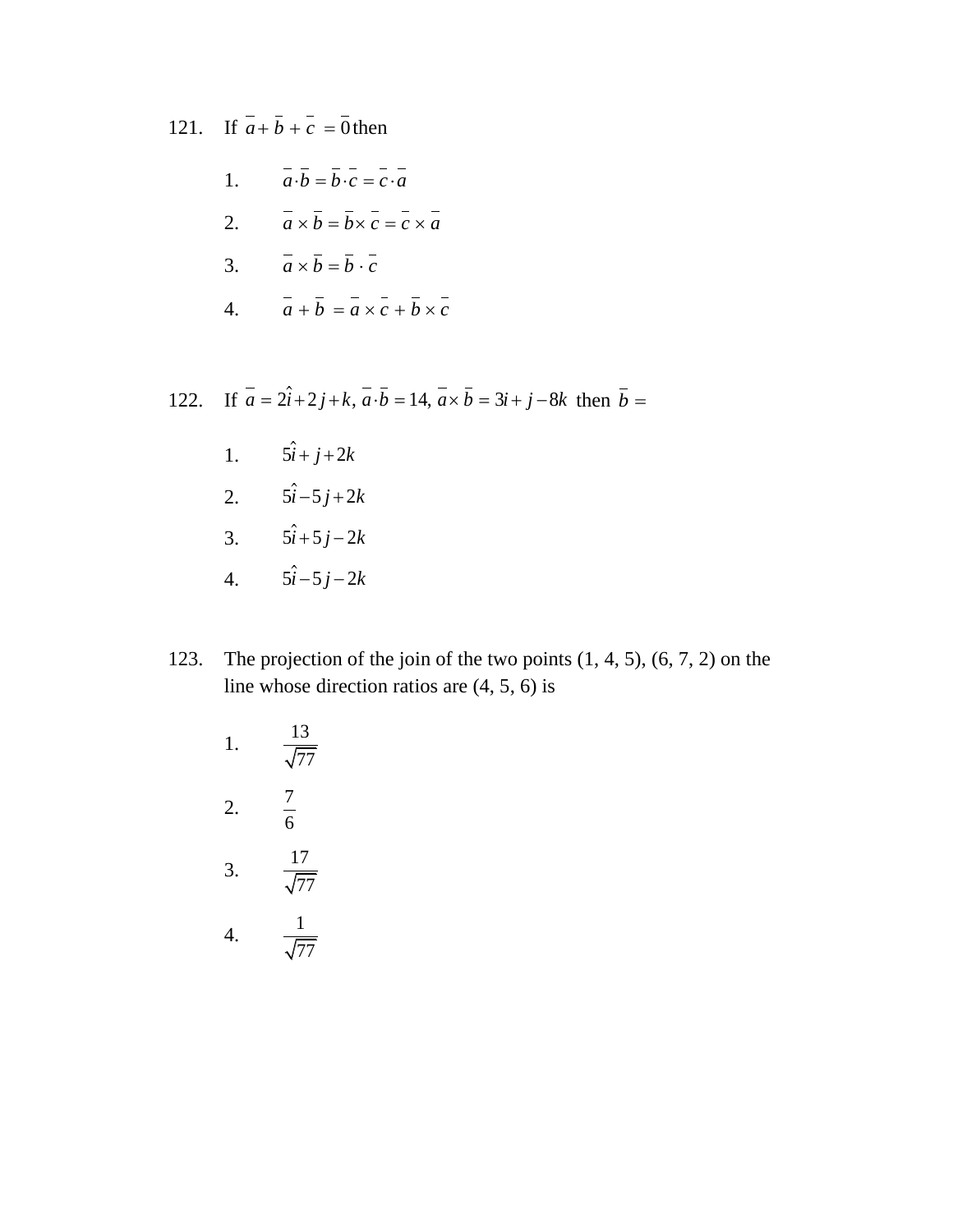- 124. The equation of the plane passing through the points  $(2, 1, -1)$ , (1, 1, 1) (3, 3, 0) is
	- 1.  $4x + y 3z 26 = 0$
	- 2.  $2x 3y + 2z + 15 = 0$
	- 3.  $2x-4y+3z+8=0$
	- 4.  $4x-3y+2z-3=0$
- 125. The foot of the perpendicular of the point (1, 6, 3) to the line  $1 \t z-2$  $\frac{1}{1} = \frac{1}{2} = \frac{1}{3}$  $\frac{x}{1} = \frac{y-1}{2} = \frac{z-2}{3}$  is 1.  $(1, 3, 5)$ 2. (2, 4, 7) 3. (1, 3, 7) 4. (2, 3, 5)

126. Equation of the plane containing the line  $\frac{x+1}{2} = \frac{y-3}{2} = \frac{z+2}{4}$  $\frac{1}{3} = \frac{1}{2} = \frac{1}{1}$  $\frac{x+1}{2} = \frac{y-3}{2} = \frac{z+2}{1}$  $\overline{a}$ and the point  $(0, 7, -7)$  is

- 1.  $2x + y + z = 1$
- 2.  $x + 2y + z = 2$
- 3.  $x + y + z = 0$
- 4. None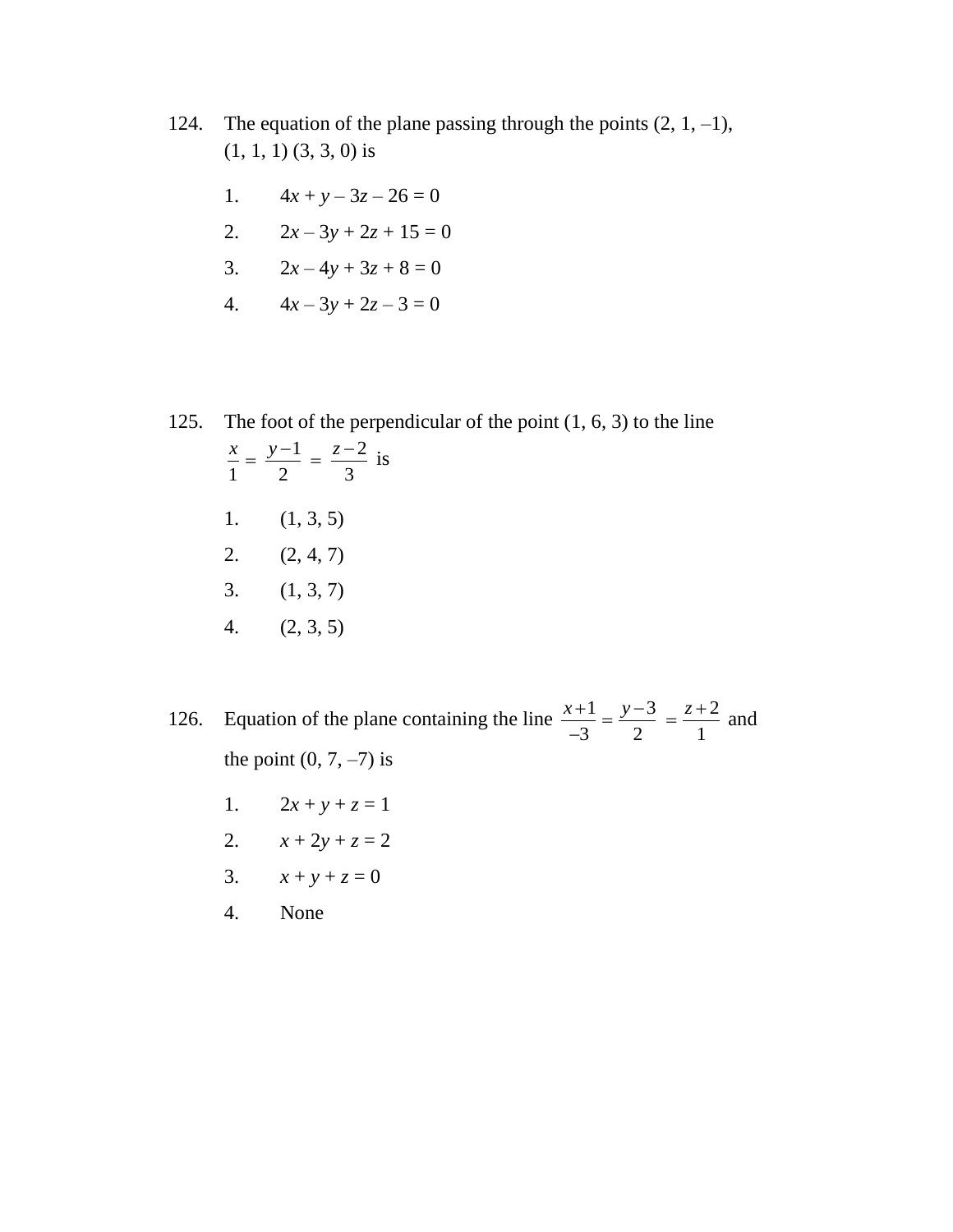127. The equation to the sphere on the line segment joining  $A(x_1, y_1, z_1)$ and B  $(x_2, y_2, z_2)$  as ends of diameter is

1. 
$$
x^2 + y^2 + z^2 - x_1x_2x - y_1y_2y - z_1z_2z + d = 0
$$

1. 
$$
x^{2} + y^{2} + z^{2} - x_{1}x_{2}x - y_{1}y_{2}y - z_{1}z_{2}z + d = 0
$$
  
\n2. 
$$
x^{2} + y^{2} + z^{2} - (x_{1} + x_{2})x - (y_{1} + y_{2})y - (z_{1} + z_{2})z = 0
$$
  
\n3. 
$$
x^{2} + y^{2} + z^{2} + (x_{1} - x_{2})x + (y_{1} - y_{2})y + (z_{1} - z_{2})z = 0
$$

3. 
$$
x^2 + y^2 + z^2 + (x_1 - x_2)x + (y_1 - y_2)y + (z_1 - z_2)z = 0
$$

3. 
$$
x^{2} + y^{2} + z^{2} + (x_{1} - x_{2})x + (y_{1} - y_{2})y + (z_{1} - z_{2})z = 0
$$
  
4. 
$$
(x - x_{1})(x - x_{2}) + (y - y_{1})(y - y_{2}) + (z - z_{1})(z - z_{2}) = 0
$$

128. The radius of the circle  $x^2 + y^2 + z^2 = 25$ ,  $2x + y + 2z - 9 = 0$  is

- 1. 2 2. 4 3. 8 4. 16
- 129. The enveloping cone of the sphere  $S = x^2 + y^2 + z^2 + 2x 2y 2 = 0$ with its vertex at  $(1, 1, 1)$  is
	- 1.  $3x^2 - y^2 + 4zx - 10x + 2y - 4z + 6 = 0$
	- 2.  $3x^2 - y^2 + 4zx + 10x - 2y + 4z = 0$
	- 3.  $3x^2 y^2 + 4z^2 + 6 = 0$
	- 4.  $3x^2 y^2 + 4z^2 10x + 2y + 6 = 0$
- 130. The radius of the sphere  $x^2 + y^2 + z^2 ax by cz = 0$  is
	- 1.  $\sqrt{a^2 + b^2 + c^2}$ 2.  $^{2}$   $^{2}$   $^{2}$  $a^2 + b^2 + c$
	- 2
	- 3. abc
	- 4.  $2\sqrt{a^2 + b^2 + c^2}$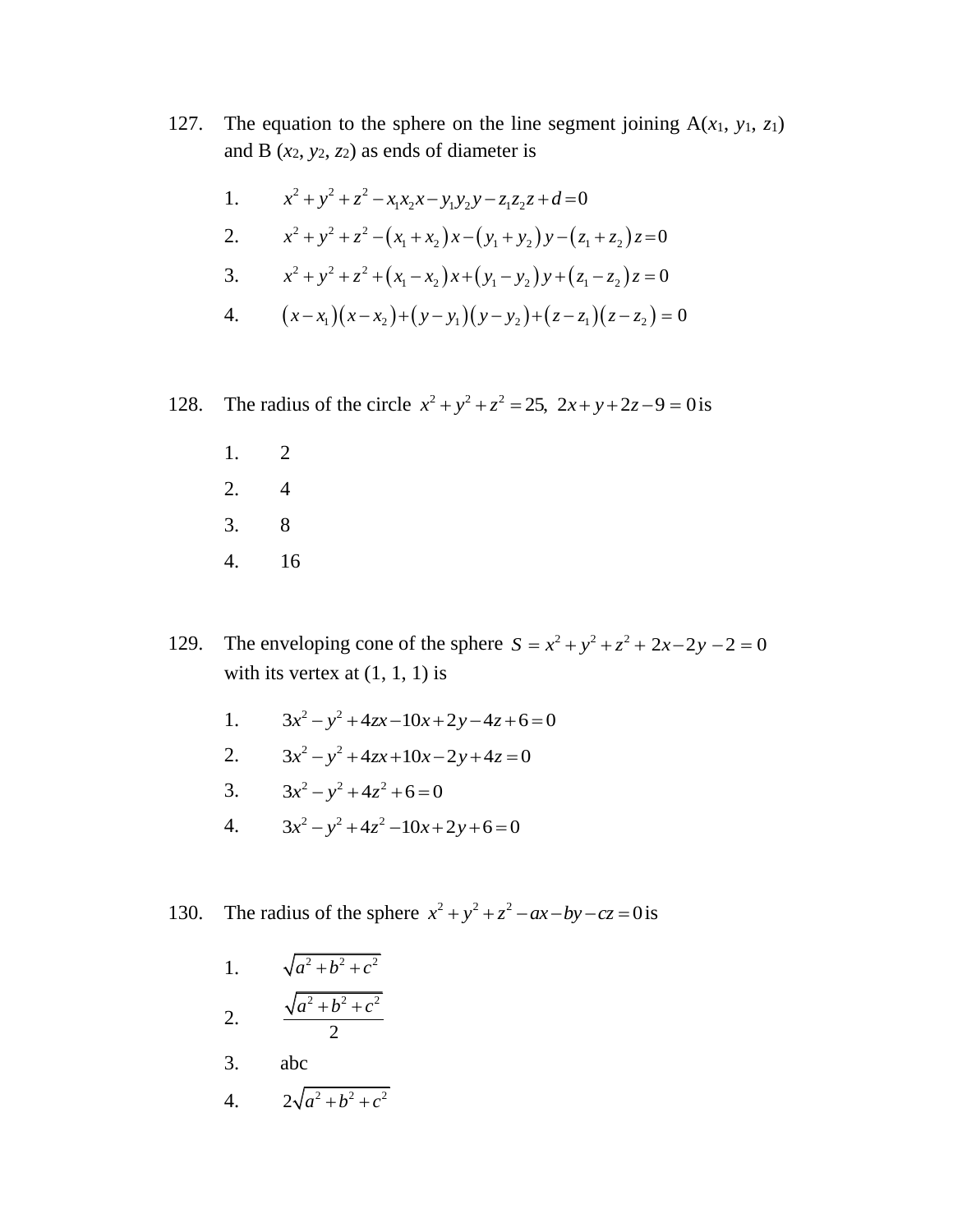- 131. The mode of the distribution 25, 16, 24, 40, 27, 25, 23, 20, 25, 19
	- 1. 40
	- 2. 27
	- 3. 25
	- 4. 16

#### 132. The G.M of the observations 3, 9, 12, 16, 48 is

1. 88 3 2. 16 3. 9 4. 12

#### 133. The variance of first n- natural numbers is

- 1.  $^{2}+1$ 12  $n^2 +$ 2.  $2^2-1$ 12  $n^2$  – 3.  $(n+1)(2n+1)$ 6  $(n+1)(2n+1)$ 4. None
- 134. Mean deviation of 7, 10, 15, 10, 8, 8, 7, 3, 2, 10 through mean is
	- 1. 2.6 2. 8
	- 3. 4/5
	- 4. none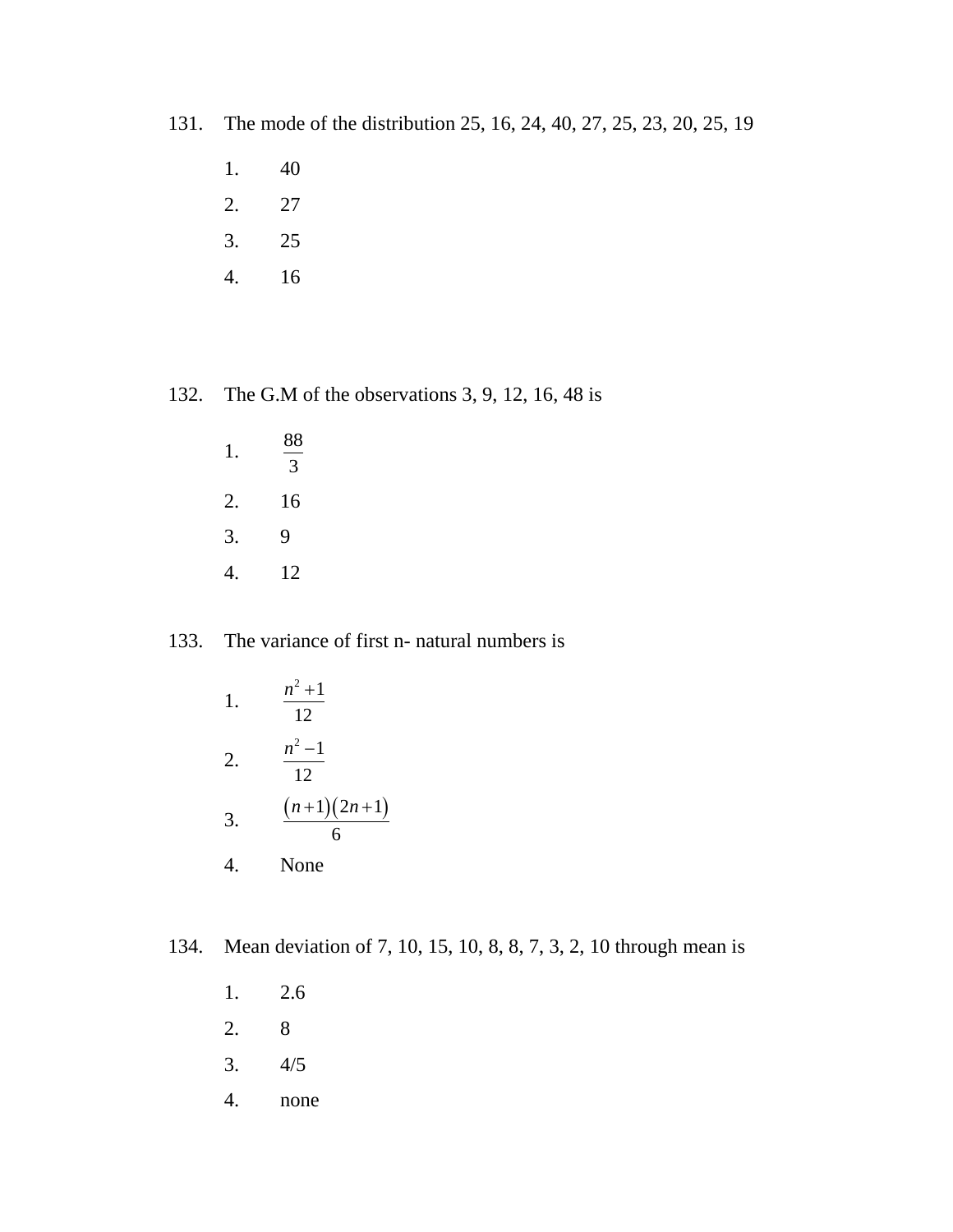- 135. Two dice are rolled simultaneously. The probability that the number on them are different is
	- 1. 5 6 2. 1 4 3. 1 2 4. 9 13
- 136. A bag contains 5 white, 7 black and 4 red balls. 3 balls are drawn at random. The probability that all the three balls are white is
	- 1. 5 8 2. 3 5 3. 1 2 4. 1 56
- 137. A and B are events with  $P(A) = 0.5$ ,  $P(B) = 0.4$  P  $(A \cap B) = 0.3$ . Then the probability that neither A nor B occurs is
	- 1. 0.6
	- 2. 0.4
	- 3. 0.3
	- 4. 0.2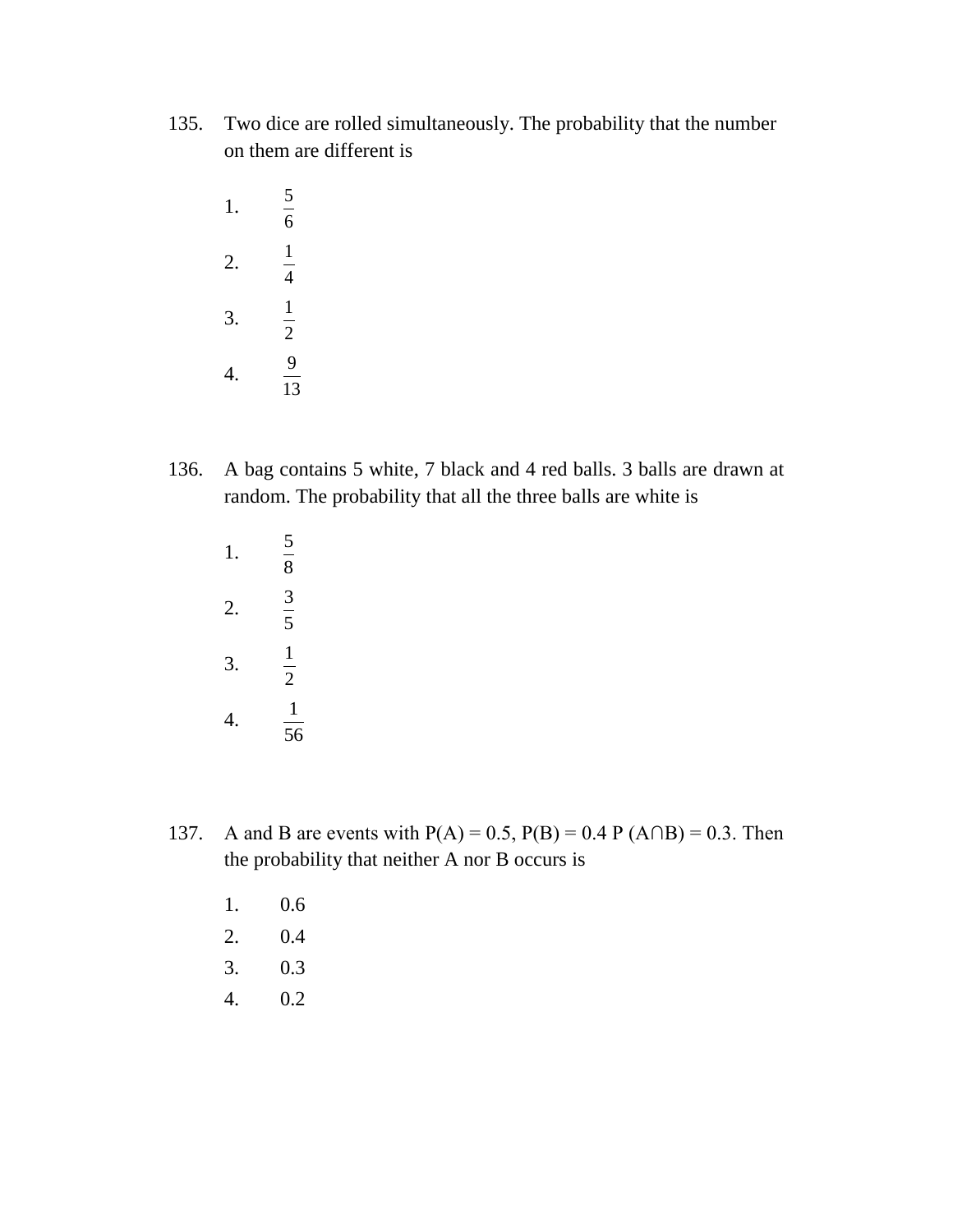- 138. A problem in calculus is given to two students A and B whose chances of solving it is 1/3 and 1/4 respectively. Find the probability of the problem being solved if both of them try independently is
	- 1. 7 12 2. 5 12 3. 1 12 4. 1 2
- 139. The probability that a person chosen at random is left handed is 0.1. What is the probability that in a group of 10 people, there is one who is left handed
	- 1.  $(0.9)^{10}$
	- 2. 0.9
	- 3.  $(0.9)^9$
	- 4. 0.1

140. The probability of getting exactly 2 heads when tossing 7 coins is

1. 21 128 2. 15 16 3. 30  $\overline{16}$ 4. 14 128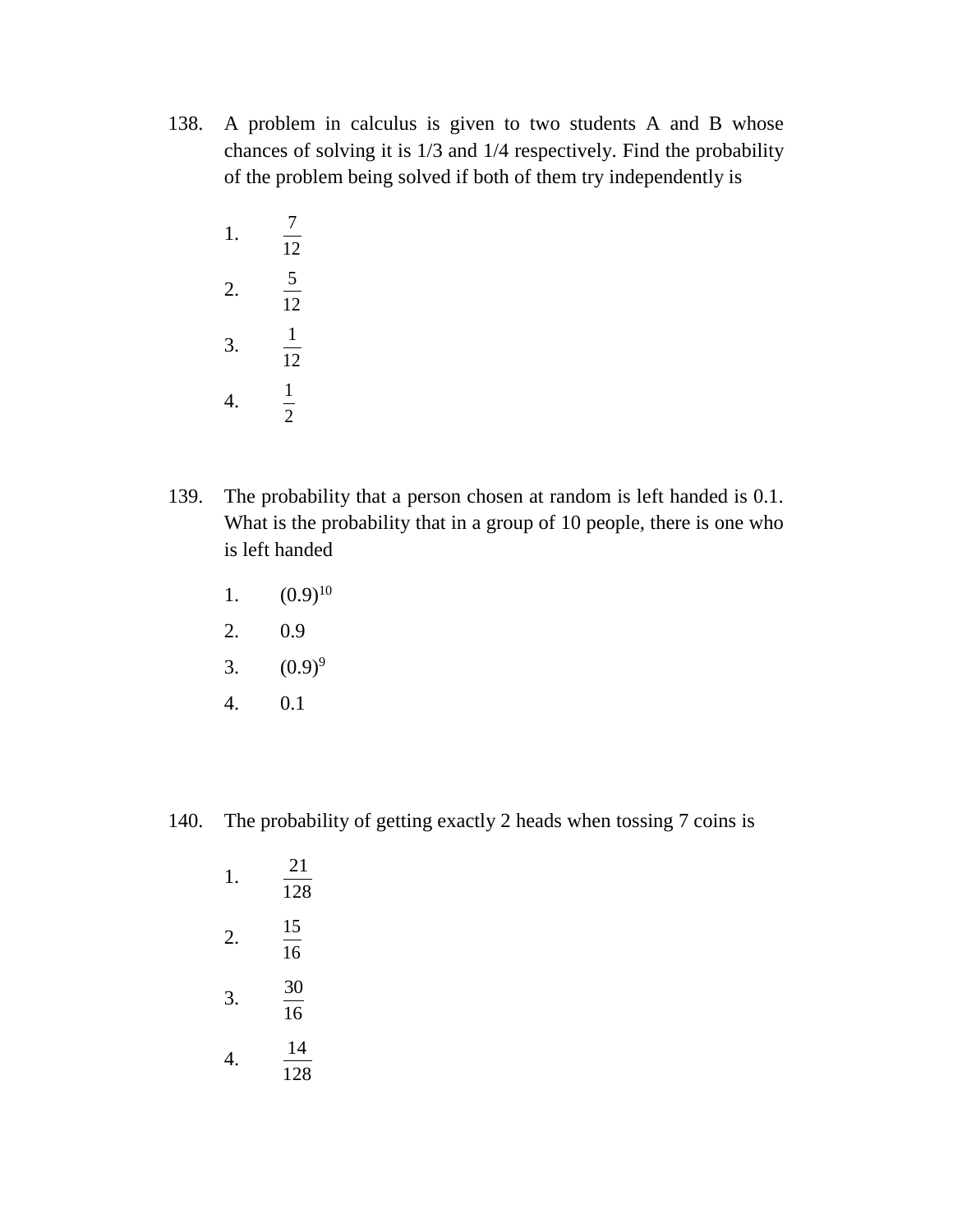- 141. Z is the set of integers,  $(Z, * )$  is a group with  $a * b = a + b + 1$ , a,  $b \in Z$ . The inverse of 'a' is
	- 1. –a
	- 2.  $a + 1$
	- 3.  $-2 a$
	- 4. None

142. A subset H of a group G is a group iff

- 1.  $a, b \in \Rightarrow ab \in H$
- 2.  $a \in H \Rightarrow a^{-1} \in H$
- 3.  $a, b \in H \Rightarrow ab^{-1} \in H$
- 4. H contains the identity element

### 143. The additive group of integers is a cyclic group generated by

- 1. 1
- 2. 2
- 3. 3
- 4. none of these

144. The permutation 
$$
f = \begin{pmatrix} 1 & 2 & 3 & 4 & 5 & 6 & 7 & 8 & 9 \\ 6 & 1 & 4 & 3 & 2 & 5 & 7 & 9 & 8 \end{pmatrix}
$$
 is

- 1. odd
- 2. even
- 3. even and odd
- 4. none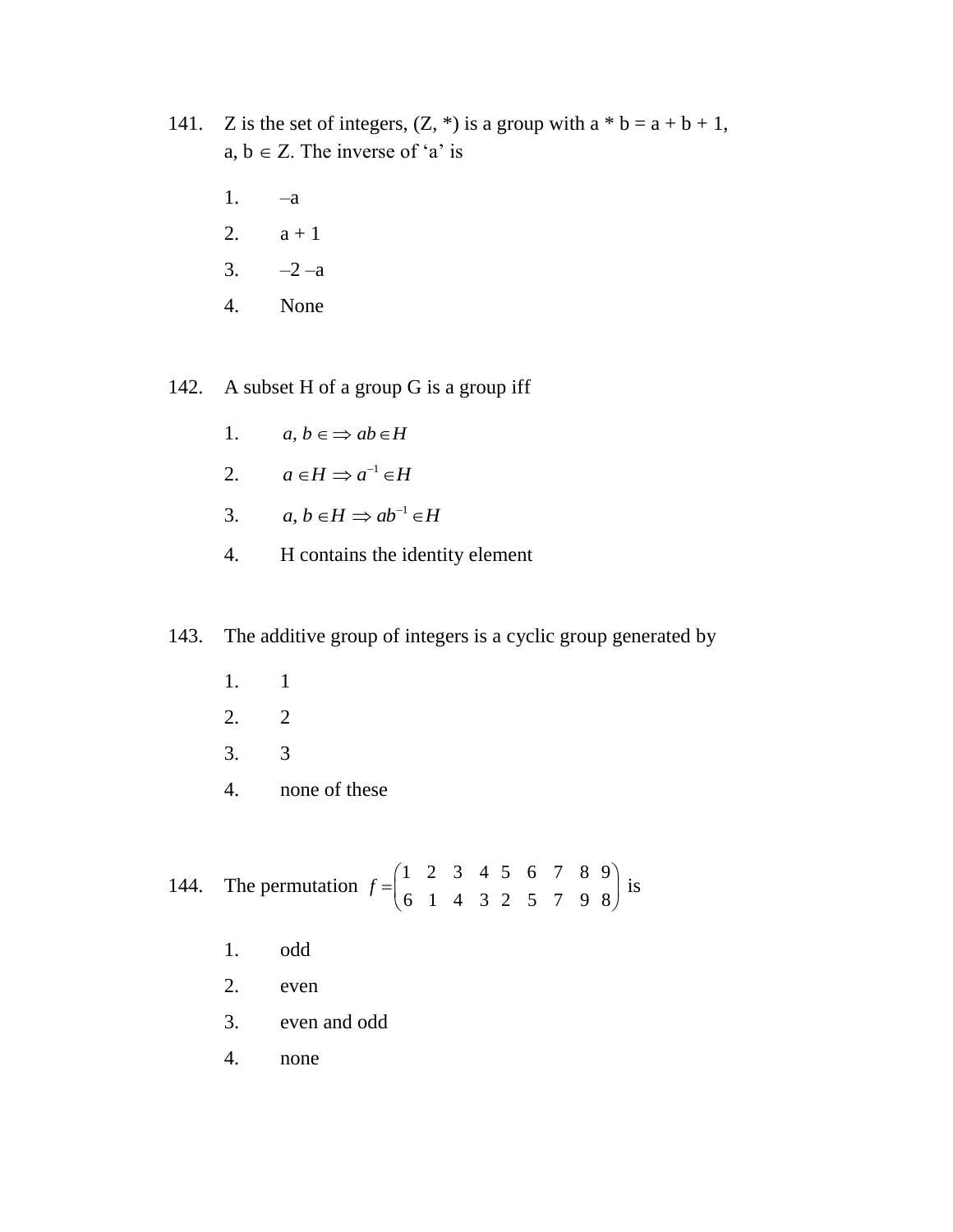145. The set  $\{a + ib / a, b \in z, i^2 = -1\}$  of Gaussian integers is

- 1. Ring
- 2. Integral domain
- 3. Field
- 4. None

146. 
$$
M = \begin{bmatrix} a & 0 \\ b & 0 \end{bmatrix} / a, b \in z
$$
. For the ring R of 2×2 matrices over Z. M is

- 1. Ideal
- 2. Left Ideal
- 3. Right Idal
- 4. None

#### 147. A finite integral domain is

- 1. Field
- 2. Ring
- 3. Group
- 4. None
- 148.  $f(x)=3+4x^2$ ,  $g(x)=2+x^3$  are in Z<sub>7</sub> [x] then the degree of  $f(x)g(x)$ in Z<sup>7</sup> [*x*] is
	- 1. 4
	- 2. 5
	- 3. 2
	- 4. None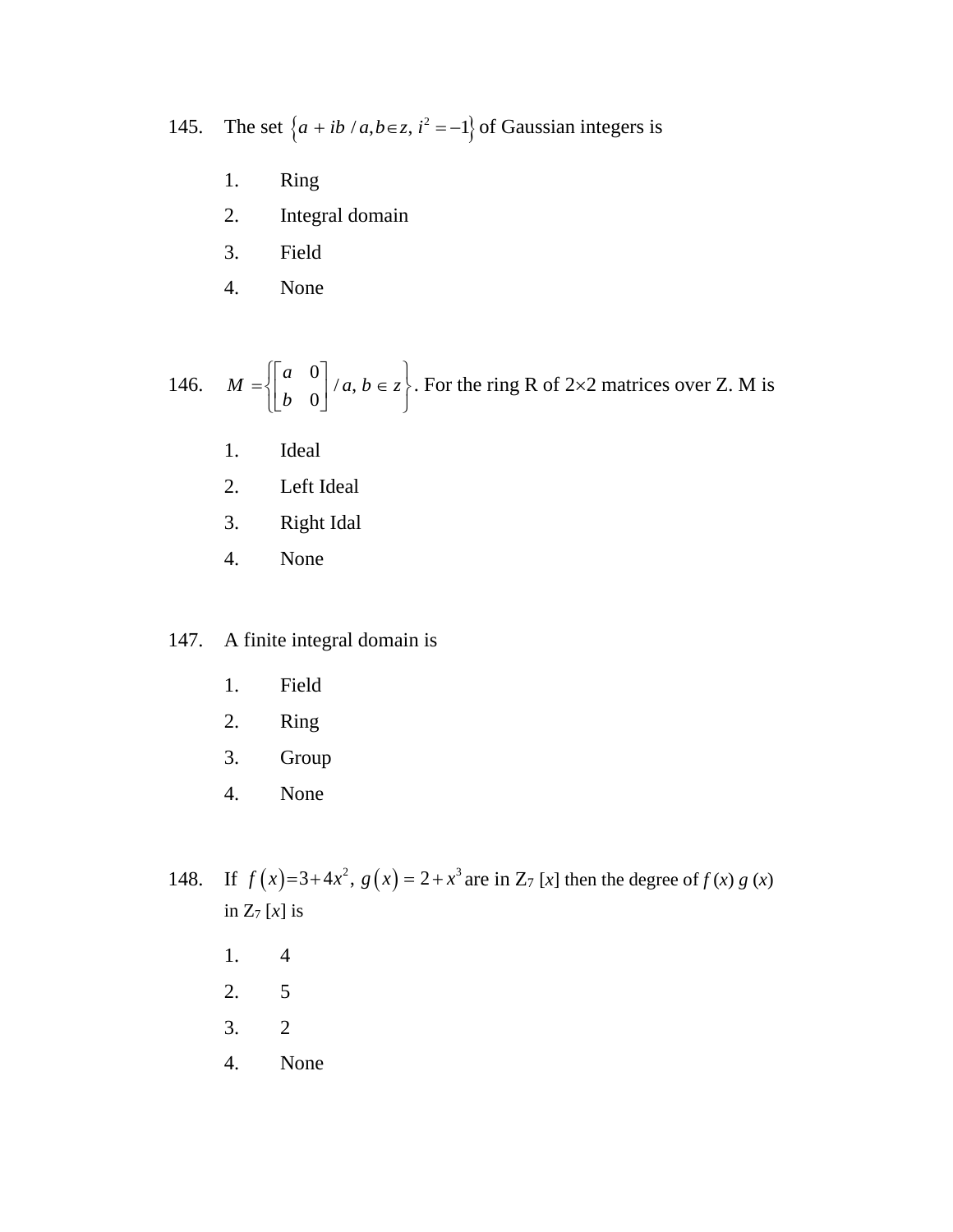149. If *f* is bounded of [a b] and P be partition of [a b] then L  $(P, f)$  is

1. 
$$
\leq m(b-a)
$$

- 2.  $\geq (b-a)$
- 3.  $\leq M(b-a)$
- 4.  $\geq M(b-a)$

150. If 
$$
f(x) = x^2
$$
 on [0, 1] and  $P = \left\{0, \frac{1}{4}, \frac{2}{4}, \frac{3}{4}, 1\right\}$  then U (P,  $f$ ) =

1. 
$$
\frac{7}{32}
$$
  
2.  $\frac{5}{32}$   
3.  $\frac{10}{31}$   
4.  $\frac{15}{32}$ 

151. 
$$
\sum_{n=2}^{\infty} \frac{1}{n(\log n)^p}
$$
 is

- 1. converges for all values of p
- 2. diverges for all values of p
- 3. oscillating at  $p > 1$
- 4. None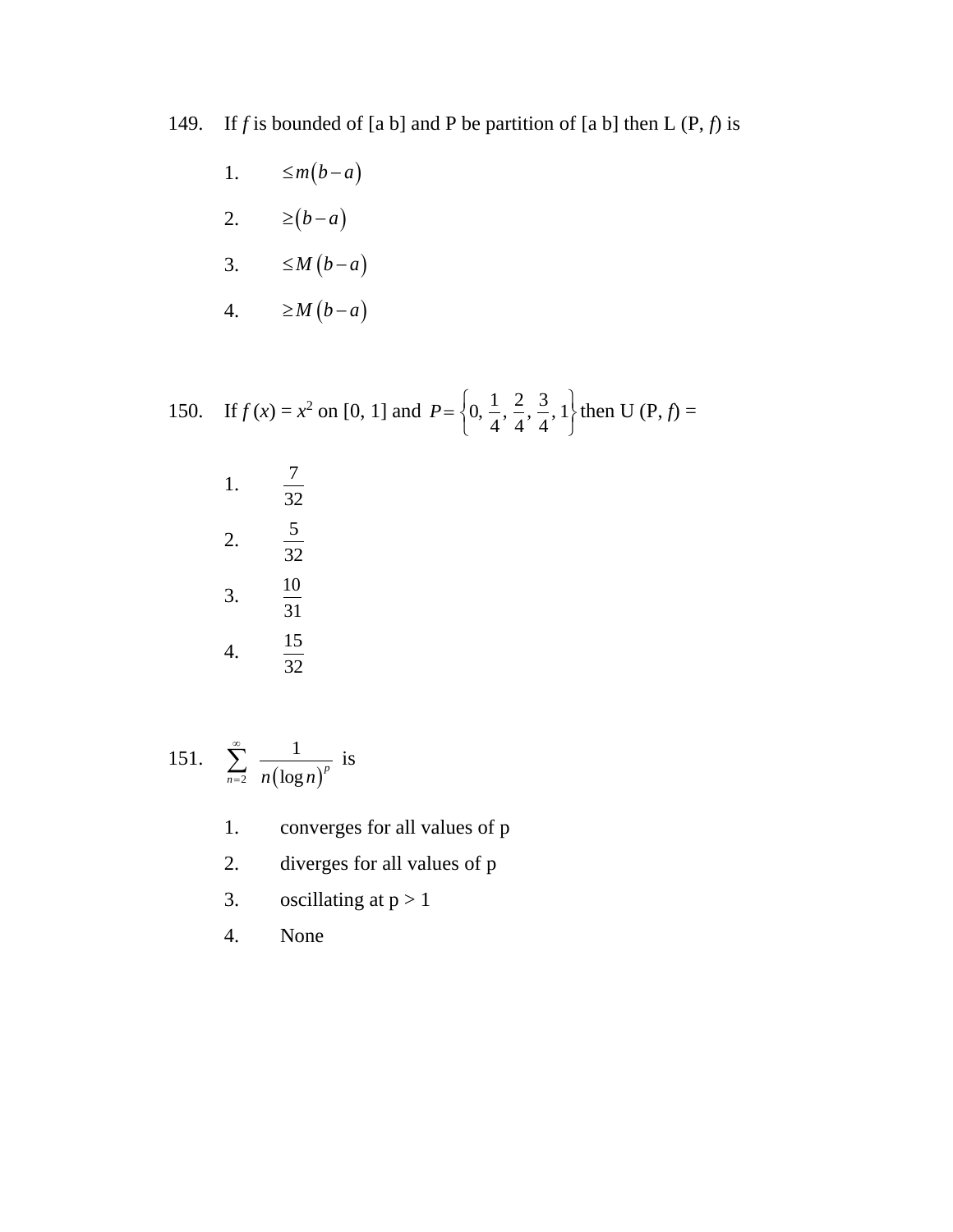- 152. Maclaurin's expansion of e*<sup>x</sup>* is valid for
	- 1.  $0 < x < 1$
	- 2.  $-1 < x < 1$
	- 3.  $-\infty < x < \infty$
	- 4. none

153. The function 
$$
f(x) = \frac{1}{x}
$$
 in (0, 1)

- 1. Uniformly continuous
- 2. Continuous and differentiable
- 3. Not continuous
- 4. None
- 154. If  $\alpha$ ,  $\beta$  are two vectors of an inner product space such that  $(\alpha, \beta)$  =  $\|\alpha\| \|\beta\|$  then  $\alpha$ ,  $\beta$  are
	- 1. L.D
	- 2. L.I
	- 3. Orthogonal
	- 4. Orthonormal
- 155. Vector of unit length orthogonal to  $\alpha = (2, -1, 6)$  in  $V_3$  (IR) w.r.t standard inner product is

1. 
$$
\left(\frac{2}{3}, \frac{-2}{3}, \frac{-1}{3}\right)
$$

- 2.  $(2, -2, 1)$
- 3. (1, 1, 1)
- 4. (0, 0, 0)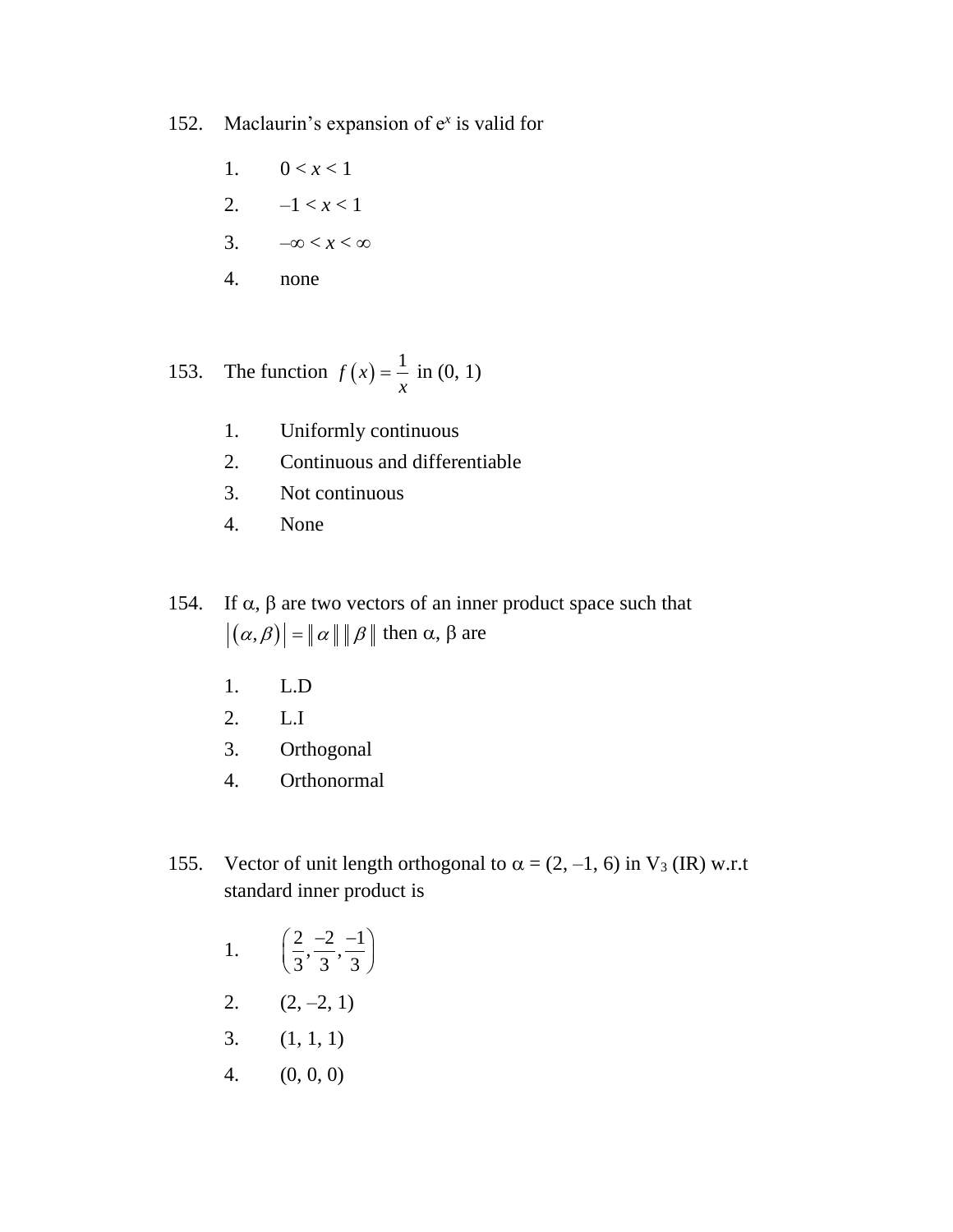- 156. The set  $S = \{(1, 0, 0, -1), (0, 1, 0, -1), (0, 0, 1, -1), (1, 0, 0, 1),\}$  are vectors of  $R<sup>4</sup>$  then the set S is
	- 1. Linearly independent
	- 2. Linearly dependent
	- 3. Linearly independent & dependent
	- 4. None
- 157. If T :  $R^3 \rightarrow R^3$  is a linear transformation defined by  $T(x, y, z) = (3x + z, -2x + y, -x + 2y + 4z)$ Find the matrix of T in the basis B = { $(1, 0, 0)$ ,  $(0, 1, 0)$ ,  $(0, 0, 1)$ }

1. 
$$
\begin{bmatrix} 3 & -2 & -1 \\ 0 & 1 & 2 \\ 1 & 0 & 4 \end{bmatrix}
$$
  
2. 
$$
\begin{bmatrix} 3 & 0 & 1 \\ -2 & 1 & 0 \\ -1 & 2 & 4 \end{bmatrix}
$$
  
3. 
$$
\begin{bmatrix} 3 & 0 & 1 \\ 2 & -1 & 0 \\ 1 & -2 & -4 \end{bmatrix}
$$
  
4. 
$$
\begin{bmatrix} 3 & 0 & -1 \\ 2 & -1 & 0 \\ 1 & -2 & 4 \end{bmatrix}
$$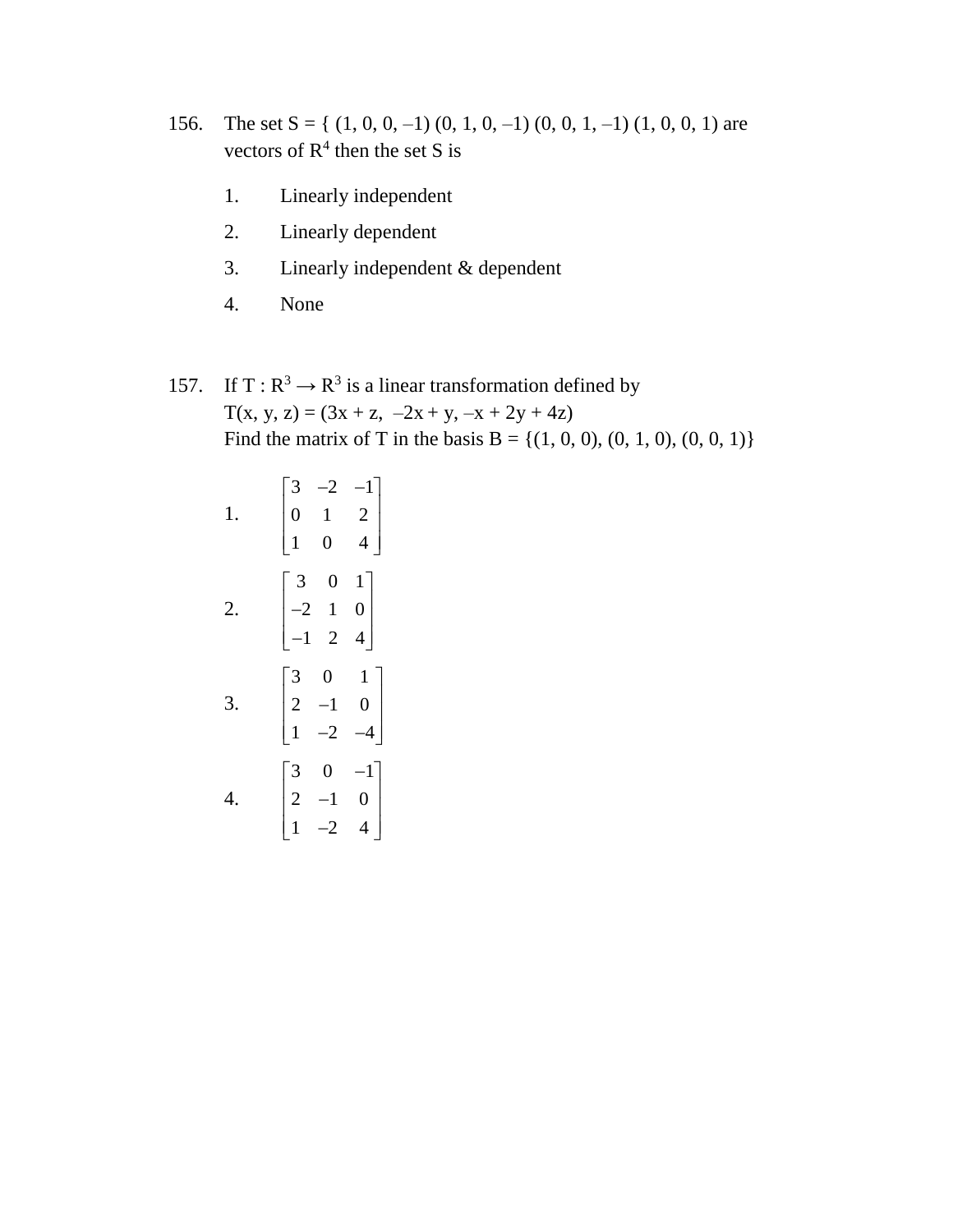158.  $V = R^2$ , the linear operator T on V defined by  $T(a, b) = (-2a + 3b, -10a + 9b)$  then the eigen values of T are

- 1. 2, 3
- 2. 2, 4
- 3. 3, 4
- 4. None
- 159. The set of values of *x* for which the inequalities  $x^2 3x 10 < 0$ ,  $10x - x^2 - 16 > 0$  hold simultaneously
	- 1.  $\{x \in R / 3 < x < 4\}$
	- 2.  $\{x \in R/2 < x < 5\}$
	- 3.  ${x \in R/5 < x < 7}$
	- 4. None
- 160. The eccentricity of the hyperbola  $9x^2 16y^2 + 72x 32y 16 = 0$  is
	- 1. 2 5 2. 3 4 3. 5 4 4. 9 2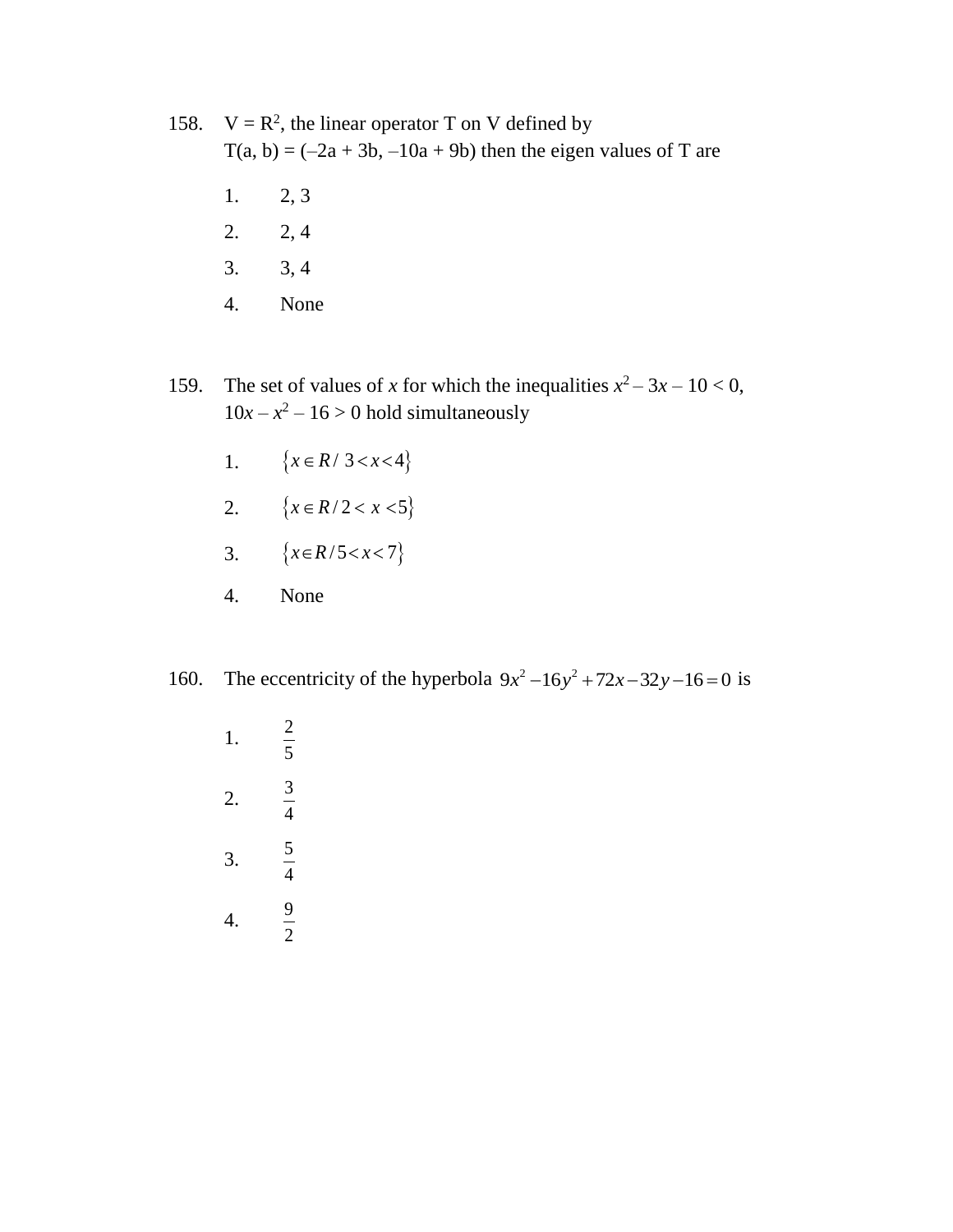## **Methodology**

- 161. Now a days, in modern mathematics, the two words 'postulates and axioms' are used as
	- 1. Homonyms
	- 2. Antonyms
	- 3. Syllogisms
	- 4. Synonyms
- 162. According to Pythagoras, the ancient Greek mathematician, any odd number can be expressed as the difference of
	- 1. two squares
	- 2. square of two squares
	- 3. square of two even squares
	- 4. square of two odd squares
- 163. In the ninth book of 'Euclidean Elements', Euclid is reported to have proved that the numbers are
	- 1. finite
	- 2. infinite
	- 3. continued proportions
	- 4. finite and arithmetic progression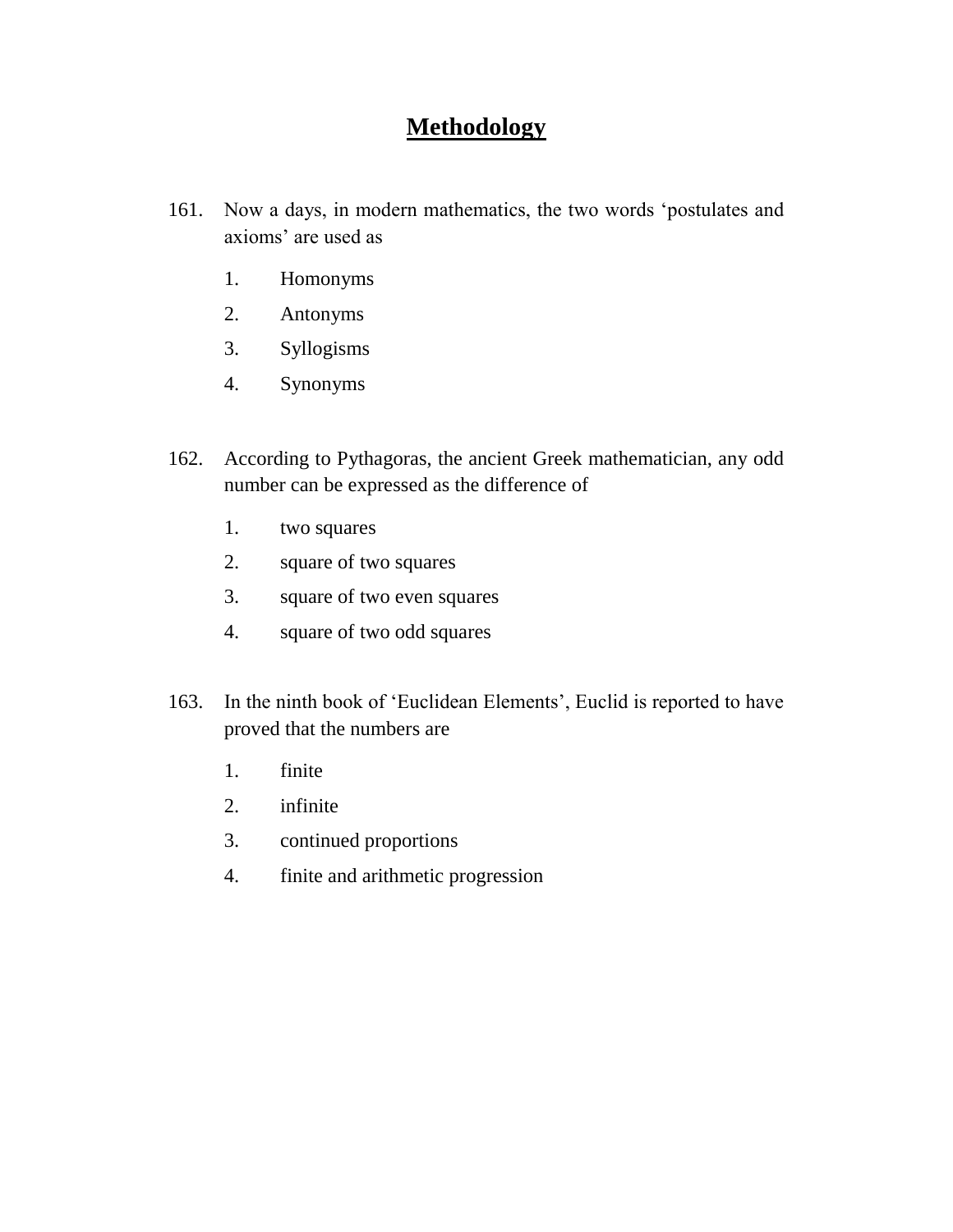- 164. The book, titled 'the synopsis of elementary results in pure and applied mathematics' which encouraged Ramanujan for self study, is believed to contain
	- 1. theorems only
	- 2. formulae and principles
	- 3. principles and short proofs
	- 4. theorems, formulae and short proofs
- 165. "All relations could be reduced to number relations" stated by
	- 1. Aryabhatta
	- 2. Rene Decartes
	- 3. Euclid
	- 4. Pythagoras
- 166. The evaluation process that is taken up along with instruction, as an integral part of it, is known as
	- 1. Progressive Evaluation
	- 2. Programme Evaluation
	- 3. Formative Evaluation
	- 4. Functional Evaluation
- 167. Recalling type of test item is
	- 1. True or false type of test item
	- 2. Filling the blank type of test item
	- 3. Multiple choice type of test item
	- 4. Matching type of test item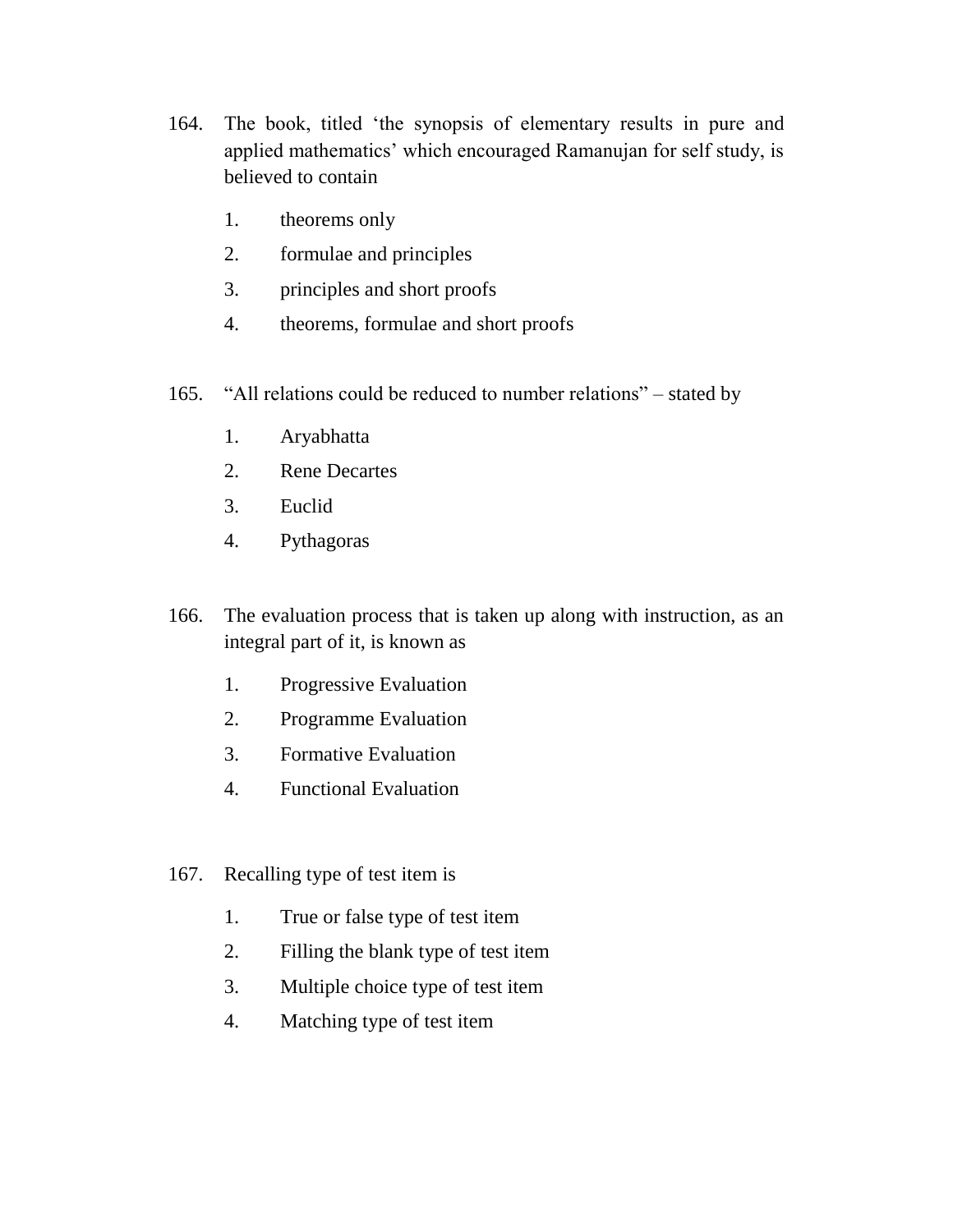- 168. According to Indian (National) Education Commission of 1964-66, the aim of Education is strengthening
	- 1. Spiritual integration
	- 2. Political integration
	- 3. Social and National integration
	- 4. Cultural integration
- 169. In the affective domain of educational objectives, the 'receiving' is at the lower (bottom) level and forms the basis for all other higher objectives. The objective of top most position is
	- 1. responding
	- 2. valuing
	- 3. organization
	- 4. characterization
- 170. Which of the following statements is the specification of general objective namely 'drawing skill'
	- 1. The pupil does written calculations quickly and correctly
	- 2. The pupil reads the tables quickly and correctly
	- 3. The pupil does oral calculations quickly and correctly
	- 4. The pupil draws figures neatly and correctly
- 171. According to a research finding, what percentage of knowledge will be remembered if we see and listen?
	- 1. 20% of what we learn
	- 2. 30% of what we learn
	- 3. 50% of what we learn
	- 4. 80% of what we learn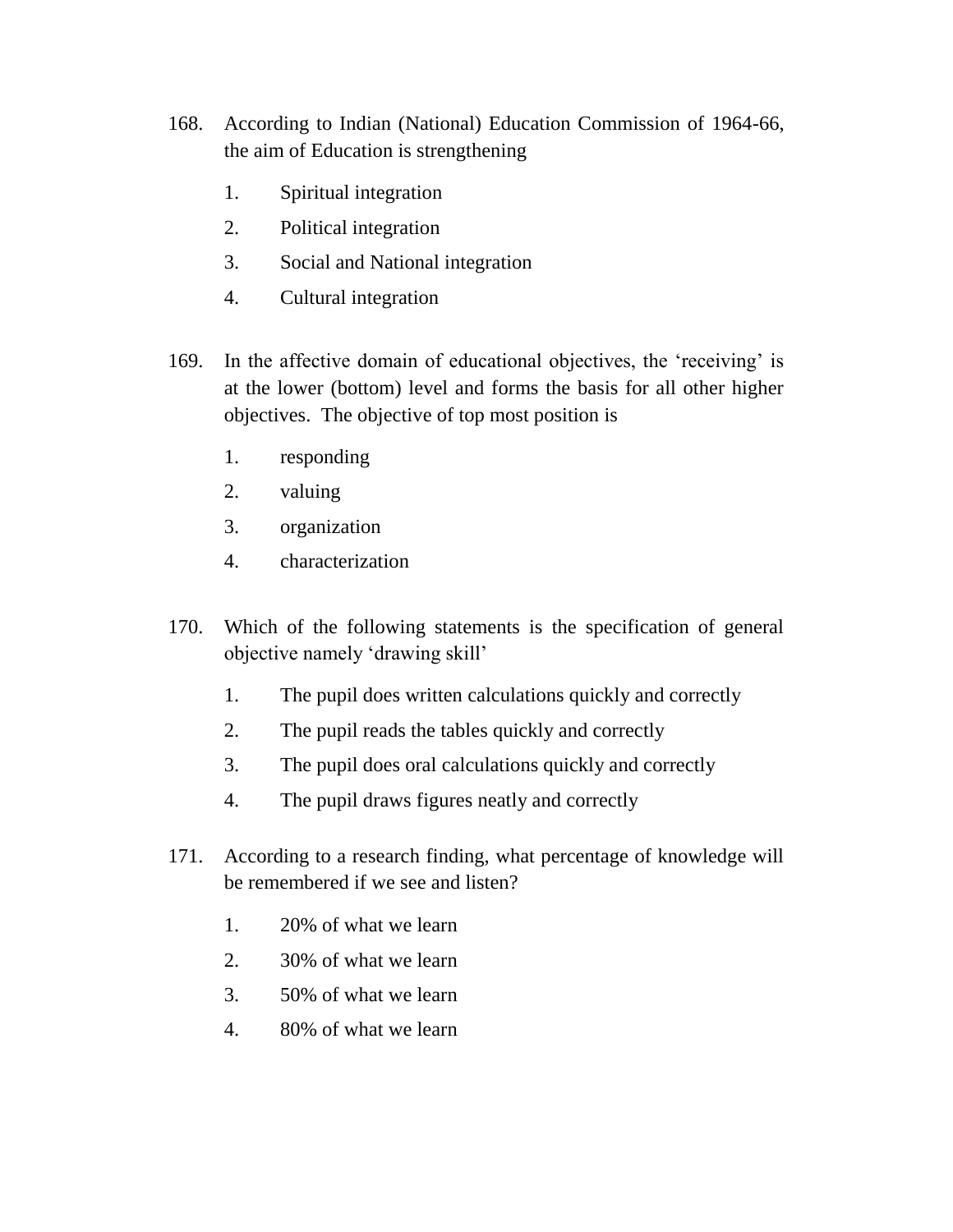- 172. At present the teachers are not following steps suggested by Herbart. The term 'assignment' is now considered as
	- 1. Introductory activity
	- 2. Completion activity
	- 3. Concluding activity
	- 4. Culminating activity
- 173. Activities taken up in mathematics clubs, fairs and exhibitions are called as
	- 1. Co-educational activities
	- 2. Co-syllabi activities
	- 3. Co-curricular activities
	- 4. Co-operative activities
- 174. Assignment means giving something to a person. In mathematics, it means a set of problems given by the teacher to do
	- 1. independently and individually
	- 2. copy down from the guide books
	- 3. copy down from the class works
	- 4. copy down from other's note books
- 175. If a statements is true for any particular value, and if it is true for the next value in the same serial order, then it is true for all such values. This is the line of thinking behind
	- 1. Analytic reasoning
	- 2. Synthetic reasoning
	- 3. Inductive reasoning
	- 4. Deductive reasoning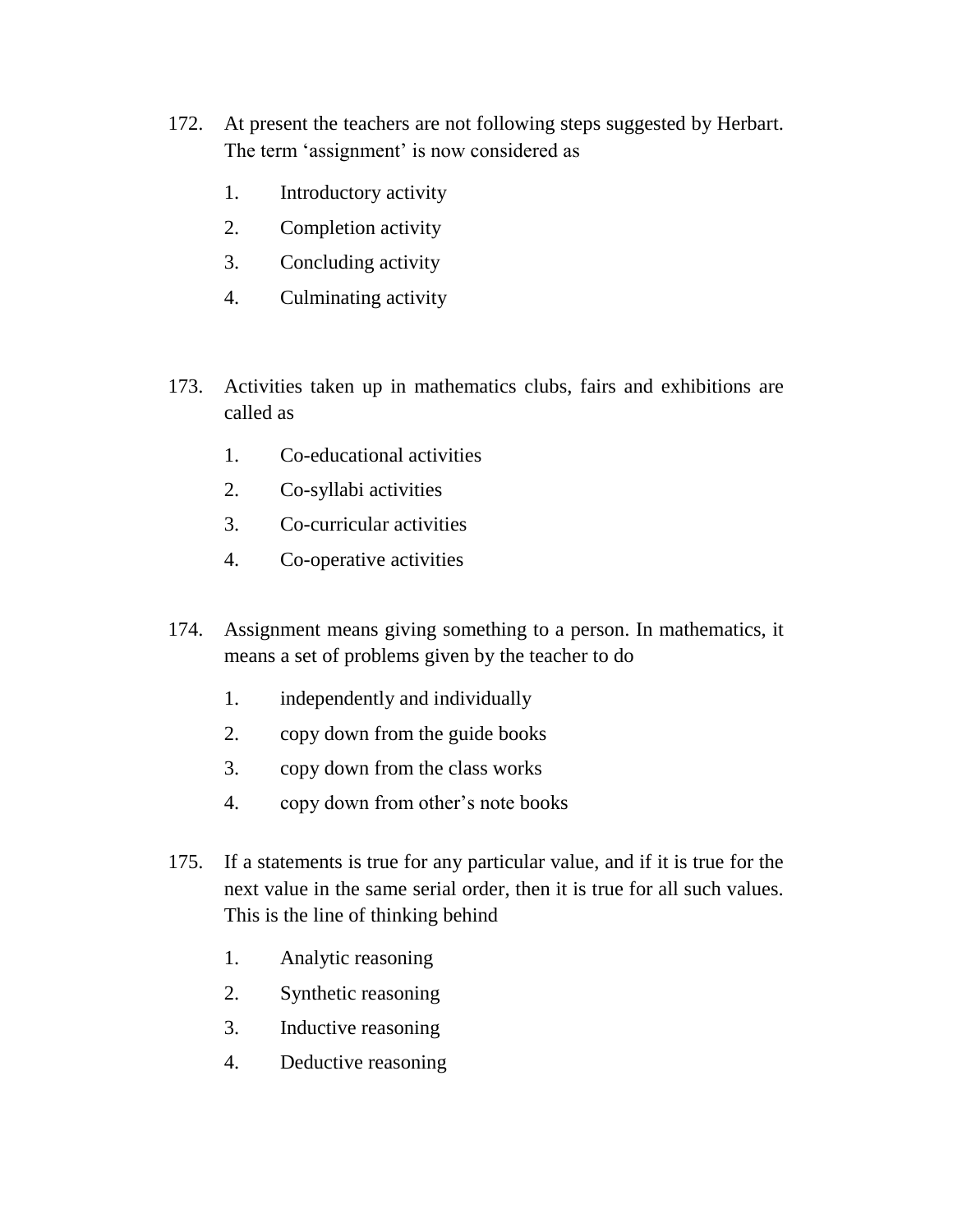- 176. The process by means of which a logical inference can be made from an established fact or assumptions made, is known as
	- 1. Inductive reasoning
	- 2. Deductive reasoning
	- 3. Heuristic reasoning
	- 4. Dogmatic reasoning
- 177. The method of teaching which starts from 'hypothesis' and proceeds to 'conclusion' is known as
	- 1. Method of induction
	- 2. Method of deduction
	- 3. Method of analysis
	- 4. Method of synthesis
- 178. Heuristic method of teaching was advocated by H.E. Armstrong which of the following disadvantage is associated with Heuristic method
	- 1. Role memorization will be discouraged
	- 2. Facilitates meaningful learning
	- 3. Non-availability of suitable textbooks
	- 4. Development of self-confidence
- 179. The man does not live only for 'bread and butter'. While selecting topics for study mathematics, utmost weightage should be given to
	- 1. Economic values
	- 2. Cultural values
	- 3. Human values
	- 4. Religious values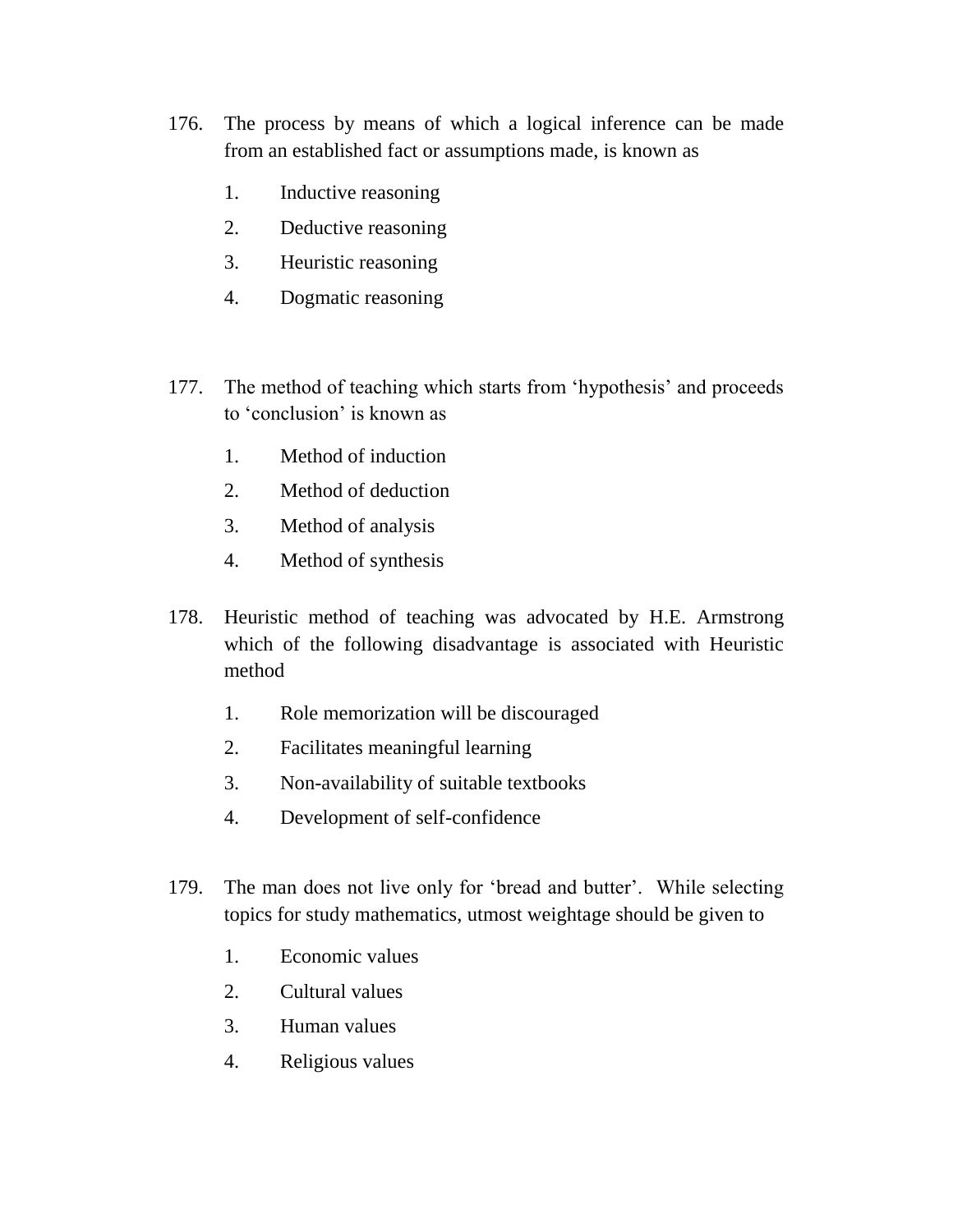- 180. One of the following, called "Mathematics" as the gateway and key to all sciences
	- 1. Plato
	- 2. Pascal
	- 3. Kant
	- 4. Bacon
- 181. Besides 'defined and undefined terms', the following is/are also essential for carrying out the process of deductive reasoning
	- 1. Information and Imagination
	- 2. Axioms or postulates
	- 3. Synonym and antonyms
	- 4. Syllogisms and Homonyms
- 182. Pythagoras, the ancient Greek mathematician, is believed to have proved that a circle contains greater area than any other plane figure with the
	- 1. Same volume
	- 2. Same perimeter
	- 3. Similar shape
	- 4. Same measurements
- 183. The problems on Arithmetic and Geometric progressions are reported to have found in Bhaskaracharya's
	- 1. Siddhantha Koumudhi
	- 2. Lilavathi Ganitham
	- 3. Sheelavathi Ganitham
	- 4. Siddhantha Visharada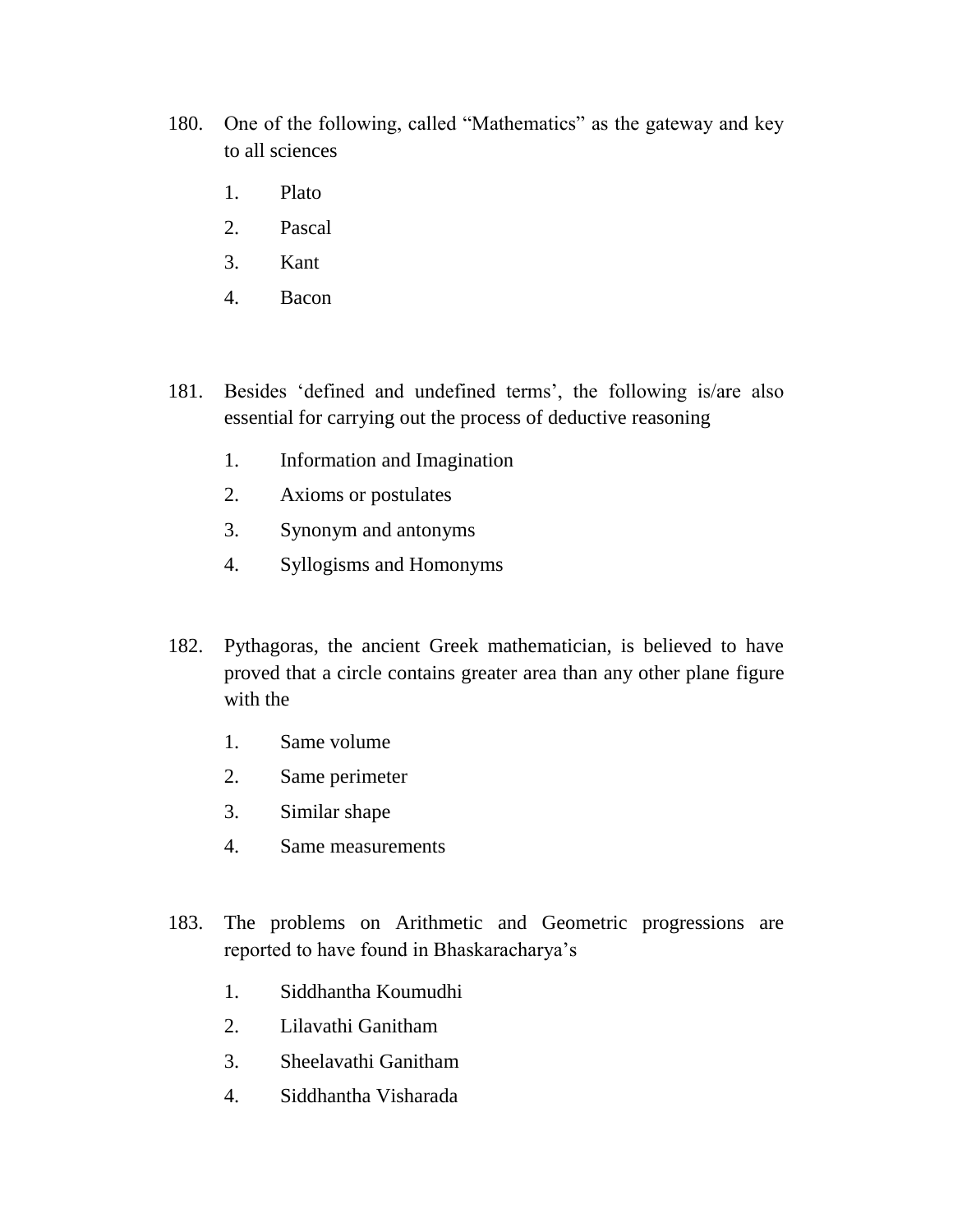- 184. The Evaluation that will be taken up to explore learning difficulties, weaknesses, along with reasons is known as
	- 1. Problem evaluation
	- 2. Summative evaluation
	- 3. Diagnostic evaluation
	- 4. Remedial evaluation
- 185. A test item is said to be an objective test item, if
	- 1. it is framed on the basis of some objective
	- 2. it can be scored on the basis of a key
	- 3. it is independent of scope and style
	- 4. the scoring is consistent with all examiners
- 186. In schools and colleges, the achievement tests are used to estimate the attainment in
	- 1. School subjects
	- 2. General intelligence
	- 3. Physical growth and development
	- 4. Appreciations, attitudes and interests
- 187. The probability of guessing the correct answer will be upto 50% with
	- 1. Matching type of test items
	- 2. Fill in the blanks type of test items
	- 3. True or false type of test items
	- 4. Multiple choice type of test items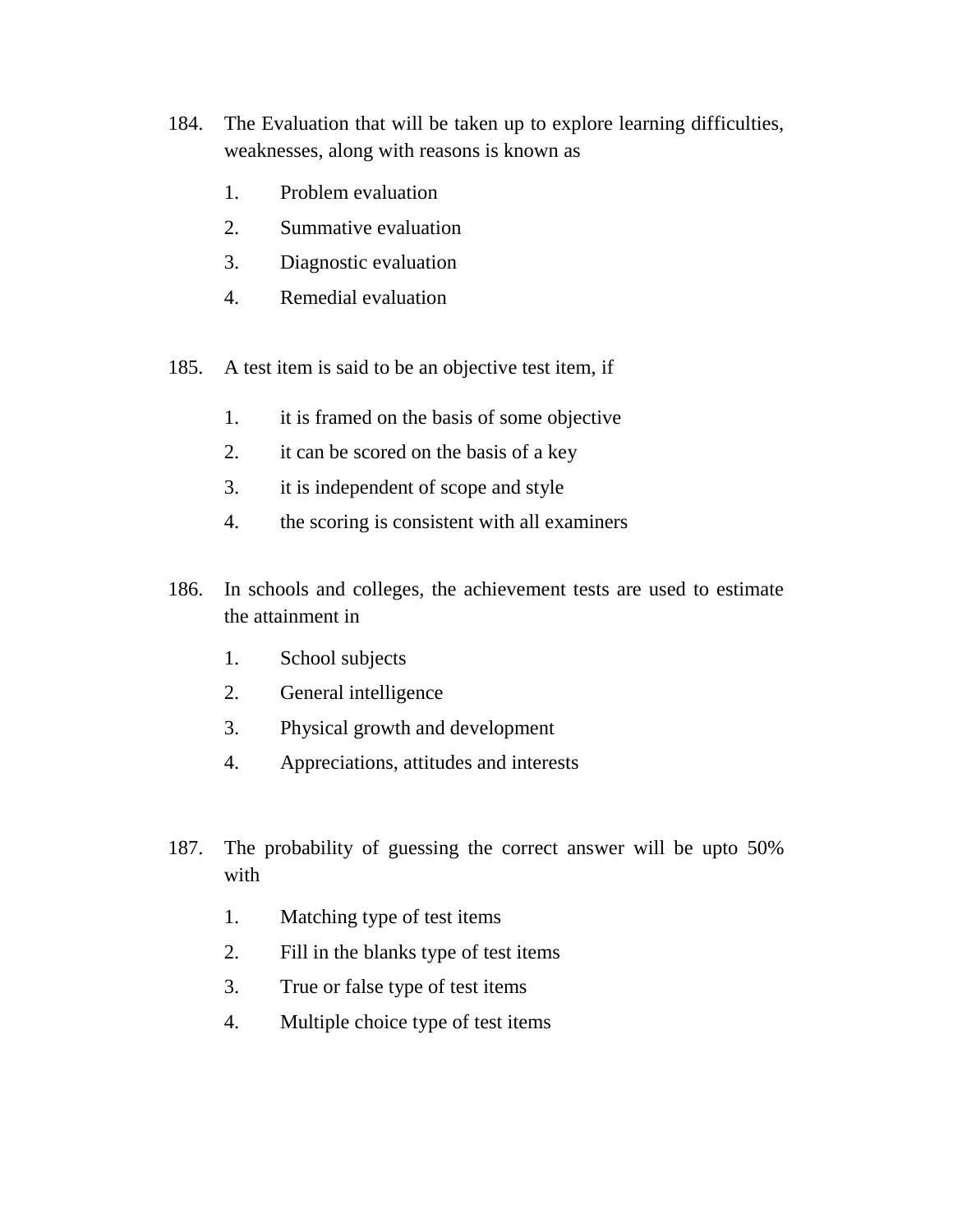- 188. The courses offered for a study, the curricular and co-curricular activities and the learning experiences provided in the class, are all directed towards the realisation of
	- 1. Aims of education system
	- 2. Purpose of society
	- 3. Aspiration of teachers
	- 4. Ambition of parents
- 189. An instructional objective should always be stated in terms of
	- 1. teacher behaviour
	- 2. parental behaviour
	- 3. student behaviour and teacher's behaviour
	- 4. student behaviour observable after teaching
- 190. Identify the general instructional objective of mathematics, from the following statements
	- 1. The pupil recalls the properties of rectangle
	- 2. The pupil acquires the knowledge of terms, concepts etc., of mathematics
	- 3. The pupil compares the rectangle with square for sides and angles
	- 4. The pupil formulates the hypothesis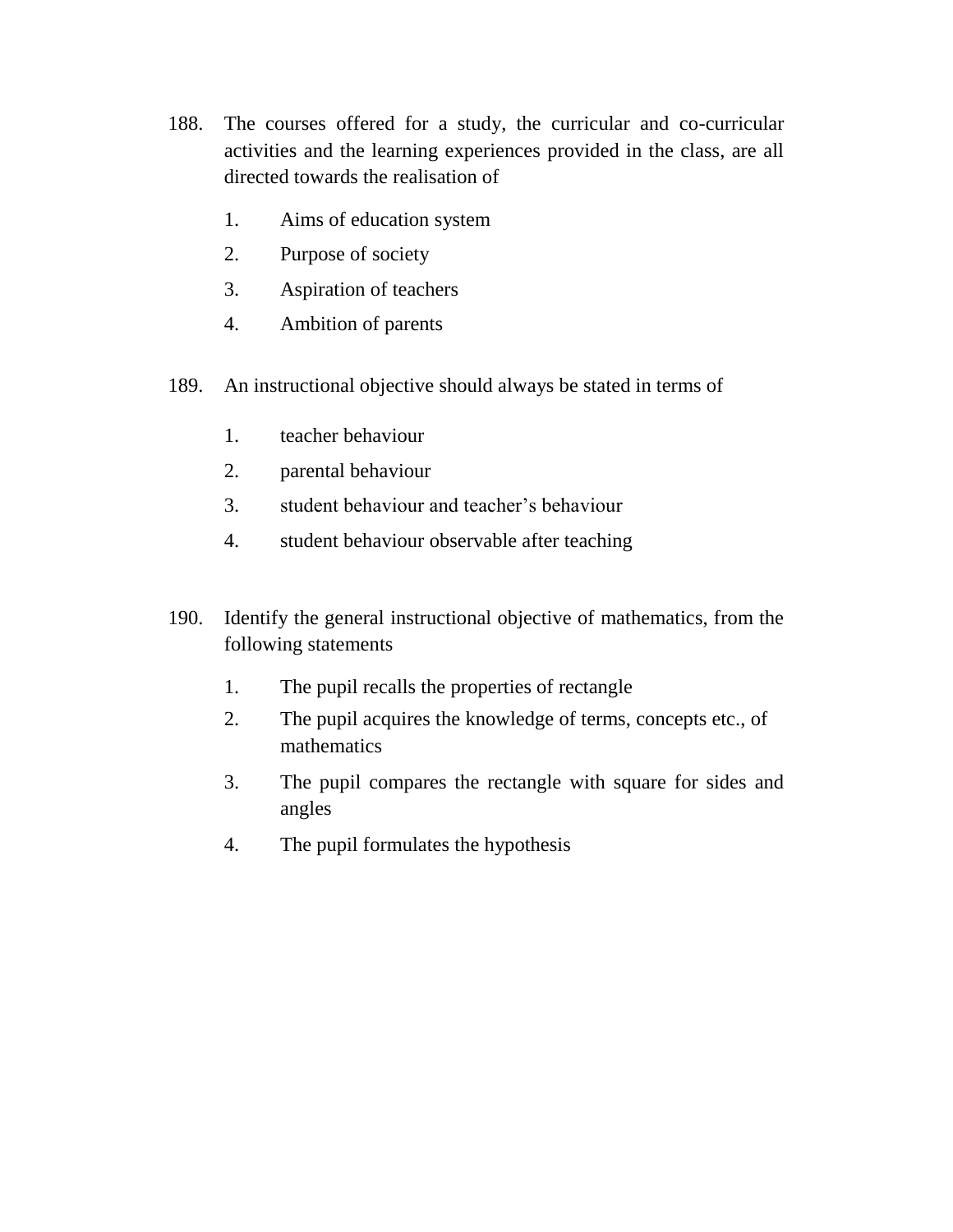- 191. In each domain of objectives, there exists a hierarchy of abilities. This is the higher level objective than "Articulation" of psychomotor domain
	- 1. Imitation
	- 2. Manipulation
	- 3. Precision
	- 4. Naturalisation
- 192. In the cone of learning experiences; one of the following is in between direct purposeful experience and dramatization learning experiences,
	- 1. Field experiences
	- 2. Film experiences
	- 3. Contrived experiences
	- 4. Audio experiences
- 193. Mathematically talented children should be encouraged to take project works independently or in groups, through
	- 1. Community clubs
	- 2. Country clubs
	- 3. Cultural clubs
	- 4. Mathematics clubs
- 194. Every year, the Indian National Mathematics Olympiad will be held, at selected Regional Centers, on first Sunday of
	- 1. January month
	- 2. February month
	- 3. March month
	- 4. April month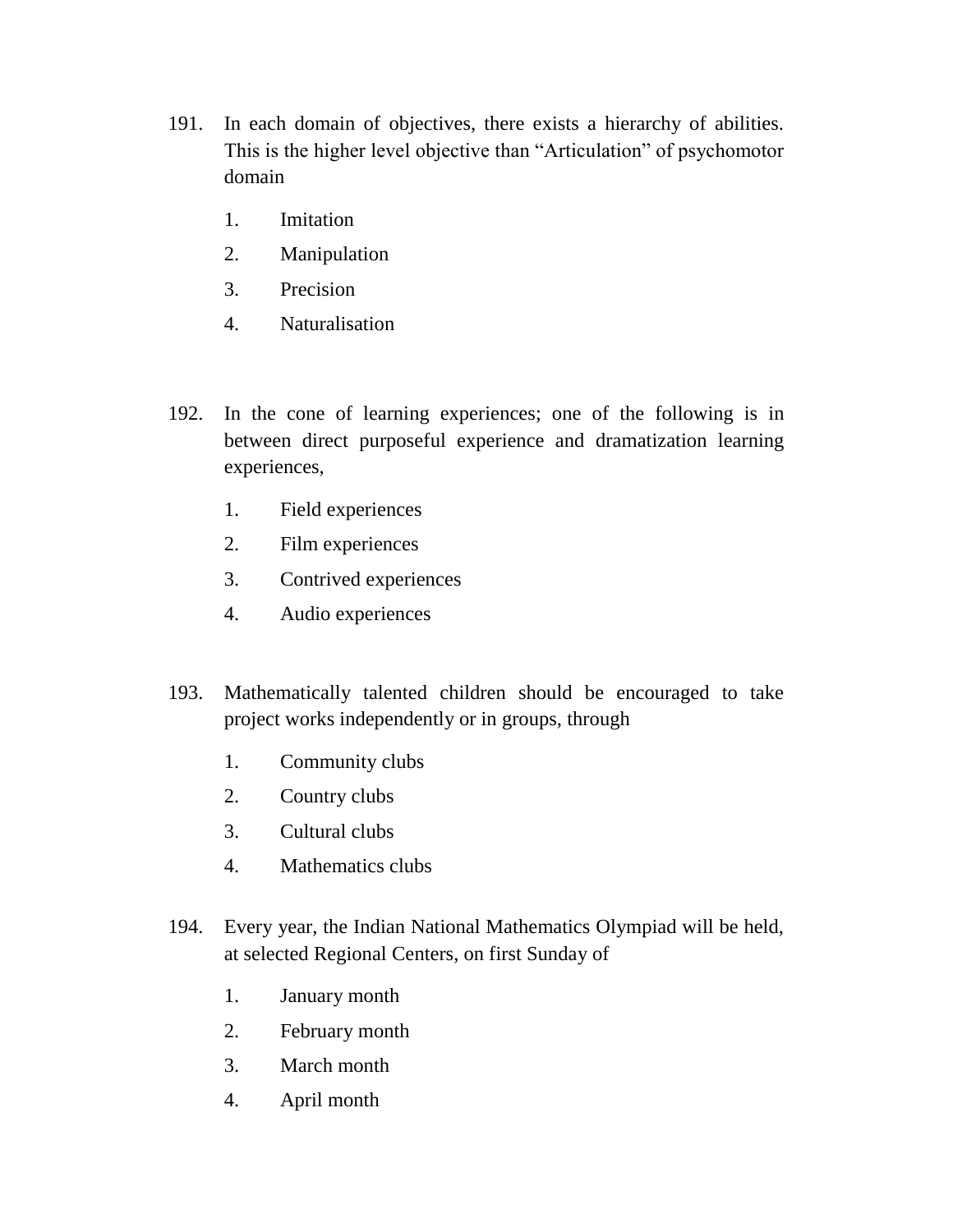- 195. One of the following generalization can be made by Inductive method
	- 1. Sum of the first 'n' natural numbers
	- 2. Sum of the given odd numbers
	- 3. Sum of the given even numbers
	- 4. Sum of the given natural numbers
- 196. In problem solving method, a problem may be solved in seven steps which of the following is not a step of problem solving method
	- 1. Recognising the problem
	- 2. Defining the problem
	- 3. Restating the problem
	- 4. Organization of the data
- 197. The experiences which a pupil gets in libraries and play fields of a school, are called as
	- 1. Extra sponsored experiences
	- 2. Additional curricular experiences
	- 3. Co-curricular experiences
	- 4. Co-sponsored experiences
- 198. If all concepts of 'symmetry' that are presented in  $6<sup>th</sup>$  class, is completely exhausted in the same class it is known as
	- 1. Concentric approach
	- 2. Spiral approach
	- 3. Topical approach
	- 4. Unitary approach